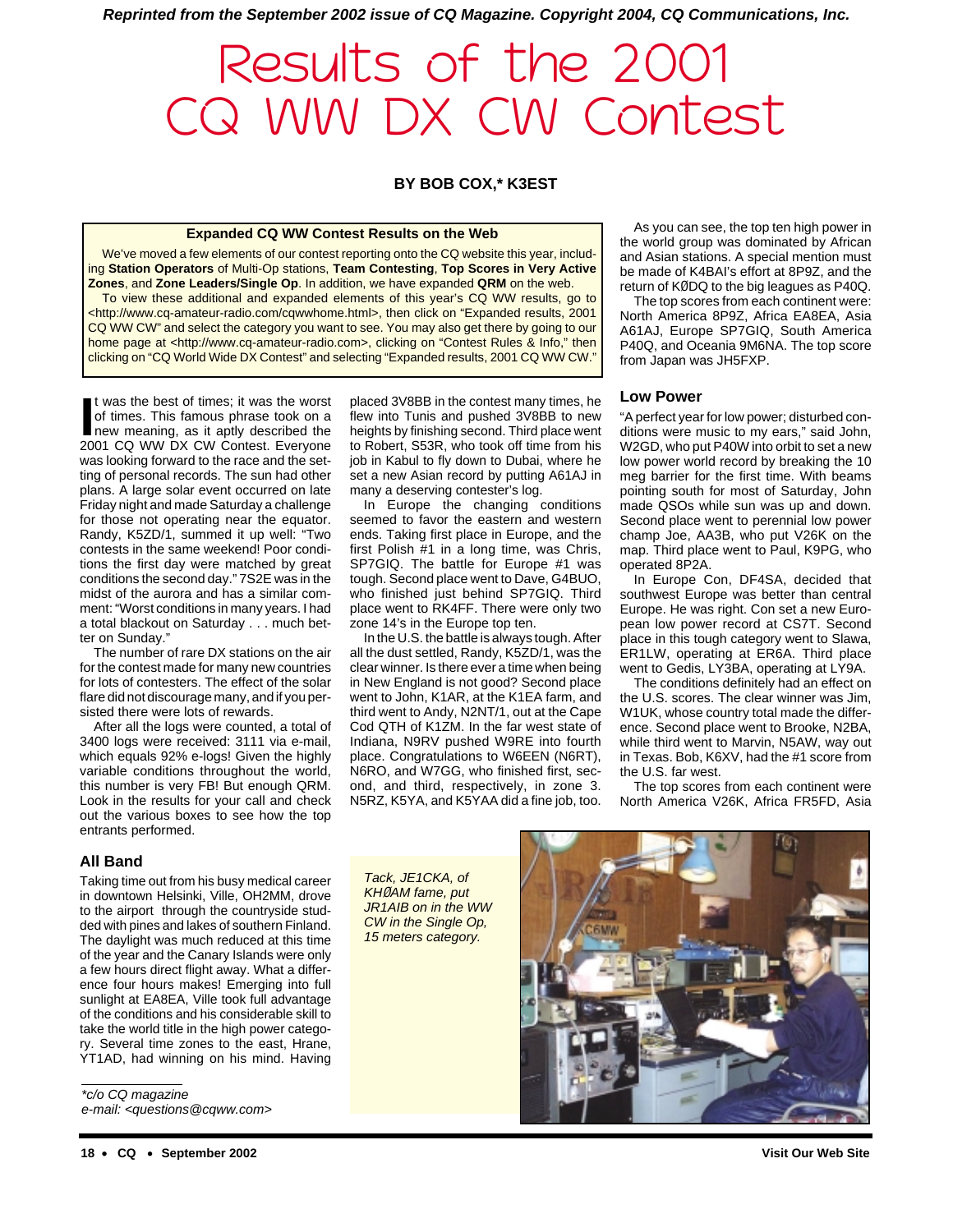ZC4DW, Europe CS7T, South America P40W, and Oceania ZK2MO. The top score from Japan was JH2NWP.

## **QRP**

"Who said QRP has to be weak? We had so much fun, we are looking forward to another QRP trip in 2002," said 6Y1A. "QRP is simply the best category to participate in," said DL6RDR. "QRP is really fun!" commented F5PBL. "I am very impressed at the skill of the operators and amazed at the way they could pick up my QRP signals," said GIØGDF.

Those were just a few of the comments

from the QRP gang. The #1 score in the world was LY5A operated by LY2PAJ. Second place went to Didier, FY5FY, while third went to TI5X operated by Phil, NØKE. Second in Europe was HG5Z operated by Gyorgy, HA1CW, while third place went to Bosko, YT7TY. In the U.S. the #1 scorer was N3BJ/4, Alan, located in Virginia.

## **SINGLE OPERATOR**

**World All Band EA8EA (Opr: Ville Hiilesmaa, OH2MM) Donor:** W9IOP Memorial (Albert Kahn, K4FW)

**World Low Power P40W (Opr: John Crovelli, W2GD) Donor:** Slovenia Contest Club

**World QRPp LY5A (Opr: Jonas Paskauskas, LY2PAJ) Donor:** Gene Walsh, N2AA

**World Assisted CT9M (Opr: Frank Grossmann, DL2CC) Donor:** CTRI Contest Group

> **USA Randy Thompson, K5ZD/1 Donor:** Frankford Radio Club

**USA Low Power Jim Parise, W1UK Donor:** North Coast Contesters

**USA – Zone 3 W6EEN (Opr: Doug Brandon, N6RT) Donor:** Central Arizona DX Association

**USA – Zone 4 W9RE (Opr: Pat Barkey, N9RV)** Donor: The Society of Midwest Contesters

**Canada Yuri Onipko, VA3UZ Donor:** Jim Fisher, VE1JF

**Carib./C.A. 8P9Z (Opr: John Laney, III, K4BAI) Donor:** Chuck Shinn, W7MAP

**Europe Krzysztof Sobon, SP7GIQ Donor:** Edward Bissell, W3AU

**Europe – Low Power CS7T (Opr: Cornelius Paul, DF4SA) Donor:** Scott Jones, N3RA & Tim Duffy, K3LR

**Scandanavia OG1MM (Opr: Pasi Alanko, OH1MM) Donor:** W3FYS Memorial (Chas Weir, Jr., W6UM)

> **Russia Vlad Zaitsev, RK4FF Donor:** Roman Thomas, RZ3AA

**Africa 3V8BB (Opr: Hrane Milosevic, YT1AD) Donor:** Gordon Marshall, W6RR

**Asia A61AJ (Opr: Robert Kasca, S53R) Donor:** Chuck Shinn, W7MAP

**Japan Satoshi Hara, JH5FXP Donor:** Japan Crazy Contesters Club

**Japan – Low Power Kenji Saito, JH2NWP Donor:** Western Washington DX Club

**Oceania 9M6NA (Opr: Saty Nakamura, JE1JKL) Donor:** Peahi Contest Club

> **South America P40Q (Opr: Scott Redd, KØDQ) Donor:** Venezuela DX Club

**SINGLE OPERATOR, SINGLE BAND World – 28 MHz HO1A (Opr: Stefan Radtke, DL5XX) Donor:** Joel Chalmers, KG6DX

**World – 21 MHz 5R8HD (Opr: Bruce Lee, KD6WW) Donor:** N5JJ Memorial (Don Busick, K5AAD)

**World – 14 MHz 5X1Z (Opr: Mats Persson, SM7PKK) Donor:** W2JT Memorial (North Jersey DX Assn.)

**World – 7 MHz Jiri Pesta, OK1RF Donor:** Alex M. Kasevich, VP2MM **TROPHY WINNERS AND DONORS**

> **World – 3.5 MHz IR4T (Opr: Gabriele Macchi, IK4UPB) Donor:** Fred Capossela, K6SSS

**World – 1.8 MHz 4X3A (Opr: Riki Kline, 4X4NJ) Donor:** Kenneth Byers, Jr., K4TEA

**USA – 28 MHz Bill Tippett, W4ZV Donor:** Wireless Institute of the Northeast

> **USA – 21 MHz John Reuning, K4OAQ Donor:** Wayne Carroll, W4MPY

**USA – 14 MHz David Franks, K2XR Donor:** Northern Illinois DX Association

**USA – 7 MHz Phillip Allardice, KT3Y Donor:** W6AM Memorial (Jan Perkins, N6AW)

> **USA – 3.5 MHz Robye Lahlum, W1MK Donor:** Bill Feidt, NG3K

**USA – 1.8 MHz Ronald McClain, W2VO Donor:** Dave Patton, NT1N & Mark Obermann, AG9A

**Canada (7 MHz) John Currie, VE1ZJ Donor:** Radio Amateurs of Canada

**Carib./C.A. (28 MHz) ZF2AM (Op: John Barcroft, K6AM) Donor:** CQ magazine

> **Europe – 28 MHz Greg Morris, 9HØA Donor:** Jay Pryor, K4OGG

**Europe – 21 MHz GIØKOW (Opr: Robert Willamson, GIØNWG) Donor:** Robert Naumann, N5NJ

**Europe – 14 MHz YT9X (Opr: Milan Milovanovic, YU1ZZ) Donor:** G3FXB Memorial (Maud Slater)

**Europe – 7 MHz YT1AD (Opr: Mladen Bogdanov, YU7NU) Donor:** Ivo Pezer, 9A3A/5B4ADA

**Europe – 3.5 MHz<br><b>9A5Y (Opr: Zvonimir Karnik, 9A3LG)**<br>Donor: K3VW Memorial (Frankford Radio Club)

**Europe – 1.8 MHz Danilo Brelih, S50U Donor:** Pat Barkey, N9RV & Terry Zivney, N4TZ

> **Japan – 21 MHz Kenji Koishi, JH3AIU Donor:** DX Family Foundation

**Japan – 14 MHz Yoshiharu Katada, JA9CWJ Donor:** Mitsuhiro Nishimura, JA7WME

**MULTI-OPERATOR, SINGLE TRANSMITTER World P3A (Oprs: RA9JX, RZ9UA, UA9MA, RW9UP, RK3AD, UT7QF) Donor:** Anthony Susen, W3AOH

**U.S.A. K4XS (Oprs: N2NL, N6MJ, K4XS)** Donor: Douglas Zwiebel, KR2Q

Canada<br>،VE1JF (Oprs: VE1JF, VE1JS, VE1RM, VE9DX<br>،VE9WH)

**Donor:** Eastern Canadian DX Assn.

**Carib./C.A. WP4NOW (Oprs: WB9ZEZ, W9JOE, N9HZ) Donor:** Lone Star DX Association

**Africa EA8ZS (Oprs: EA8ZS, RA3AUU, RX3ARI) Donor:** Harry Booklan, RA3AUU

**Asia**

**RT9W (Oprs: RU9WX, RX9WR, RW9WA, RV9WB, RW9WW, RW9WY, RA9WR, RV9WA, UA9WFM, RA9WTR, RA9WR) Donor:** Steve Merchant, K6AW

**Europe EA6IB (Oprs: EA3AIR, EA3AJW, EA3ALV, EA3AVV, EA3KU, EA5BM, EA5ZF, EA6ACC, EA6FB, EA6FO, EB6AOK) Donor:** Bob Cox, K3EST

**Oceania – Pacific Rim AH2R (Oprs: JI3ERV, JR7OMD, JK3GAD, JR8VSE, JP1JFG) Donor:** Vienna Int'l Amateur Radio Club – 4U1VIC

**South America PTØF (Oprs: PYØFF, YU1RL, PY5CC, PY7XC, PY7ZY)**

**Donor:** Araucaria DX Group

**MULTI-OPERATOR, MULTI-TRANSMITTER World**

**HC8N (Oprs: N5KO, K6AW, N6TV, K1KI, KM3T, N4GN, K9NW, K1TO, NØAX) Donor:** K2GL Memorial (Doug Zwiebel, KR2Q)

**USA KC1XX (Oprs: N6HB, W1FV, N2IC K1GQ, N3RD, KC1XX, K1LZ, K1TR, K1XX) Donor:** N6RJ Memorial (Bob Ferrero, W6RJ)

Europe<br>RW2F (Oprs: RA2FA, RN2FA, RV2FW,<br>RZ3FA, UA2FB, UA2FCC, UA2FF, UA2FM,<br>UA2FP, UA2FX, UA2FZ, UA3DPX)<br>Donor: Finnish Amateur Radio League

**Japan JA3YBK (Oprs: JH3PRR, JG3KIV, JI3OPA, JM3XKG, JP3PZD, JH4IFF, JH4NMT, JR4ISF, JF4FUF, JL4CVB, JK1JHU) Donor:** Ryozo Goto, JH3JYS

**WORLD – SSB/CW COMBINED KC1XX Donor:** WØID/WØUN ALPHA Award

**JAPAN – MULTI-SINGLE SSB/CW COMBINED JE4VVM**

**Donor:** Vienna Int'l Amateur Radio Club – 4U1VIC

**CONTEST EXPEDITIONS World Single Operator CN2JS (Opr: Jacques Saget, F6BEE) Donor: Yankee Clipper Contest Club** 

**World Multi-Single PJ2T (Oprs: KP2L, WØCG, K6LA, K4WA, K8GT, WI9WI) Donor:** Carl Cook, AI6V

**World Multi-Multi XT2DX (Oprs: G3SXW, G3XTT, G4BWP, G4IFB, G4PIQ, KC7V) Donor:** Bill Schneider, K2TT

**SPECIAL – SINGLE OPERATOR AWARD World SSB/CW Combined 3V8BB (Opr: Hrane Milosevic, YT1AD) Donor:** Hrane Milosevic, YT1AD

**World All Band: Under 21 years old Thomas Andersen, OZ1AA Donor:** Chuck Shinn, W7MAP

**CLUB World SSB/CW Yankee Clipper Contest Club (431,776,382) Donor:** W1WY Memorial (CQ magazine)

**Non-USA SSB/CW Bavarian Contest Club (194,172,334) Donor:** N6AUV Memorial (Northern California Contest Club)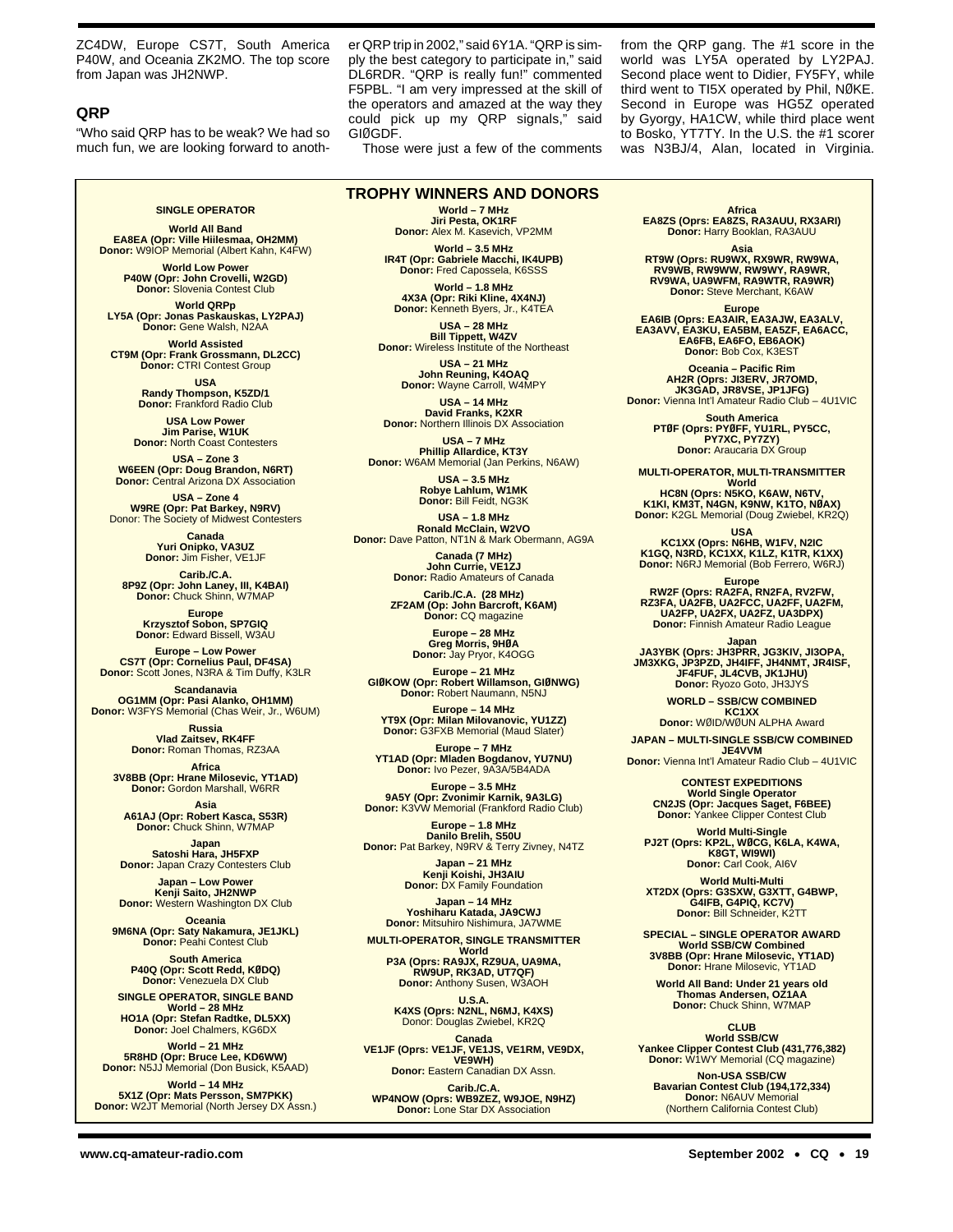

Second went to all-around DXer and contester Tom, N4KG. Third was Bill, N8ET.

The top scores from each continent were North America TI5X, Asia JR4DAH, Europe LY5A, South America FY5FY, and Oceania KH6/W8QZA (Africa no entry). The top score from Japan was JR4DAH.

## **Assisted**

Not only can he copy code at over 70 wpm, he also can operate in a contest. Frank, DL2CC, traveled down to CT9M and walked away with the top assisted score in the world. Second place went to another FB contester, Felipe, NP4Z, who keyed KP3Z into a lot of logs. World third place went to Chas, K3WW, who knows a thing or two about the assisted category. The #1 score in Europe was R3CC operated by Jack, RW3QC. Boris, S58A, finished second, while DL4NAC took third. In the U.S. the aforementioned K3WW took top honors. Second place went to Barry, W2UP, and third to Noah, K2NG.

The top scores from each continent were North America KP3Z, Africa CT9M, Asia UA9AM, and Europe R3CC (South America no entry; Oceania no entry). The top score in Japan was JI2KVW.

## **Multi-Single**

Located on the western, central coast of Cyprus on top of a 20 meter cliff, the location of P3A has all the right conditions to allow for a world-class score. Traveling from various locations in Russia, this team once again took first place in the world. Second place in the world was the multi-national effort from the QTH of EA8ZS located on a banana plantation on Las Palmas. Another multi-national team traveled to PTØF to take third place world.

First place in the tough European MS category went to EA6IB. The Spanish team keyed their way to the top of the rankings. Second place went to the fine Hungarian team at HG1S, and third to another central zone 15 team at OM8A.

In the U.S. the top score was taken by K4XS down in Florida. Bill's team and his location sure paid off with top honors. Second place went to another southern team, W4AN, and third place went to constant high finisher N3RS.

The top scores from each continent were North America K4XS, Africa EA8ZS, Asia P3A, Europe EA6IB, South America PTØF, and Oceania AH2R. The top score in Japan was JE4VVM.

## **Multi-Multi**

Putting together a top-contender station in the multi-multi category requires a lot of work. Look at the top scores and you will see evidence of the years of work it takes to create a station which is usu-



Ed, K8EP (now N1UR), the op at C6ARS. Rosel, DL3KWR, operated Single Op, Low Power, All Band.

ally at a remote location. Each year these stations require high maintenance, even if they are permanent installations.

Coming out on top in the MM category was super-station HC8N located on the slopes of a mountain at the equator. The HC8N team worked hard for their victory. Second place went to the Voodoo team, which surprised contesters with XT2DX (see their story elsewhere in this issue—ed.). Ougadougou proved to be very popular. Third place went to J3A, who for the last several years has put J3 on the map. The #1 spot in Europe went to RW2F. This high-quality team finally moved into first place in 2001. Second place went to DFØHQ with their quad antennas, and third went to RU1A, entering their first year as MM. In the U.S. the KC1XX team QSOed its way to first place from their New Hampshire QTH. Second place went to K3LR from their QTH in western Pennsylvania. Third place went to W3LPL located in central Maryland.

The top scores from each continent were North America J3A, Africa XT2DX, Asia JA3YBK, Europe RW2F, and South America HC8N (Oceania no entry). The top score from Japan was JA3YBK.

## **Clubs**

One of the best ways to enjoy ham radio is by joining a club. One of the best ways to enjoy contesting is to talk to your fellow club members about antennas, propagation, station design, and just the fun of socializing with other contesters.

The U.S. clubs always participate strongly in the CQ WW. This year was no exception. The battle for first place in the U.S. and DX was fierce! After all the log checking, it was determined that the Yankee Clipper Contest Club had just edged out the Frankford Radio Club. Third place went to the Potomac Valley Radio Club. In the rest of the world the top honors were taken by the Bavarian Contest Club, who just edged out the Rhein-Ruhr DX Association. Third place went to Contest Club Finland. The competition for a top club spot is heating up!

## **Special Mention**

The CQ WW DX CW Contest was made more interesting by the DXpeditions of the following stations. How many did you work?

V26K, 8P9Z, 8P2A, VP9/W6PH, ZF2AM, ZF1A, HI3/K6CT, HI9/F6AUS, HI3K, TG9AJR, H6C, HO1A, V47KP, J88DR, HKØGU, VP5V, VP5G, KP2/KØDI, KP2E, ZD8Z, EA8EA, EA8AH, EA9LS, SU1ER, 9G5XA, 5R8HD, CT9L, 3B8/LA7MFA, CN2JS, 5NØNHD, 5NØ/G3SVW, 3V8BB, 5X1Z, RIØF, XU7AAV, JY9NX, 9K9X, 9K9Z, A45XR, A45WD, HZ1AB, A61AJ, ZC4BS, 9M2TO, 4U1VIC, OHØR, OHØV, OHØN, ZA/S57AW, J45KLN, J41YM, HA3A, GJ2A, LX4B, 9HØA, ERØND, CT8T, CS7T, VK3FEI, T88JA, 9M6NA, 9M8YY, KH2/ KG4PPO, NH7/N6HC, YBØAVK, ZK2MO, DU9/NØNM, H44MA, V63A, 4W1MM, P40Q, P40W, PJ4M, OA4O, TI5X, MUØASP, 6Y1A, 6Y9A, 6Y2A, 6Y4A, 6Y8A, 6YØA, XE2/W6RW, CT3M, 5H1X,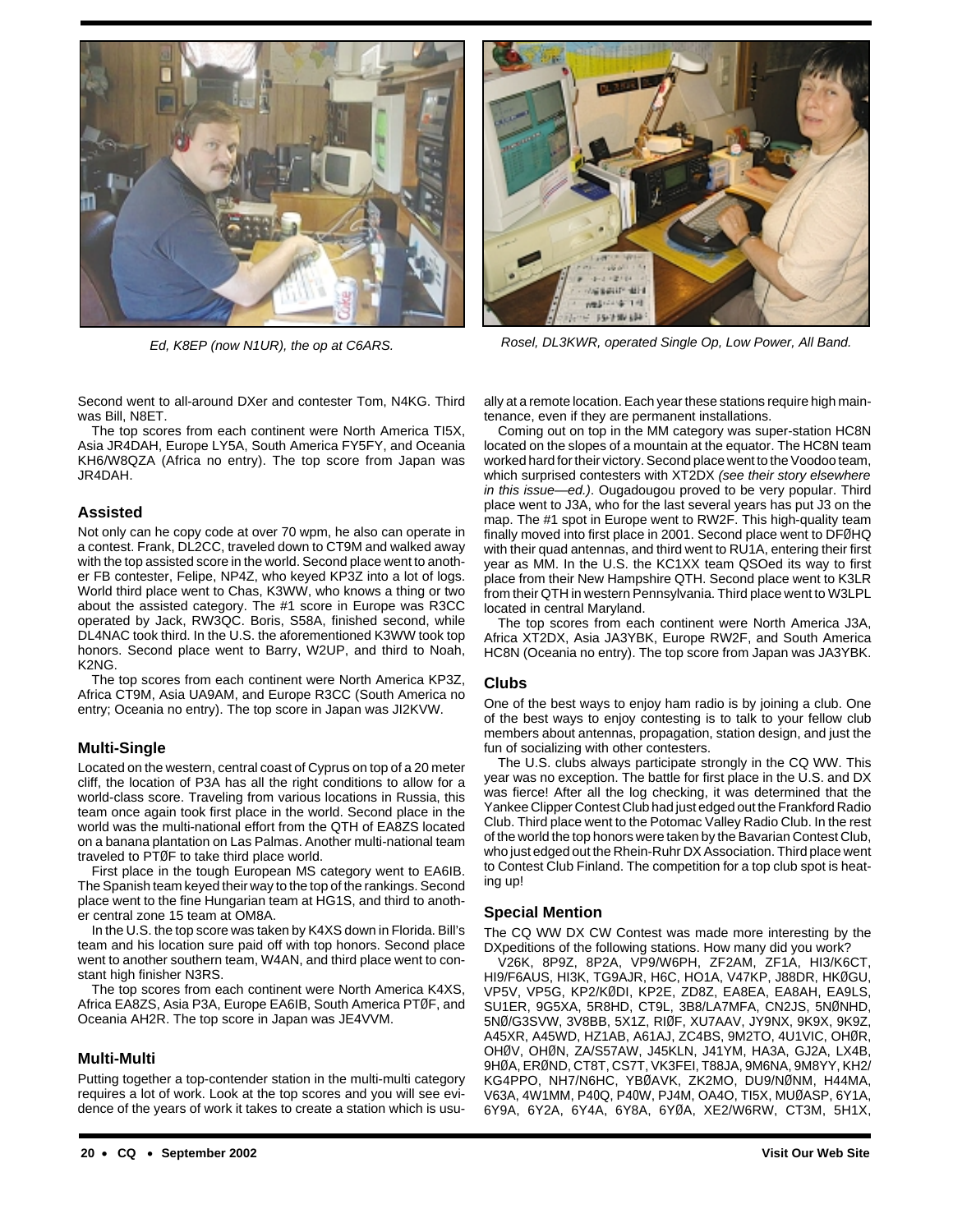| <b>WORLD</b><br><b>High Power</b><br><b>All Band</b> |                | TG9AJR638,932<br>KP3CW589,917<br>L40E 494,000 |  |
|------------------------------------------------------|----------------|-----------------------------------------------|--|
| EA8EA12,516,906                                      |                |                                               |  |
| 3V8BB 10,812,725                                     |                | 21 MHz                                        |  |
| A61AJ10,720,332                                      |                | HI3K 765,459                                  |  |
|                                                      |                | EA9EU745,745                                  |  |
| 8P9Z 10,006,568                                      |                | EA8NN 703,110                                 |  |
| P40Q 9,877,730                                       |                |                                               |  |
| ZD8Z 9,287,860                                       |                | CX5AO 670,026                                 |  |
| A45XR8,919,400                                       |                | LU1FAM 607,770                                |  |
| EA9LS 8,838,332                                      |                | DL1LH405,309                                  |  |
| JY9NX 8,745,472                                      |                |                                               |  |
| CN2JS8,547,798                                       |                | 14 MHz                                        |  |
|                                                      |                | CX9AU 598,185                                 |  |
|                                                      |                | VK6LW 588,252                                 |  |
| 28 MHz                                               |                |                                               |  |
| HO1A 1,673,777                                       |                | LZ4ZP488,674                                  |  |
| ZY5A 1,531,754                                       |                | DK3DM412,830                                  |  |
| CX5BW1,466,046                                       |                | CE4U 405,557                                  |  |
| ZS4TX 1,304,606                                      |                | T92D 378,609                                  |  |
| ZF2AM1,205,246                                       |                |                                               |  |
| HZ1AB1,145,920                                       |                | 7 MHz                                         |  |
|                                                      |                | SU1ER 750,172                                 |  |
|                                                      |                |                                               |  |
| 21 MHz                                               |                | CO2JD220,524                                  |  |
| 5R8HD1,378,533                                       |                | 4X/OK1EE 178,500                              |  |
| KH7R 1,193,592                                       |                | OK1FKM164,521                                 |  |
| H2G 1,168,128                                        |                | LZ1ABC137,352                                 |  |
| VP5V 1,054,482                                       |                | OK1FCA 118,992                                |  |
|                                                      |                |                                               |  |
| GIØKOW879,069                                        |                |                                               |  |
| 9A5W 853,216                                         |                | <b>3.5 MHz</b>                                |  |
|                                                      |                | HA8EU 117,366                                 |  |
|                                                      | 14 MHz         | YU1KR 115,515                                 |  |
| 5X1Z 1,540,658                                       |                | OQ6NR107,355                                  |  |
| LW9DAH 724,128                                       |                | PA5AT105,732                                  |  |
| YT9X 709,984                                         |                | EW8DX79,704                                   |  |
|                                                      |                | HG6V 76,626                                   |  |
| 9A6A 701,575                                         |                |                                               |  |
| LY5W 696,600                                         |                |                                               |  |
| HA8FM 654,974                                        |                | <b>1.8 MHz</b>                                |  |
|                                                      |                | TA3D 101,380                                  |  |
| 7 MHz                                                |                | 4N1A 47,854                                   |  |
| OK1RF 721,952                                        |                | HA8BE46,296                                   |  |
|                                                      |                | UX5NQ 45,184                                  |  |
| YT1AD622,776                                         |                |                                               |  |
| YT7A 599,950                                         |                | G3WGV32,240                                   |  |
| S57DX 555,012                                        |                | S54A 30,730                                   |  |
| KT3Y 434,420                                         |                |                                               |  |
| S52O 398,650                                         |                | QRP, All Band                                 |  |
|                                                      |                | LY5A 2,055,896                                |  |
|                                                      |                | FY5FY1,985,941                                |  |
| <b>3.5 MHz</b>                                       |                |                                               |  |
| IR4T 309,213                                         |                | TI5X 1,581,010                                |  |
| OD5/OK1MU 261,024                                    |                | HG5Z 1,293,716                                |  |
| 9A5Y 246,196                                         |                | YT7TY 1, <mark>252,100</mark>                 |  |
| W1MK 236,280                                         |                | N3BJ/41,215,200                               |  |
| SP8BRQ213,760                                        |                | DL6RDR 1,178,052                              |  |
|                                                      |                |                                               |  |
|                                                      |                |                                               |  |
| S59CAB207,252                                        |                | UT9FJ1,073,610                                |  |
|                                                      |                | N4KG 949,531                                  |  |
|                                                      | <b>1.8 MHz</b> | JR4DAH 817,298                                |  |
| 4X3A 109,280                                         |                |                                               |  |
|                                                      |                | <b>Assisted, All Band</b>                     |  |
| UA9AT100,639                                         |                |                                               |  |
| S50U 76,038                                          |                | CT9M 10,263,390                               |  |
| EU6EU 73,644                                         |                | KP3Z 7,763,460                                |  |
| LZ8T 66,456                                          |                | K3WW 5,730,417                                |  |
| HG3M65,875                                           |                | R3CC 5,584,144                                |  |
|                                                      |                | S58A 5,500,230                                |  |
|                                                      |                | W2UP 4,914,343                                |  |
| <b>Low Power</b>                                     |                |                                               |  |
| <b>All Band</b>                                      |                | K2NG 4,768,500                                |  |
| P40W 10,198,792                                      |                | DL4NAC 4,599,990                              |  |
| V26K 7,744,605                                       |                | UA9AM 4,453,686                               |  |
| 8P2A 6,135,096                                       |                | GW3YDX4,432,635                               |  |
|                                                      |                |                                               |  |
| ZC4DW5,877,190                                       |                | <b>Multi-Op., Single Trans.</b>               |  |
| CS7T 4,764,272                                       |                |                                               |  |
| VP9/W6PH 4,386,287                                   |                | P3A 17,928,172                                |  |
| VP5G 4,194,364                                       |                | EA8ZS12,982,992                               |  |
| C6ARS 3,875,949                                      |                | PTØF 11,702,286                               |  |
| PY2NDX 3,711,441                                     |                | EA6IB 10,584,440                              |  |
|                                                      |                | PJ2T 10,109,968                               |  |
| ER6A 3,551,989                                       |                |                                               |  |
|                                                      |                | HG1S 9,979,570                                |  |
| 28 MHz                                               |                |                                               |  |
| LT1F 1,041,032                                       |                | Multi-Op., Multi-Trans.                       |  |
| EA8AH1,010,794<br>VR2BG 815,765                      |                | HC8N 47,176,688<br>XT2DX36,947,232            |  |

M/UT3UA, P3A, 4U1ITU, CU2A, EA6IB, EA8ZS, LX5A, LX/DL4SDX, LX9DIG, 9M6A, AH2R, NHØS, PTØF, PJ2T, J3A, C6AKP, XT2DX, VQ9X, MZ5A, and HC8N.

## **Comments**

Staring with the 2002 contest, the CQ WW has a new category: multi-two, abbreviated

| 9,917<br>4,000 |                     | RW2F 18,508,032<br>DFØHQ 18,071,850<br>RU1A 17,108,421 |
|----------------|---------------------|--------------------------------------------------------|
| 5,459<br>5,745 |                     | <b>EUROPE</b>                                          |
| 3,110<br>0,026 |                     | <b>All Band</b><br>SP7GIQ 5,138,420                    |
| 7,770          |                     | G4BUO5,129,800                                         |
| 5,309          |                     | RK4FF5,111,302                                         |
|                |                     |                                                        |
|                |                     | 850A 4,622,800<br>YT7R 4,546,840                       |
| 8,185          |                     | OM5M 4,540,625                                         |
| 8,252<br>8,674 |                     | OG1MM3,780,421<br>HA8JV 3,747,072                      |
| 2,830          |                     | EA5FV3,703,008                                         |
| 5,557          |                     | OHØR 3,664,440                                         |
| 8,609          |                     |                                                        |
|                |                     | 28 MHz                                                 |
|                | 9HØA                | 1,025,312                                              |
| 0,172          | CT8T<br><b>S56M</b> | 990,250                                                |
| 0,524<br>8,500 | <b>9A7D</b>         | 556,341<br><mark>.512,253</mark>                       |
| 4,521          | <b>S50C</b>         | 508,849                                                |
| 7,352          | YR <sub>4</sub> A   | 465,843                                                |
| 8,992          |                     |                                                        |
|                |                     | 21 MHz                                                 |
| 7,366          |                     | GIØKOW879,069<br>9A5W 853,216                          |
| 5,515          |                     | CT1FJK736,610                                          |
| 7,355          |                     | SP3GEM 731,634                                         |
| 5,732          |                     | YZ1AU723,536                                           |
| 9,704          |                     | SP5GRM701,811                                          |
| 6,626          |                     |                                                        |
|                |                     | 14 MHz<br>YT9X 709,984                                 |
| 1,380          |                     | 9A6A 701,575                                           |
| 7,854          |                     | LY5W 696,600                                           |
| 6,296          |                     | HA8FM 654,974                                          |
| 5,184          |                     | OG4A 649,800                                           |
| 2,240<br>0,730 |                     | R73A 547,792                                           |
|                |                     | 7 MHz                                                  |
|                |                     | OK1RF 721,952                                          |
| 5,896          |                     | YT1AD622,776                                           |
| 5,941          |                     | <mark>YT7A</mark> 599,950                              |
| 1,010<br>3,716 |                     | S57DX 555,012                                          |
| 2,100          |                     | S52O 398,650<br>HA8DU 370,629                          |
| 5,200          |                     |                                                        |
| 8,052          |                     | 3.5 MHz                                                |
| 3,610          |                     | IR4T 309,213                                           |
| 9,531          |                     | 9A5Y 246,196                                           |
| 7,298          |                     | SP8BRQ213,760                                          |
| nd             |                     | S59CAB207,252<br>OLØE 174,400                          |
| 3,390          |                     | EW1WZ167,272                                           |
| 3,460          |                     |                                                        |
| 0,417          |                     | <b>1.8 MHz</b>                                         |
| 4,144          |                     | S50U 76,038                                            |
| 0,230<br>4,343 | LZ8T                | EU6EU 73,644<br>66,456                                 |
| 8,500          |                     | HG3M 65,875                                            |
| 9,990          |                     | YL2PQ64,800                                            |
| 3,686          |                     | DJØMDR64,206                                           |
| 2,635          |                     |                                                        |
| rans.          |                     | <b>Low Power</b><br><b>All Band</b>                    |
| 8,172          |                     | CS7T 4,764,272                                         |
| 2,992          |                     | ER6A 3,551,989                                         |
| 2,286          |                     | LY9A 3,155,273                                         |
| 4,440          |                     | MU/DL2OBF3,110,894                                     |
| 9,968          |                     | EU1DX 3,028,248                                        |
| 9,570          |                     | LY6M 3,017,946<br>DL1IAO3,013,755                      |
| ans.           |                     |                                                        |
| 6,688          |                     | EA7GTF 2,605,562<br>OK2PP 2,507,014                    |
| 7,232          |                     | I3JSS2,464,176                                         |

#### J3A ...............23,133,600 .032 850<br>421 .420  $,800$ ,302  $800$  $840$  $,625$  $,421$  $072$  $0.08$  $,440$  $312$  $.250$  $\frac{1}{341}$  $253$ 849  $843$ ,069  $.216$  $,610$ ,634 YZ1AU.................723,536  $.811$ YT9X ..................709,984 575  $.600$  $,974$ ,800 R73A ..................547,792 .952  $2.776$  $950$  $,012$  $.650$  $.629$  $,213$  $,196$ 8.760 **252**  $.400$ EW1WZ...............167,272  $,038$  $,644$ .456 .875  $.800$  $.206$  $,272$ ER6A ...............3,551,989 273 .894 .<br>248  $946$ **755**  $562$ **28 MHz** YU7WW...............414,07<br>G3KHZ................371,26 G3KHZ ................371,26 OHØN .................325,50<br>RZ6FA ..................297.20 RZ6FA..................297,20<br>9A3VM.................287.28 287,28<br>260,87 UT4PZ. **21 MHz** DL1LH .........<br>OT1H ......... YU1OJ.................383,29<br>SP47 342.85 SP4Z ....<br>Z37A ..... Z37A ...................335,070 **14 MHz** LZ4ZP...................488,67<br>DK3DM.................412.83 **DK3DM...**<br>T92D US1ITU................255,024 OK1FKM.......<br>LZ1ABC........ SP2FWC<br>YL1ZF..... G4ODV... HA8EU .......<br>YU1KR ...... EW8DX..................79,704 G3WGV.<br>S54A **QRP, All Band**<br>2.054......................2  $UR5SFX$ ... GW3YDX...<br>DK3GI....... RM4W ........... **Multi-Op., Single Trans.** EA6IB ...............10,584,440<br>HG1S 9 979 570 HG1S ................9,979,570<br>OM8A 9 268 980 OM8A .............9,268,980<br>TM5C 8 926 542 TM5C ...............8,926,542<br>9A7A ..................8,804,340

M2. Please check out this new category in the rules in this issue. The category uses band-changes/hour instead of a time rule. We think that you will find it a lot of fun. The contest community may not realize the amount of time it takes to create the results you see on these pages. Let's just say that it takes thousands of man-hours. The biggest problem is logs that do not con-

9A7A ................8,804,340<br>OM7M ...............8.302.320 ..........8,302,320

A03,70  $.293,18$ .378,609 S58AL....................296,063<br>SV1DPJ................266.012 SV1DPJ...............266,012 **7 MHz** ...137,352<br>...118.992 OK1FCA..............118,992<br>SP2FWC.............111.510 109,<mark>172...........</mark><br>92.232............ **3.5 MHz** YU1KR .....................115,515<br>OQ6NR.................107.355 OQ6NR................107,355 105,<mark>732...........</mark><br>79 704 HG6V ....................76,626 **1.8 MHz** 4N1A ....................47,854 HA8BE...................46,296 UX5NQ..................45,184<br>G3WGV 32.240 30 730 YU1RA 15,785 .............2,055,896 HG5Z 1 293 716 YT7TY ..............1,252,100 DL6RDR............1,178,052<br>UT9FJ.................1,073.610 .....1,073,610 DL3NCI................788,359<br>SM3C ......................691.200 SM3.200.<br>595.782. UAØKCL/3 ...........595,782 DL3KVR ..............585,809<br>UR5SFX ..............529,782 **Assisted, All Band** R3CC ...............5,584,144 S58A ................5,500,230 DL4NAC ...........4,599,990<br>GW3YDX ..........4,432,635 DK3GI..............4,054,905<br>IKØYVV.............3,887,162 IKØYVV.............3,887,162<br>OK2ED 3.837.627 OK2FD ............3,837,627<br>YL8M ...............3,746,800 YL8M ...............3,746,800<br>DF3CB..............3,721.947 ..............3,721,947<br>...............3,677,352 K7C

|                | Multi-Op., Multi-Trans. |
|----------------|-------------------------|
| $\overline{2}$ | RW2F 18,508,032         |
| 6              | DFØHQ18,071,850         |
| O              | RU1A 17,108,421         |
| 6              | OH2U 15,382,160         |
| 9              | ES9C 13,946,796         |
| 6              | HG6N 12,664,938         |
|                |                         |
|                |                         |
| 9              | USA                     |
| 1              | <b>All Band</b>         |
| $\overline{2}$ | K5ZD/1 7,048,856        |
| 5              | K1AR 6,271,568          |
| O              | N2NT/16,027,840         |
| 1              | W9RE 5,712,255          |
|                | KQ2M/1 5,389,614        |
|                | W1KM 5,369,000          |
| 4              | K3ZO 4,727,816          |
| Ō              | K1DG 4,461,795          |
| n              | $VDAC = 20E400E$        |

| K3ZO 4,727,816  |               |
|-----------------|---------------|
| K1DG 4.461.795  |               |
| KR1G 3,851,925  |               |
| N2AN/43,823,896 |               |
|                 |               |
|                 | <b>28 MHz</b> |
| W4ZV 692.750    |               |
| NN4X 673.140    |               |

| <b>21 MHz</b> |  |  |
|---------------|--|--|
| N7KU 370.560  |  |  |
| K5RX 481.920  |  |  |
| K2VV/0544.320 |  |  |
| N4BP 601.965  |  |  |
|               |  |  |

| K4OAQ 586.022 |  |
|---------------|--|
| N2MF 579.439  |  |
| N9AG/8484.292 |  |
| K4VX/0481.120 |  |
| W9OF 238.392  |  |
| WA7LT 148,122 |  |
|               |  |

**14 MHz**

| .              |  |
|----------------|--|
| K2XR 467,425   |  |
| K2BA 362,700   |  |
| K7PI 178.432   |  |
| K9CAN 144,585  |  |
| K1BV 113,741   |  |
| K1QS 104,720   |  |
|                |  |
| 7 MHz          |  |
| KT3Y 434.420   |  |
| K9AY/4 352,060 |  |
| N4PN 334.170   |  |
| W4SO 316,800   |  |
| KD2RD 285,625  |  |
| W5WMU 144 145  |  |

|              | 3.5 MHz |
|--------------|---------|
| W1MK 236,280 |         |
|              |         |

| <b>1.8 MHz</b> |  |
|----------------|--|
| K7ON 2.511     |  |
| K8MD 11.289    |  |
| K1IR 88.815    |  |
|                |  |

| W2VO 1.566 |  |
|------------|--|
| NX5M 1.000 |  |
| K6SE 780   |  |
| N4UK 666   |  |
| N6PE 154   |  |
|            |  |

#### **Low Power All Band**

|                                  | K8AZ 6,847,945          |  |
|----------------------------------|-------------------------|--|
| W1UK 2.719.830<br>N2BA 2,494,682 | N4TO 6,106,968          |  |
| N5AW 1,921,000                   |                         |  |
| N4TZ/9 1.774.584                 | Multi-Op., Multi-Trans. |  |
| N4IG 1,595,086                   | KC1XX16,892,980         |  |
| KM1X 1.571.948                   | K3LR 15.789.074         |  |
| NY3A 1,552,896                   | W3LPL15,686,595         |  |
| N4YDU 1,530,606                  | N2RM 14.400.585         |  |
| K1OA 1,523,376                   | K9NS 11,915,522         |  |
| KB1EAX 1.490.370                 | NY4A 10,609,911         |  |
|                                  |                         |  |

#### **21 MHz** N4MO .................292,336<br>KJ9C ....................217,986 KJ9C .......................217,986<br>N2CU 155484 155 484 W8GOC.................96,896<br>W6EUF....................81,536 W6EUF.<br>W8IQ .78,535 **14 MHz**<br>................ N7WA N7WA .................113,220<br>NJ3K .......................16,352 NJ3K .............................16,352<br>K9KJ 5.940 ..5.940 NZ3O .......................5,658<br>N7VM .......................5.635 N7VM ........................5,635<br>WD6DX .....................4.815 WD6DX

**7 MHz**

**28 MHz** NO4S ..................372,154<br>K8PO/6................365.508

NØFW/8...............209,763<br>WY6DX................187.636

WY6DX........<br>K2MFY........

**WW3S** ......

**365,508**<br>209.763

.186,480<br>.184,080

| NF6S 101,136<br>WØYR/486,496<br>WA8WV51,548<br>K2CDJ 47,530<br>WB2DVU37,136<br>AA8UP26,082 |                    |
|--------------------------------------------------------------------------------------------|--------------------|
| <b>3.5 MHz</b><br><b>No Entry</b>                                                          |                    |
| <b>1.8 MHz</b><br><b>W7DRA</b>                                                             | 24                 |
| QRP, All Band                                                                              |                    |
| N3BJ/41,215,200                                                                            |                    |
| N4KG 949,531                                                                               |                    |
| N8ET 755,978                                                                               |                    |
| WA3NKO628,254                                                                              |                    |
| N1TM 568,320                                                                               |                    |
| N <sub>5</sub> TW                                                                          | 505,808            |
| W6JTI472,166                                                                               |                    |
| W3GK 306,878                                                                               |                    |
|                                                                                            |                    |
| AA1CA278,460<br>K8ZT 250,708                                                               |                    |
|                                                                                            |                    |
| NU4B 248,589                                                                               |                    |
| <b>Assisted, All Band</b>                                                                  |                    |
|                                                                                            |                    |
| K3WW 5,730,417<br>W2UP 4,914,343                                                           |                    |
|                                                                                            |                    |
| K2NG 4,768,500                                                                             |                    |
| N2MM 3,849,480                                                                             |                    |
| AA1K/3 3,794,703                                                                           |                    |
| K1PT/4 3,600,390                                                                           |                    |
| N6IG 3,537,512                                                                             |                    |
| N3RR 3,303,450                                                                             |                    |
| K <sub>2</sub> DM                                                                          | $\ldots$ 3,280,320 |
| K2TW 3,191,940                                                                             |                    |
|                                                                                            |                    |
| Multi-Op., Single Trans.                                                                   |                    |
| K4XS 8,993,439                                                                             |                    |
| W4AN 7,736,256                                                                             |                    |
| N3RS 7,663,500                                                                             |                    |
| K4JA                                                                                       | 7,428,048          |
| K8AZ                                                                                       | 6,847,945          |
| N4TO 6,106,968                                                                             |                    |
| Multi-Op., Multi-Trans.                                                                    |                    |
| KC1XX16,892,980                                                                            |                    |
| K3LR 15,789,074                                                                            |                    |
| W3LPL15,686,595                                                                            |                    |
| N2RM 14,400,585                                                                            |                    |
| K9NS 11.915.522                                                                            |                    |

form to a standard format. The CQ WW is worldwide, and there are always a number of people who believe their program is the best and thus submit a troublesome, timeconsuming log which must be decoded separately. For this reason the Cabrillo format was created by N5KO, to allow for a standard submitting format. Please use the Cabrillo format when you submit your 2002

## **TOP SCORES**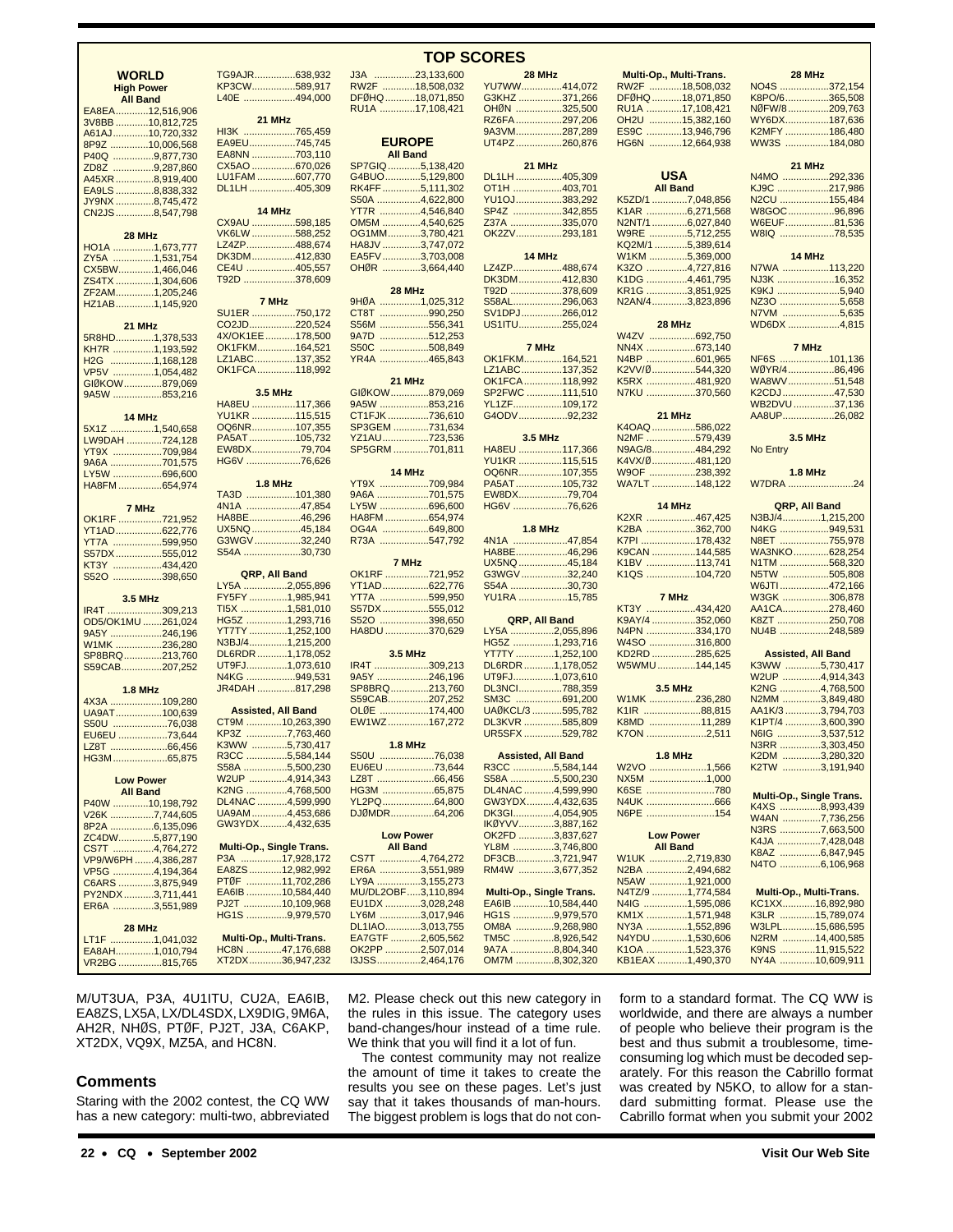CQ WW log: it is required for electronic logs. All the necessary data to enter your electronic log is in the header summary. It can easily be stripped off and organized. All the contest logging programs create a Cabrillo log for you. All you have to do is submit your log file to either <ssb@cqww.com> or <cw@cqww.com> and we will take care of the rest. When you send your log to one of above addresses, you will receive a robotic response of acknowledgment.

## **Thanks**

First of all, the CQ WW Contest Committee wants to thank you, the entrants, for taking the time to send an electronic log. Your effort to send your log to us via e-mail makes it easier for you and much easier for us. As was mentioned earlier, the percentage of elogs reached an all-time high of 92% in the CQ WW CW last year! Please continue to send in your log electronically.

The compilation and reporting of these results would not be possible without the efforts of the 40 or so people behind the scenes who make it happen. The CQ WW e-mail robot was set up and is maintained by John, K2MM. Once you send your log and summary to either <ssb@cqww.com> or <cw@cqww.com>, it is processed, decoded, and massaged by Larry, N6TW. Larry has put in many hours to make the log processing efficient and accurate. Dick, N6AA, makes the call database as accurate as is humanly possible. Helping gather data were K1DG, N3ED, K6NA, N6ZZ, N9RV, N2NC, K3WW, and K3LR. Phil, N6ZZ, served as a sanity check at each stage of the creation of the master database.

The CQ WW Committee also has special advisors: K3ZO, N2AA, N8BJQ, G3SXW, S50A, KR2Q, K1AR, N5TJ, W3ZZ, and N5KO. The CQ WW uses the constantly updated log-checking software developed by Tree, N6TR. The CQ WW DX advisors are CT1BOH, DL6RAI, EA3DU, F6BEE, G3SXW, RA3AUU, OK2FD, I2UIY, JE1CKA, OH2KI, OH2MM, ON6TT, PY5EG, S5ØA, UA9BA, and VE3EJ.

Congratulations to all the winners! Join the CQ WW fun in 2002! 73, Bob, K3EST

## **DX QRM**

Terrible condx first day plus high level of noise on low bands. It was a big fun anyway...**4U1ITU (OM8AW)**. Major screw-up. CQ MSG was 6Y2A and TU message was 6Y5A. Treat other logs lightly if reported call is 6Y5A. Treat my log harshly. Contest was fun from DX location and QRP only ... **6Y2A**. VY HPI that I could QSO with HZ, PYs, my new entities! This year's result is the best score of my past participations. Only 10W output! MNI TKS 4 UR works ... **7K2PBB**. Worst condx in many years. Had a total black out-nothing heard on any band on Saturday afternoon. Much better on Sunday ... **7S2E**. Thanks to 8P6SH for all of his help! ... **8P2A**. Poor propagation to USA ... **9G5XA**. Since A61AJ is a fully equipped multi-multi setup, I had to rewire the station in a way that only three operating positions were available—SO3R, hi! Though, except for simple logging network, no connections were available between the stations. Had to jump a lot around the spacious shack when moving mults! ... **A61AJ (S53R)**. First SO2R attempt with some teething problems. Many thanks to Ivo (ADA) for his help, 5B4AFM for his SO2R box, and 5B4ES for hosting again. Hope to C U next year! ... **C4W**. Never trust just one alarm clock ... **CT9M**. After a long time of being QRT it was my first try in the CW part. My K2 with 5 watt into a multiband dipole did a great job ... **DF9JZ**. A big "thank you" to the hams of the Guernsey ARS, espe-

|                                                                    | <b>CLUB</b> |
|--------------------------------------------------------------------|-------------|
| <b>DX</b>                                                          |             |
| Bavarian Contest Club 194,172,334                                  |             |
| Rhein-Ruhr DX Assn178,994,008                                      |             |
| Contest Club Finland146,819,710                                    |             |
| Marconi Contest Club (I) 92,836,589                                |             |
| Ural Contest Group (UA9)73,610,610                                 |             |
|                                                                    |             |
|                                                                    |             |
|                                                                    |             |
|                                                                    |             |
|                                                                    |             |
| Araucaria DX Group52,429,990<br>Kuanas Tech Univ RC (LY)51,952,841 |             |
|                                                                    |             |
|                                                                    |             |
|                                                                    |             |
| Croatian Contest Club32,196,694                                    |             |
| Pordenone Gansters31,368,071                                       |             |
| Lithuanian DX Group29,313,293                                      |             |
| Top of Europe Contesters27,896,588                                 |             |
| TuPY DX Group (PY2) 27,615,880                                     |             |
| Latvian Contest Club 26,451,689<br>Chiltern DX Club 25,201,701     |             |
|                                                                    |             |
|                                                                    |             |
| Czech Contest Club 20,256,198                                      |             |
| Low Land Crazy Contesters (PA)19,583,730                           |             |
| Ukranian Contest Club 18,674,405                                   |             |
| Japan Crazy Contesters17,628,818                                   |             |
| Vojvodnia Contest Club (YU7) 14,621,410                            |             |
| Contest Club Slovenia13,503,354                                    |             |
| Crimean Contest Club12,648,279                                     |             |
|                                                                    |             |
|                                                                    |             |
|                                                                    |             |
|                                                                    |             |
|                                                                    |             |
| Kiev Contest Group7,636,068                                        |             |
|                                                                    |             |
|                                                                    |             |
|                                                                    |             |
|                                                                    |             |

Southern Cross DX Gang (CE) ................6,819,952 Moscow Contest Club ..............................5,801,136 LA Contest Club (LA) ...............................5,088,561 Lynx DX Gang (EA)..................................4,427,789 Guara DX Group (PY7) ............................3,796,475 Alberta Clippers (VE6) .............................3,682,755 Vologna Radio Club (UA1).......................3,527,045 Banat DX Gang (YU7)..............................3,394,514

Contest Club Cambria (GW) ....................3,053,404 Northern Patagonia DX Group .................3,050,654 Activity Group Belarus..............................2,968,841 Central Siberia DX Club ...........................2,927,813 Algarve DX Gang (CT) .............................2,783,043 Jura Swiss Park Team (HB).....................2,735,170 Thailand DX Assn.. ..................................2,521,579 Kontest Klub Kransnoyarsk (UA6) ...........2,273,129 Radio Amateur Assn. Western Greece ....2,272,426 Koryazhma DX Company (UA1O) ...........2,114,514 YU1EXY Club...........................................2,077,941 NOL Contest Team (ON) .........................1,902,759 Beemster Contest Club (PA)....................1,838,364 Vrhnika DXERS (S5)................................1,770,037 Amsterdam DX Club ................................1,469,371 Odessa Contest Club ...............................1,375,343 Novosibirsk Contest Club.........................1,179,843 MNS Contest Team (ON).........................1,168,475 Macedonia Contest Team ........................1,057,705 South German DX Gang ..........................1,015,356 Fox Contest Club (YU) .............................1,014,589 Globus Club (UR)........................................982,650 OL7D Club ..................................................979,184

## **CLUB SCORES**

............................3,329,989

| Far East Island DX Club908,996       |  |
|--------------------------------------|--|
|                                      |  |
| Ivanovo DX Club (UA3)859,354         |  |
|                                      |  |
|                                      |  |
|                                      |  |
|                                      |  |
| Bashkortostan DX Club (UA9W) 524,935 |  |
|                                      |  |
|                                      |  |
|                                      |  |
| Vladimir Radio Club (UA3)327,134     |  |
|                                      |  |
|                                      |  |
|                                      |  |
|                                      |  |
| Tokyo International ARA 171,038      |  |
|                                      |  |
|                                      |  |
|                                      |  |

## **USA**

| Yankee Clipper Contest Club431,776,382                                         |  |
|--------------------------------------------------------------------------------|--|
| Frankford Radio Club425,406,537                                                |  |
| Potomac Valley Radio Club 227,507,867                                          |  |
| North Texas Contest Club100,382,575                                            |  |
|                                                                                |  |
| Florida Contest Group 84,756,594<br>Southern California Contest Club69,154,771 |  |
|                                                                                |  |
| Society Midwest Contesters63,839,223                                           |  |
| Northern California Contest Club 57,133,227                                    |  |
| North Coast Contesters54,324,741                                               |  |
| Southeast Contest Club 40,925,109                                              |  |
| Mad River Radio Club 36,799,777                                                |  |
| Central Texas DXCC35,772,885                                                   |  |
| Minnesota Wireless Assn28,067,230                                              |  |
| Willamette Valley DX Club 19,806,776                                           |  |
| Tennessee Contest Group 17,058,526                                             |  |
| Western Washington DX Club 16,408,305                                          |  |
|                                                                                |  |
|                                                                                |  |
| North Florida DX Assn 15,138,485                                               |  |
| Rochester DX Assn. (W2)12,858,776                                              |  |
|                                                                                |  |
|                                                                                |  |
| Central Arizona DX Assn. 6,812,624                                             |  |
| Eastern Iowa DX Assn. 6,672,694                                                |  |
| Kentucky Contest Group 5,906,655                                               |  |
| Southwest Ohio DX Assn4,844,524                                                |  |
| Oklahoma DX Assn3,889,327                                                      |  |
|                                                                                |  |
| Kansas City DX Club3,527,762                                                   |  |
| UTAH DX Contest Club2,997,052                                                  |  |
|                                                                                |  |
| West Park Radio Ops (W8)2,355,506                                              |  |
| Hudson Valley Contest &DX Club2,354,430                                        |  |
| American Red Cross EC (W2) 1,856,370                                           |  |
| Southern California DX Club1,773,071                                           |  |
| Great Lakes DXCC (W8)1,578,233                                                 |  |
| South New Jersey Radio Assn1,555,994                                           |  |
| Western New York DX Assn. 1,391,436                                            |  |
| Cherryland ARC (W8) 1,201,516                                                  |  |
|                                                                                |  |
|                                                                                |  |
|                                                                                |  |
|                                                                                |  |
|                                                                                |  |
| Schenectady ARA (W2) 1,064,160<br>Bergen County ARA (W2) 507,288               |  |
|                                                                                |  |
|                                                                                |  |
|                                                                                |  |
| Great South Bay ARC (W2) 363,592                                               |  |
|                                                                                |  |
|                                                                                |  |
|                                                                                |  |
|                                                                                |  |
|                                                                                |  |

cially to Ed, GU3SQX, and Phil, GUØSUP, for their help and hospitality. Guernsey is a place that is much too beautiful to go there only from Thursday to Monday with two days of radio in between. I'll be back, but next time for a real holiday—well maybe with a little pile-up every now and then ... **DL2OBF**. FB contest! ... **ES1TM**. Just a brief operation from France. Outside these times I was also active as G3VQO (checklog attached). Hope it doesn't cause too much confusion ... **F/G3VQO**. 1st entry QRP with my K1, band-limited: 80/40/20/15m only. QRP is really fun!! Not sure I will enter anymore a contest running more than 5W!! VY 72/73 and waiting for the next edition! ... **F5PBL**. Things were going well until I lost my main amp after abt 12 hours. Changed to my 2nd radio amp for backup only to lose that after a further 6 hours. Decided to pull

out after that and had the rest of the weekend off! See you next year ... **GØIVZ**. More countries/ zones/contacts than last year, less 3 point contacts so lower score!! Aurora on Saturday morning didn't help. Elecraft K2 really superb RX ... **G3VPW**. Great fun to enter my first CQWW log from a modest station. The PU's were not as big as D68C but had great fun. Hope to CU next year ... **GU4YOX**. Highlight: Being called by HI8 for a 7 MHz mult at 2358Z on Sunday. Lowlight: Failing to move the TF double mult ... **GW7X**. The 500W was not enough to break the QRM from Jakarta, but in CW was much more better ... **YBØAVK (HA7VK)**. First time that HB9A, the callsign of the Union of Swiss Radio Amateurs (USKA) has been used in a CQWW contest MS. All operators liked this contest very much and would like to do again next year ... **HB9A**.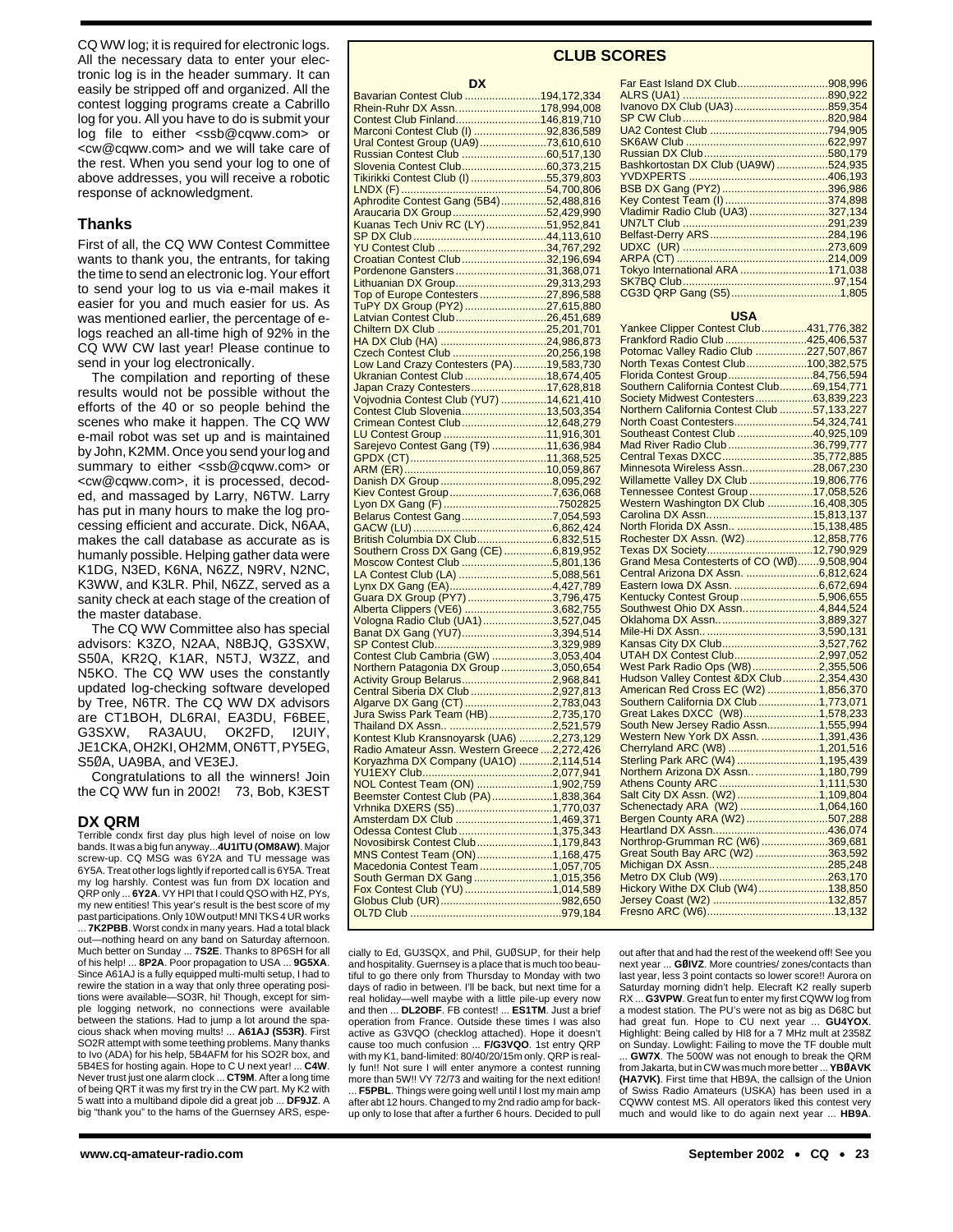# **BAND-BY-BAND BREAKDOWN—TOP ALL BAND SCORES**

**Number groups indicate: QSOs/Zones/Countries on each band**

|                                |           |             |             | <b>WORLD TOP SINGLE OPERATOR ALL BAND</b> |                                                |             |                               |           |           |             | USA TOP SINGLE OPERATOR ALL BAND     |                                       |             |
|--------------------------------|-----------|-------------|-------------|-------------------------------------------|------------------------------------------------|-------------|-------------------------------|-----------|-----------|-------------|--------------------------------------|---------------------------------------|-------------|
| <b>Station</b>                 | 160       | 80          | 40          | 20                                        | 15                                             | 10          | <b>Station</b>                | 160       | 80        | 40          | 20                                   | 15                                    | 10          |
| EA8EA                          | 141/14/48 | 421/17/55   | 802/27/73   | 1618/35/103                               | 1569/34/104                                    | 2060/34/110 | <b>K5ZD/1</b>                 | 27/9/18   | 181/15/59 | 928/32/106  | 1074/37/120                          | 860/32/104                            | 720/32/103  |
| 3V8BB                          | 171/8/49  | 611/19/72   | 1160/28/90  | 1307/37/105                               | 1047/32/108                                    | 1565/35/102 | K <sub>1</sub> AR             | 23/9/16   | 184/17/61 | 762/32/99   | 822/40/112                           | 858/32/102                            | 732/31/110  |
| A61AJ                          | 198/12/45 | 201/17/53   | 1032/30/92  | 1237/36/111                               | 1372/34/110                                    | 1916/32/112 | <b>N2NT/1</b>                 | 23/11/15  | 196/15/66 | 796/28/90   | 831/39/116                           | 723/30/102                            | 842/30/102  |
| 8P9Z                           | 84/7/11   | 670/22/73   | 1334/22/78  | 1113/26/80                                | 1589/28/90                                     | 2024/31/104 | W9RE                          | 16/8/11   | 151/21/59 | 578/35/94   | 983/39/115                           | 679/33/107                            | 779/36/97   |
| P4ØQ                           | 119/9/31  | 288/16/61   | 832/23/78   | 1213/31/96                                | 1738/34/102                                    | 1767/32/97  | <b>KQ2M/1</b>                 | 12/4/6    | 86/12/45  | 568/27/81   | 881/38/104                           | 714/31/110                            | 1053/33/112 |
| ZD <sub>8</sub> Z              | 33/10/27  | 195/17/59   | 366/24/62   | 783/31/85                                 | 1511/35/108                                    | 2606/32/120 | W <sub>1</sub> KM             | 39/10/24  | 304/16/61 | 727/35/100  | 650/35/100                           | 571/28/93                             | 942/27/90   |
| A45XR                          | 73/10/32  | 337/17/57   | 939/31/88   | 1229/35/100                               | 1057/31/106                                    | 1495/31/106 | <b>K3Z0</b>                   | 5/4/3     | 117/12/44 | 630/26/84   | 704/35/104                           | 709/26/93                             | 852/31/95   |
| EA9LS                          | 80/4/33   | 263/13/57   | 969/25/82   | 1084/34/96                                | 893/29/98                                      | 1810/33/101 | K <sub>1</sub> D <sub>G</sub> | 15/5/6    | 111/15/48 | 675/29/92   | 676/35/100                           | 578/29/97                             | 720/29/100  |
| <b>JY9NX</b>                   | 66/7/36   | 501/12/58   | 1116/25/81  | 916/29/94                                 | 1187/29/103                                    | 1484/31/103 | KR <sub>1</sub> G             | 11/4/6    | 141/13/57 | 730/26/81   | 469/29/84                            | 704/26/91                             | 650/25/83   |
| CN <sub>2</sub> J <sub>S</sub> | 4/2/4     | 331/13/60   | 939/25/79   | 861/33/98                                 | 1454/35/117                                    | 1353/29/107 | <b>N2AN/4</b>                 | 17/8/14   | 101/12/46 | 346/27/79   | 606/31/93                            | 771/35/101                            | 740/29/91   |
|                                |           |             |             |                                           | <b>WORLD MULTI-OPERATOR SINGLE TRANSMITTER</b> |             |                               |           |           |             |                                      | USA MULTI-OPERATOR SINGLE TRANSMITTER |             |
| P <sub>3</sub> A               | 193/11/55 | 682/22/81   | 1145/30/113 | 1979/39/131                               | 1974/38/138                                    | 2139/37/143 | K4XS                          | 12/7/10   | 115/24/86 | 922/36/116  | 852/40/140                           | 1022/39/142                           | 1108/38/140 |
| EA8ZS                          | 84/11/46  | 205/18/73   | 1301/35/112 | 1155/40/127                               | 1514/37/129                                    | 1479/38/138 | W <sub>4</sub> AN             | 22/10/16  | 99/23/78  | 1030/37/116 | 990/39/132                           | 670/37/136                            | 957/35/133  |
| PTØF                           | 20/10/19  | 187/16/56   | 728/27/86   | 1975/33/105                               | 1612/34/126                                    | 2312/33/121 | N <sub>3</sub> R <sub>S</sub> | 23/11/22  | 130/20/75 | 992/34/115  | 773/39/133                           | 834/35/133                            | 875/34/129  |
| EA6IB                          | 51/8/51   | 200/20/86   | 1310/34/120 | 1530/40/141                               | 1584/39/137                                    | 1675/38/142 | K4JA                          | 35/11/33  | 286/22/84 | 504/32/117  | 994/40/138                           | 904/35/130                            | 601/36/137  |
| PJ2T                           | 111/9/18  | 314/18/63   | 916/28/98   | 1578/35/115                               | 1128/33/115                                    | 1459/32/118 | K8AZ                          | 18/8/17   | 88/22/71  | 833/34/116  | 1041/40/138                          | 599/34/128                            | 813/34/126  |
| HG <sub>1</sub> S              | 90/11/61  | 510/24/93   | 1385/39/124 | 1144/40/131                               | 1157/40/141                                    | 1332/39/146 | <b>N4TO</b>                   | 19/9/17   | 90/22/76  | 493/32/109  | 936/40/129                           | 561/34/123                            | 910/35/130  |
|                                |           |             |             |                                           | <b>WORLD MULTI-OPERATOR MULTI-TRANSMITTER</b>  |             |                               |           |           |             | USA MULTI-OPERATOR MULTI-TRANSMITTER |                                       |             |
| HC8N                           | 344/18/34 | 1563/33/110 | 3372/39/143 | 3800/40/155                               | 4266/40/151                                    | 4157/40/152 | KC1XX                         | 67/12/30  | 703/26/99 | 1498/36/125 | 2058/40/142                          | 1615/37/141                           | 1327/36/135 |
| XT <sub>2</sub> DX             | 165/12/44 | 569/23/75   | 2010/35/119 | 4221/40/145                               | 4490/38/148                                    | 4104/39/146 | K3LR                          | 89/14/35  | 310/23/81 | 1486/37/131 | 1817/40/151                          | 1455/39/147                           | 1504/37/142 |
| J3A                            | 150/13/28 | 908/24/84   | 2398/34/113 | 2916/40/140                               | 3440/37/135                                    | 2751/36/116 | W3LPL                         | 193/14/40 | 579/28/97 | 1430/37/123 | 1899/40/146                          | 1494/40/147                           | 1369/36/138 |
| RW <sub>2F</sub>               | 906/15/72 | 1546/25/98  | 2111/39/128 | 2778/40/144                               | 2007/39/145                                    | 1653/37/146 | N <sub>2</sub> RM             | 92/12/34  | 552/25/93 | 1532/35/124 | 1762/40/142                          | 1439/35/133                           | 1172/36/128 |
| <b>DFØHQ</b>                   | 793/14/70 | 1461/31/114 | 2341/39/138 | 2223/40/138                               | 1943/40/141                                    | 1819/38/146 | K <sub>9</sub> N <sub>S</sub> | 126/14/26 | 272/26/86 | 951/34/123  | 1570/40/146                          | 1439/40/143                           | 1293/36/127 |
| RU <sub>1</sub> A              | 759/16/67 | 1137/29/102 | 2242/40/139 | 2651/40/141                               | 1839/40/145                                    | 1487/37/136 | NY4A                          | 25/9/15   | 340/19/82 | 1149/34/117 | 1343/40/130                          | 1551/35/128                           | 1023/35/123 |
|                                |           |             |             |                                           |                                                |             |                               |           |           |             |                                      |                                       |             |



Left to right, some zone 19 personalities: RA*Ø*FU, N6ZZ, UA*Ø*FAI, and UA*Ø*FZ. N6ZZ operated from RI*Ø*F on Sakhalin Island in the CQ WW CW.

Propagation was very poor on Saturday and only a little better on Sunday. Only the great help of two friends like DL6RAI and DL2NBU helped us to reach a good score. We worked zone 3 on 10 only on Sunday afternoon; that gives an idea of the bad propagation . **IQ4A**. The 10 meter band had the best openings ... **JA1AZS**. Not so great condx and having a cold, I had a nice sleep! A shortest sleep (40 minutes) on SSB and a longest sleep (10 hours) on CW, so 2001 WW was over and now thinking abt 2002. Life's too short. Sleep and excuse should have been short or zero! ... **JA8RWU**. Three weeks ago<br>I got a tower at my backyard. I worked to built this contest is a debut of my new antennas. The performance is I achieved approximately double score by last year ... **JH2NWP**. Never try a new logging program one day before the contest! ... **KP3Z**. Very strong aurora first day!! Thanks for nice contest ...**LY2BBF**. Wow great conditions for QRP, but no US on Saturday. 20 meters opened up to the USA on the Sunday evening. Until then I had not worked many USA stations. It made a big difference to the final score. Fantastic contest. See you next year ... **M4T**. My first ever go at a CW contest and what a way to dive in at the deep end. Enjoyed giving a few points away. 100% S&P. Next year perhaps a proper effort ... **MW5EPA**. I enjoyed the contest and QSOs with excellent operators. Thanks! Must improve our antennas and skill for next year. Thanks to all for con-tacts ... **NHØS**. Great experience from zone 10! ... **OA4O**. Amazing what 100W to a 2nd hand trap-GP indoor downtown can work with the help of sunspots. Great ops at PTØF and XT2DX who heard me sneaking by the pile-up—QRQing instead of going QRS! Also made some contacts QRO and with real antennas ... **OE5OHO**. Thanks for QSOs everybody! CU in 2002! Saturday was a disappointment in conditions, but Sunday was fun ... **OHØV**. This year I had to cancel IH9P operation because of QRL so I tried 15m with tribander. I was surprised how it worked well! ... **OL5Y**. First time ever I made over 1000

QSOs during a single weekend, no CQing only S&P. Happy to give out the special OQ4 prefix. Commemorative QSLs will be sent via the bureau to all those worked ... PSE don't forget to send your QSL ... **OQ4CAS**. A perfect year for low power; disturbed conditions were music to my ears ... **P40W**. First CQWW CW from small home station due to the unavailability of PI4COM club station. I was very surprised working 38 US station with 100 watts and simple L-antenna: 11m vertical and 14m horizontal part series fed with 300 pF. Happy to work XT2DX also. Until next time ... **PA5AT**. I thank for they have organized this beautiful contest of high level ... **PY3CQ**. Grace and peace! ... **RK3BY**. After the SSB CQWW M/M from IG9A, I was sorry I did not stay there for the CW portion. After the fantastic set-up of stations there and nobody was QRV on CW. Anyway, nice contest as always and extremely bad conditions first day! ... **S50R**. Ham radio is fun, isn't it? ... **S51JM**. First contest with keyboard keying—wonderful!! ... **SM3EAE**. The CQWW is my favorite contest ... **SP8JHM**. Limited operation on 160 meters only, testing new antenna. It was the first experience on 160 for all three of us and we enjoyed it a lot ... **SW1R**. My thanks to Juan, TG9AJR, and Jocelyn, my wonderful hosts! This was a lastminute, no-preparation DXpedition. All I brought to TG was a paddle and keying interface. Juan supplied the antenna (vertical), XCVR (Yaesu 767GX), and computer. Thanks to XE1KK and N5KO for installing the antenna in September ... **TG9AJR**. Some new operators in the team tasted the thrill of big M/S station. Sure they will try again! ... **TM2Y**. Very very like the WW contest ... **UAØBA**. The excitement before and during the contest, the drive that keeps one alert 48 hrs straight, the highlights like continuos high rates or openings to high density mult areas that were not missed, then the end of it all and instant feeling of deep satisfaction and then joy. I'll be there next time for sure! ... **UN1LT (UA9BA)**. We have bad time here—big wind and snow. Over 7 hours it was no electricity and my "quad" on 10/15m was broken. Sorry, maybe next year will be better ... **UR6F**. First day of contesting was a disaster thanks to aurora, but the conditions improved a lot on Sunday. Being the only station active from zone 2 resulted in huge pile-ups on Sunday ... **VA3NA**. Great way to clean out the cobwebs after 10 years away from CW contesting! Was even more of a blast with 10 watts and a dipole! I'm hooked again! ... **VE3RSA (ex-VE3HTT)**. The flare wiped US out 1st day, second much better. Burned out one radio and blew a tube out in one amplifier but we still had fun ... **VE7GL**. Part-time operation; introduced another ham to the joys of CW contesting. Conditions sounded not so good on Sat. ... **VK5GN**. Jet lagged from long overseas trip to discover my friendly power company changed street distribution to 23k KV with an S9+20 dB noise level. It was still fun. Perhaps they will change their insulators in time for next year's test ... **XE1V**. Propagations were good all across the bands for the whole two days plus new radio made contest time a lot of fun! ... **YBØUNC**. Propagation within Indonesia and South and North America is very good. This contest was hard work ... **YE1A**. Starting with the contest from small city near Yugoslavian (Kosovo) border. After two hours contest was over because of electricity problems and huge snow storm. I decided for "safe escape" to YU8 land. I hope for more luck next time. All the best for the committee ... **ZA/S57AW**. Very pleased with score considering I don't have a beam. Horizontal loop performed really great. I became an expert in retuning the ATU for a quick QSY ... **ZC4DW**. Answer it it was of excellent level. Many difficult stations were very well heard here by the south of Brazil. We thanked

## **USA QRM**

scout says: "be prepared" ... **ZX3S (PY3UEB)**.

Lost about one hour Friday night due to local lightning storm. Very rough day Saturday, with high bands all but dead until sunset. Sunday was pretty good but rates were not as

for the organization and we were in the wait of the accountancy of the points. As every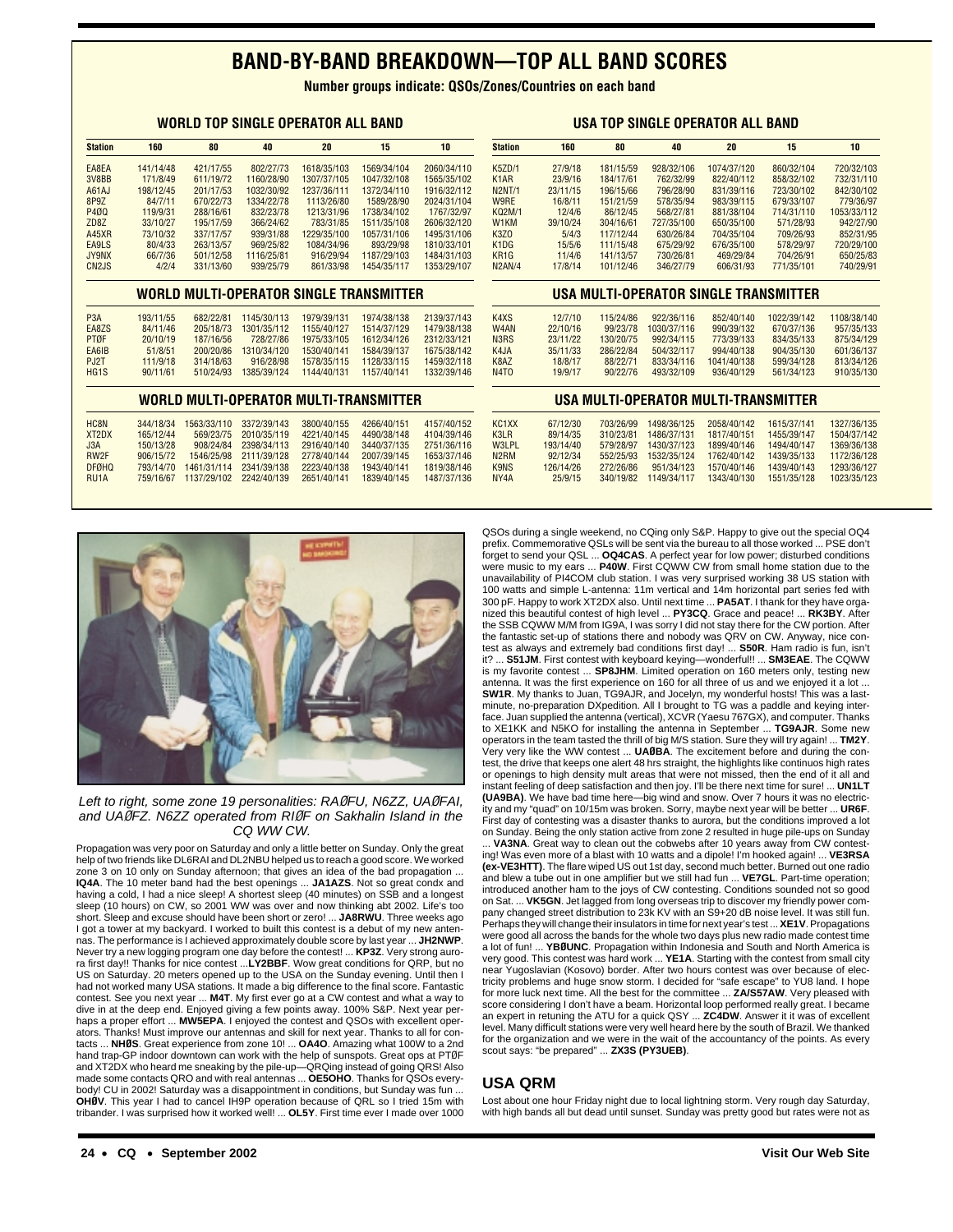## **EUROPE TOP SINGLE OPERATOR ALL BAND**

| <b>Station</b>    | 160       | 80        | 40         | 20         | 15          | 10          |
|-------------------|-----------|-----------|------------|------------|-------------|-------------|
| SP7GIO            | 168/7/38  | 487/23/62 | 748/23/76  | 942/27/69  | 1030/36/98  | 891/34/85   |
| G4BUO             | 63/9/37   | 564/18/68 | 561/25/84  | 841/35/98  | 1008/34/106 | 649/31/105  |
| <b>RK4FF</b>      | 101/10/34 | 331/11/54 | 870/29/90  | 857/37/101 | 985/33/115  | 1322/34/113 |
| S <sub>50</sub> A | 71/7/45   | 493/19/65 | 965/33/92  | 773/30/91  | 681/33/97   | 852/34/104  |
| YT7R              | 113/12/57 | 343/16/62 | 715/30/101 | 874/33/103 | 776/36/109  | 547/34/117  |
| OM5M              | 45/5/22   | 333/15/60 | 776/25/82  | 1046/37/98 | 640/30/103  | 919/37/111  |
| 0G1MM             | 67/6/36   | 430/12/61 | 580/25/91  | 795/33/97  | 558/31/105  | 765/35/115  |
| HA8.JV            | 145/10/47 | 521/19/70 | 691/31/95  | 636/34/95  | 531/32/99   | 593/35/105  |
| EA5FV             | 8/3/7     | 181/14/53 | 557/17/68  | 849/29/90  | 1079/33/118 | 903/27/85   |
| OHØR              | 281/7/42  | 525/20/75 | 524/26/89  | 756/35/92  | 485/29/94   | 490/35/104  |
| LY7Z              | 249/10/47 | 382/15/61 | 281/23/82  | 858/36/119 | 1030/33/121 | 898/34/122  |
| <b>ERØND</b>      | 124/9/44  | 247/14/51 | 500/26/79  | 632/32/107 | 1101/32/101 | 1359/35/112 |
| SQ <sub>6</sub> Z | 68/5/31   | 295/9/50  | 288/25/80  | 740/35/106 | 1063/34/108 | 1238/34/108 |

### **EUROPE MULTI-OPERATOR SINGLE TRANSMITTER**

| EA6IB             | 51/8/51   | 200/20/86  | 1310/34/120 | 1530/40/141 | 1584/39/137 | 1675/38/142 |
|-------------------|-----------|------------|-------------|-------------|-------------|-------------|
| HG <sub>1</sub> S | 90/11/61  | 510/24/93  | 1385/39/124 | 1144/40/131 | 1157/40/141 | 1332/39/146 |
| OM8A              | 59/10/58  | 304/19/88  | 1127/37/122 | 1360/40/137 | 1101/40/138 | 1264/38/143 |
| TM <sub>5</sub> C | 54/10/53  | 700/22/85  | 1157/33/111 | 1066/38/125 | 1332/38/134 | 1047/35/133 |
| <b>9A7A</b>       | 191/9/55  | 638/17/83  | 1079/29/102 | 1173/37/138 | 1694/40/140 | 726/39/141  |
| OM7M              | 289/14/66 | 512/24/195 | 1063/37/120 | 1026/40/129 | 843/39/140  | 1054/39/144 |

#### **EUROPE MULTI-OPERATOR MULTI-TRANSMITTER**

| RW <sub>2F</sub>  | 906/15/72 | 1546/25/98  | 2111/39/128 | 2778/40/144 | 2007/39/145 | 1653/37/146 |
|-------------------|-----------|-------------|-------------|-------------|-------------|-------------|
| <b>DFØHQ</b>      | 793/14/70 | 1461/31/114 | 2341/39/138 | 2223/40/138 | 1943/40/141 | 1819/38/146 |
| RU <sub>1</sub> A | 759/16/67 | 1137/29/102 | 2242/40/139 | 2651/40/141 | 1839/40/145 | 1487/37/136 |
| OH <sub>2U</sub>  | 803/17/72 | 1004/26/101 | 1782/37/132 | 2387/40/145 | 1799/40/142 | 1244/38/149 |
| ES <sub>9</sub> C | 877/12/64 | 1305/25/90  | 1974/38/123 | 2544/40/137 | 1741/40/141 | 1177/35/130 |
| <b>HG6N</b>       | 581/14/64 | 1053/19/80  | 1750/36/118 | 2225/39/132 | 1815/40/139 | 1535/38/139 |
|                   |           |             |             |             |             |             |

good as we had hoped. First CW Multi-Single from AA5NT ... **AA5NT**. Family commitments limited me to playing only one day. Unfortunately it was the first day!! ... **KØEJ**. For my first single-band effort I tried 80m. Highly recommended. You really learn the band when it's all you do for the whole contest! This score represents only the first night. Unfortunately, a family event took top priority for the second night ... **K1IR**. Conditions were so bad, I let my wife talk me into quitting the contest and working on projects around the house. I woke up Sunday morning early, turned on the radio, and started running. Wow, conditions back! When I got the tap on the shoulder: "I thought you were gonna work on the house today!" Coldly, I switched off the radio. Next time I will keep my mouth shut. Contest weekend is contest weekend, no matter how bad condx seem ... **K2NJ**. Indoor antennas in apartment makes it interesting! ... **K2UR**. No low band antennas this year, but just wait until next year. I sure miss Caribbean conditions having been V26JT this time last year ... **K3JT**. Many DX ops have great ears! ... **K4RV**. Saturday was a complete bust with severe weather and horrible propagation. Sunday was somewhat better. Thanks everyone! ... **K4WI**. I am not a competent CW operator, but I did have a good time ... **K5RA**. Two contests in the same weekend! Poor conditions first day were matched by great conditions the second day ... **K5ZD/1**. 10, 15 dead to Europe Sat. morning! Bad for the left coast! Conditions generally poor for most of the test for us "little pistols." Oh for a beam—and power! ... **K6CEO**. Lousy noisy conditions, 25-year-old gear that was tempermental, antenna work that never worked, blew the band switch up on 15m in the amp, a rain storm, poor sleep, and only had time to make about 113 contacts on 4 bands. Damn, what fun! I can't wait til next year! ... **K7DD**. Was lots of fun, but it just ain't the Caribbeans! Also, you know Saturday was bad when you start working new "mults" and they turn out to be common countries such as France, Italy, Germany, etc.! ... **K7ZUM**. Saturday was like the bottom of the sunspot cycle on 10. Highest hourly rate was 9. Luckily the ionosphere recovered and conditions were good to excellent on Sunday, especially strong signals from the Pacific towards the end ... **K8IR**. Into every contester's life a few protons must fall ... **K9MA**. I wait all year long for the CQWW. QRP contesting<br>doesn't get any better than this! ... **KA6SGT**. Sure had fun this year! Ran the contest from the lake QTH. Too bad about the solar flare on Saturday. Not many signals made it thru. Hope to have the tower and beam up for next year. See you all next year. **KB9KEG**. The solar flare Saturday made me check to see if antenna still standing ... **KC7UP**. Worked 4W6MM but failed to work A52R ... **KE1F**. First big contest; had a blast. Used an attic antenna ... **KG4HTT**. Wow—non-contester types just don't know the study in propagation they are missing out on! This was unbelievable: The arctic flutter on 20 was so bad I could almost see ice on the signals! Yet still working many EU. Glad 10 recovered from the proton event on Sunday! ... **KS7T**. Great runs w/JA! ... **NØKV**. Like two different contests! Boy, how conditions changed on day 2. Glad I didn't give up ... **N1DG**. 700 mw for all except XT2DX with 2 watts! ... **N2JNZ**. Fantastic contest. Didn't do as well as I would have liked to but there's always the next time. Still had a great weekend. Thanks ... **N3FR**. Solar activity sure made for some strange propagation. Worked 9V1YC from the east which is 90 degrees from either long or short path ... **N4IG**. Saturday conditions made me ponder retirement from the sport. Sunday was the most fun I've ever had in a DX contest. It was neat to have more than enough people to work on Sunday. It was a mad dash to the finish line. I'm finally getting used to using two radios at once. What's next, SO3R? ... **N4YDU**. This was my third time out in the QRP category and managed to beat last year's score despite challenging conditions the second day. This is my favorite contest of the year and my thanks to CQ for sponsoring it! Thanks also for all the QSOs! ... **N5TW**. Working SU1ER long path on 40 was great! ... **N6IC**. The sun god must hate radio contests! Thank God for JAs! ... **N7DF**. Saturday was a struggle! Sunday was a lot of fun! ... **N8ET**. Bands lousy on Sunday morning so worked



OE3ZK—a winning score Single Op, 14 MHz, High Power.

HC8N on 6 with 5 watts! ... **N9IJ**. Thanks to all the great ops who copied my 5 watt signal and thanks to the gang at XT! ... **NU4B**. Interesting conditions; log represents four merged stations ... **NY4A**. I know why they call it the black hole ... **WØSLW**. Patience is still a virtue!! Again? ... **W1AMF**. Sure wish stations would ID more often! Can you imag-ine number of "worked b4's" that would be eliminated and time saved waiting to log a given QSO? ... **W3HDH**. The worst of times (Saturday) and the best of times (Sunday)! W4ZV. Bad thunder storms on Friday night. Murphy hit me late Friday night and I lost the amp. Conditions poor to fair and the Oklahoma Sooners lost on Saturday. Thank goodness that the Cowboys didn't play Sunday. I still enjoyed the contest. There were a lot of good operators ... **W5FO**. Murphy never lets me down. When I tried to use my amplifier on 10 meters it would lock up my computer. Wound up having to run barefoot low power 100 watts throughout the contest on 10. Conditions were great at times but total blackout occurred too ... **W6NKR**. Those VooDoo ops at XT2DX have amazing ears ... **W7BX**. It's always nice to greet old friends from around the world ... **W8GOC**. The extensive record list that Bob (K3EST) has developed for this contest at the <cqww.com> website makes it the best contest in the world. Pick the record, and try to beat it! ... **W8QZA**. Two contests rolled into one 48 hour period. Whether you like prosperity or adversity, this contest had it! ... **W9RE (N9RV)**. My first contest using electronic logging. Sure helps the score and relieves the chore of dupe checking. As always, lots of fun ... **WBØTRA**. My first CQWW CW. Enjoyed all the fun and frustration! ... **WD9DZV**.

(Continued on page 104)

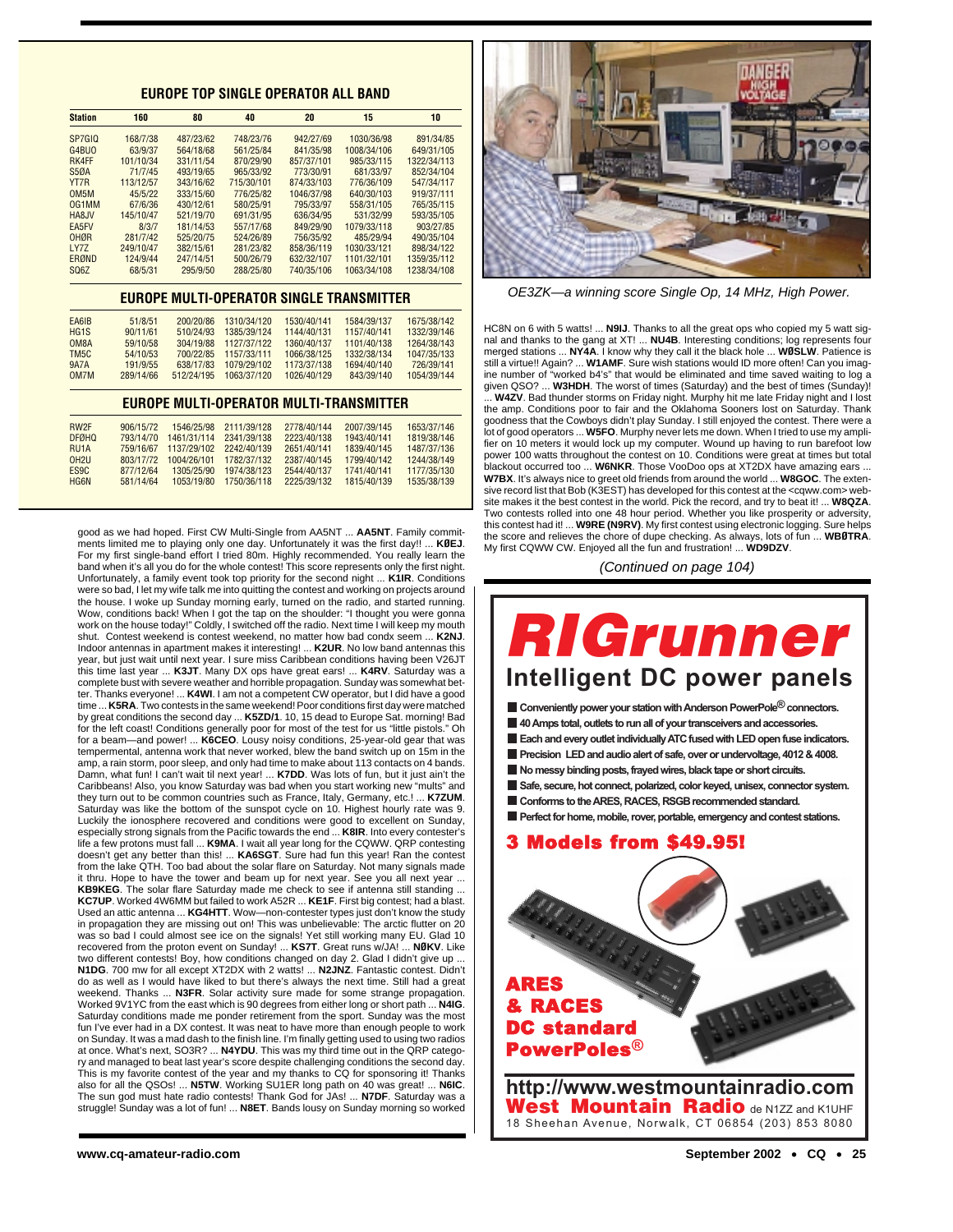## **CQ WW DX CW Contest** (continued from page 25)

| Number groups after call letters denote<br>following: Band (A = all), Final Score,<br>Number of QSOs, Zones, and Countries.<br>An asterisk (*) before a call indicates low<br>power. Certificate winners are listed in | NO2T<br>KA2D<br>K2BX<br>WB2HJV<br>K2XT | 302,045<br>444<br>70 243<br>393<br>260,764<br>66 212<br>260,190<br>344<br>74 220<br>351<br>227,940<br>68 194<br>217.328<br>304<br>63 209 | ٬W3IZ<br>*KD3TB<br>*W3/<br>WH6CMI<br>*WW3S<br>- 28 | 2,970<br>35<br>18<br>27<br>980<br>57<br>17<br>32<br>80<br>36<br>100<br>69<br>184.080<br>498<br>-31<br>99            | ND4AA<br>'KN4Y<br>K2UFT/4<br>*K3CQ/4<br>*N4MO<br>21 | 138.096<br>385<br>31 106<br>67,392<br>297<br>27<br>-77<br>51,940<br>197<br>27<br>71<br>-29<br>1,674<br>15<br>-16<br>292.336<br>711<br>34 117 | K7ZZ<br>K9JF/7<br>W7YS<br>K7ZA<br>KS7T                    | 013,600 1193 107 255<br>870,750<br>749 139 311<br>658 109 235<br>601,312<br>91 192<br>370,447<br>468<br>331.408<br>446<br>84 185 |
|------------------------------------------------------------------------------------------------------------------------------------------------------------------------------------------------------------------------|----------------------------------------|------------------------------------------------------------------------------------------------------------------------------------------|----------------------------------------------------|---------------------------------------------------------------------------------------------------------------------|-----------------------------------------------------|----------------------------------------------------------------------------------------------------------------------------------------------|-----------------------------------------------------------|----------------------------------------------------------------------------------------------------------------------------------|
| bold. (All country terminology reflects<br>the DXCC list at the time of the contest.)                                                                                                                                  | N200<br>W2FUI<br>W2GG                  | 81,498<br>199<br>38 103<br>60,463<br>244<br>66 133<br>137<br>39<br>37,605<br>70                                                          | <b>K3SWZ</b><br>21<br>'К3СС<br>*NJ3K<br>14         | 74,693<br>248<br>-27<br>86<br>3,003<br>48<br>10<br>29<br>138<br>16,352<br>18<br>55                                  | K6ETM/4<br>'W40GG 14<br>*WØYR/4 7                   | 6,794<br>50<br>16<br>-41<br>39<br>21<br>2,753<br>7<br>86,496<br>329<br>78<br>24                                                              | W70T<br>KA7T<br>W7QN                                      | 315,792<br>475<br>93 165<br>93 166<br>296,296<br>482<br>271,328<br>81 163<br>418                                                 |
| CW RESULTS<br>SINGLE OPERATOR<br>NORTH AMERICA                                                                                                                                                                         | W2UDT<br>K2SZ<br>KV2X<br>N2MF          | 29,694<br>24<br>77<br>148<br>4.725<br>42<br>23<br>40<br>38<br>100<br>48<br>25<br>579,439 1378<br>37<br>21<br>124                         | *NZ3O<br><b>N2AN/4</b>                             | 5,658<br>34<br>48<br>12<br>A 3,823,896 2581 142 424<br>(Op: WC4E)                                                   | N5RZ<br>K5YA<br>K5YAA                               | A 3.259.797 2301 150 423<br>2,637,152 2036 135 353<br>2,046,707 1534 133 370                                                                 | K7ABV<br>W7IIT<br>W7IJ<br>W7WHY                           | 86 165<br>247,737<br>404<br>213,345<br>371<br>84 148<br>209,220<br>346<br>74 146<br>65 101<br>120,018<br>300                     |
| UNITED STATES<br>K5ZD/1<br>A 7.048.856 3790 157 510<br>6,271,568 3381 161 500<br>K1AR                                                                                                                                  | K2XA<br>K2XR<br>K2BA                   | 30,005<br>142<br>27<br>58<br>467,425<br>958<br>41 134<br>14<br>362,700<br>904<br>39 116                                                  | W4RX<br>K4AB.<br>K7SV/4                            | 2,658,071 1944 131 402<br>2,289,113 1866 118 339<br>2,236,338 1711 126 377                                          | N5PO<br>N5RG<br><b>NM50</b>                         | 1,555,697 1214 122 351<br>1,460,624 1149 134 339<br>1,399,648 1264 127 331                                                                   | KC7UP<br>N7LOX<br>KX7J                                    | 60 113<br>112,796<br>254<br>42 61<br>81,679<br>306<br>24,645<br>211<br>57 107                                                    |
| <b>N2NT/1</b><br>6,027,840 3411 153 491<br>5,389,614 3314 145 458<br>KQ2M/1<br>5,369,000 3233 139 451<br>W1KM<br>K1DG                                                                                                  | KD2RD<br>K2LP<br>W2VO<br>*N2BA         | 7<br>285,625<br>877<br>27<br>98<br>35,218<br>155<br>21<br>67<br>1.8<br>1,566<br>34<br>9<br>18<br>A 2,494,682 1981 111 367                | NQ41<br>W4YE<br>N4ZZ<br>W40X                       | 2,017,470 1709 122 333<br>1,650,855 1265 112 359<br>1,371,960 1392 93 267<br>1,311,380 1020 121 355                 | WQ5L<br>K5RA<br><b>N2LA/5</b>                       | (Op: OH7WV)<br>616,373<br>642 86 251<br>608,119<br>676 103 264<br>522,200<br>539<br>97 276                                                   | K7DD<br>K7QE<br>N7KU<br>28                                | 21,917<br>104<br>38<br>63<br>14,592<br>113<br>36<br>- 40<br>370.560 1009<br>37 123<br>(Op: NJ6D)                                 |
| 4,461,795 2775 142 443<br>KR1G<br>3,851,925 2705 123 402<br>3,157,596 2218 126 381<br>WC1M<br>NR <sub>1</sub> DX<br>2,616,963 1801 116 413                                                                             | *W2TZ<br>*N2WK<br>*K2UF                | 947.574<br>969<br>84 282<br>822,948<br>769<br>93 311<br>736,575<br>796<br>78 267                                                         | N4ZJ<br>KW4DA<br>K4NO                              | 1,131,480 901 108 341<br>1.102.308 1193 100 288<br>1,050,830 938 116 335                                            | W50M<br>WA5SOG<br><b>N8SM/5</b>                     | 473.496<br>645<br>95 267<br>339.568<br>484<br>89 215<br>344<br>90 191<br>248,123                                                             | K7QQ<br>WA7LT<br>21<br>W7AYY                              | 220.500<br>33 93<br>664<br>148,122<br>526<br>30 87<br>47<br>23<br>-36<br>6,673                                                   |
| 2,603,058 1999 111 356<br>KS1J<br>W1WEF<br>2,555,168 1733 118 426<br>W1FJ<br>2,197,539 1707 107 370<br>W1CU<br>2,074,345 1223 136 475                                                                                  | *WA2C<br>*W2TX<br>'KM2L<br>'WA2YSJ     | 438,165<br>685<br>83 232<br>426,818<br>524<br>74 227<br>409.308<br>533<br>73 203<br>317,768<br>393<br>81 233                             | W9WI/4<br>K4LTA<br>N4ZIQ                           | 977,315 1019 96 259<br>94 267<br>973,256 1119<br>964,100 1266 76 234<br>(Op: N4GI)                                  | K1TU/5<br>AB5C<br>W5GAI<br>K5RX<br>28               | 205<br>92,352<br>67 125<br>54,945<br>158<br>51 114<br>17,766<br>76<br>32<br>-62<br>481,920 1122<br>34 126                                    | K7PI<br>14<br><b>WA6IQM/7 7</b><br>W7CB<br>K70N<br>3.5    | 428<br>39 125<br>178,432<br>68,600<br>307<br>31 64<br>49<br>15.403<br>108<br>24<br>2.511<br>93<br>13<br>- 18                     |
| N6RFM/1<br>610,070 1066 121 440<br>,601,292 1294<br>98 364<br>W1QK<br>KC1F<br>567,368 1396<br>92 304                                                                                                                   | 'W2TN<br>*WA2VZQ<br>K2UR               | 307,076<br>432<br>84 224<br>378<br>200,605<br>54 190<br>194,432<br>322<br>53 171                                                         | K07X/4<br>K4IE<br>KØEJ/4                           | 857<br>814,680<br>99 266<br>653,015<br>689 105 278<br>736 107 233<br>615,740                                        | N7DF/5<br>K5SZ<br>W5WMU<br>7                        | 316,774<br>928<br>33 116<br>229,120<br>519<br>34 126<br>144,145<br>470<br>30<br>97                                                           | *W7QDM<br>A<br>*AC7LX<br>*AB7RW                           | 98 214<br>481,104<br>591<br>283,960<br>88 141<br>452<br>215,280<br>76 154<br>394                                                 |
| W1ECT<br>,466,457 1382<br>93 308<br>K1VDF<br>,042,730 1222<br>77 261<br>84 298<br>W1GF<br>1,026,434<br>985<br>910<br>90 251<br>K5MA/1<br>887,964                                                                       | *WA2FGK<br>*WA2EYA<br>*W2WC            | 183,708<br>333<br>69 174<br>(Op: K2LNS)<br>154,638<br>300<br>52 146<br>140,885<br>330<br>54 117                                          | K4LQ<br>N4MM<br>K4HA<br>KG7H/4                     | 582,840<br>603<br>87 273<br>579,078<br>595<br>98 283<br>83 252<br>536,670<br>627<br>516,360<br>674 108 204          | NX5M<br>1.8<br>*N5AW<br>A<br>*N5DO<br>*N5DUW        | 1,000<br>23<br>8<br>-12<br>1,921,000 1245 149 416<br>879,671<br>860 123 308<br>178,055<br>313<br>83 156                                      | *N3AIU/7<br>*W7HS<br>*W7IY<br>*W7GTO                      | 191,970<br>321<br>95 142<br>98,040<br>235<br>82 133<br>63 109<br>68,628<br>192<br>52<br>- 75<br>58,449<br>183                    |
| 763.732<br>681<br>98 345<br>K1HI<br>K1ZZ<br>693.330<br>677<br>97 266<br>76 240<br>W1EQ<br>669,288<br>761                                                                                                               | *WA2VQV<br>*N2CG<br>*N2LK              | 266<br>57 147<br>131,172<br>101.032<br>226<br>48 125<br>89,838<br>220<br>49 137                                                          | WC4H<br>N8PR/4<br>W4SI                             | 69 191<br>461,240<br>767<br>341.912<br>411<br>88 228<br>266,490<br>425<br>68 202                                    | *AA5CK<br>WØU0/5<br>'W5TA                           | 275<br>62 124<br>116,436<br>105,903<br>28<br>95<br>354<br>87,764<br>261<br>50<br>98                                                          | *W7LKG<br>*AK70<br>*N7UK                                  | 96<br>58,293<br>167<br>57<br>52,311<br>204<br>54<br>87<br>48,600<br>154<br>58<br>77                                              |
| 447 102 303<br>W1BIH<br>384,750<br>72 219<br>302,791<br>414<br>K1CN<br>W1RZF<br>278,588<br>413<br>61 196<br>W1TO<br>208,260<br>291<br>66 201                                                                           | 'K2TV<br>*W2EZ<br>'K2UG<br>*W2BEE      | 183<br>35 100<br>60,750<br>35<br>40,386<br>156<br>-92<br>223<br>37,888<br>64 192<br>37,525<br>153<br>26<br>69                            | K1KO/4<br>K4WJ<br>W4NZ<br>W4ZYT                    | 71 177<br>195,424<br>338<br>178,266<br>62 160<br>289<br>302<br>151,613<br>45 134<br>151,360<br>250<br>64 156        | 'N5CHA<br>KM5WR<br>'NN5T<br>'NO5W                   | 79,002<br>184<br>52 102<br>77,400<br>185<br>50 100<br>68,328<br>166<br>58<br>98<br>4,860<br>42<br>20<br>25                                   | *N7VS<br>*N7XY<br>*N7TL<br>*N7ZN                          | 36,889<br>152<br>50<br>59<br>60<br>29,637<br>111<br>51<br>14,872<br>42<br>46<br>106<br>13,320<br>33<br>39<br>68                  |
| K1GW<br>204,672<br>466<br>52 156<br>43 119<br>162<br>K1RV<br>67,878<br>36<br>W1AW<br>43,673<br>158<br>-83                                                                                                              | K2YW<br>*KF2EW<br>*W2BVH               | 36,703<br>124<br>40<br>87<br>36,267<br>169<br>49 108<br>30<br>26,460<br>119<br>75                                                        | N4IR<br>N4BG<br>AD4L                               | 101.108<br>240<br>45 116<br>210<br>96,264<br>45 123<br>90,160<br>211<br>46 115                                      | *K5NX<br>21<br>'K5TA                                | 27<br>56,257<br>254<br>74<br>29<br>26,973<br>89<br>82                                                                                        | *WG7X<br>*KC7WUE 21<br>*N7WA<br>14                        | 25<br>28<br>4,558<br>52<br>15<br>19<br>2,720<br>30<br>393<br>31<br>80<br>113,220                                                 |
| (Op: W1ND)<br>K1AJ<br>15.949<br>167<br>9<br>32<br>25<br>NY1E<br>28<br>77,256<br>284<br>86<br>K2SS/1<br>21<br>2,448<br>31<br>21<br>13                                                                                   | *WA2IAU<br>*NA2NA<br>'K2YLH<br>*K2MFY  | 14,784<br>89<br>24<br>64<br>6,720<br>53<br>20<br>40<br>100<br>41<br>21<br>34<br>28<br>433<br>162,238<br>31<br>117                        | KØCOP/4<br>K4XG<br>N4UH<br>W4JN                    | 252<br>40 118<br>86,426<br>84.968<br>200<br>42 130<br>83,824<br>198<br>50 119<br>24,465<br>108<br>29<br>76          | <b>W6EEN</b><br>N6RO<br>W6NWS                       | A 3,574,011 2305 169 424<br>(Oo: N6RT)<br>2,867,841 2152 160 381<br>1,110,670 1052 110 329                                                   | *N7VM<br>*W7DRA 1.8<br>K8GL                               | 20<br>53<br>13<br>5.214<br>10<br>24<br>4<br>A 2,817,863 1801 141 416                                                             |
| K1BV<br>113,741<br>404<br>25<br>82<br>14<br>K10S<br>104,720<br>335<br>31 105<br>W1MK<br>3.5<br>236,280<br>738<br>26<br>94                                                                                              | *AI2C<br>'N2VM<br>'N2GM                | 305<br>26<br>92,682<br>88<br>19,929<br>28<br>107<br>63<br>17,600<br>110<br>20<br>60                                                      | N4PD<br>W4ZW<br><b>W7QF/4</b>                      | 21,320<br>80<br>39<br>65<br>20,097<br>35<br>64<br>84<br>9.936<br>64<br>25<br>44                                     | AC6DD<br>N6HR<br>K6NR                               | 1,048,992 1093 117 275<br>746,512<br>780 128 260<br>641,920<br>748 104 216                                                                   | K8AL<br>K2U0P/8<br>K3JT/8                                 | ,967,216 1314 147 445<br>1<br>875 102 320<br>958,784<br>813,950<br>815<br>92 273                                                 |
| K1IR<br>79,143<br>341<br>19<br>74<br>*W1UK<br>A 2,719,830 1973 112 398<br>95 339<br>*KM1X<br>1,571,948 1325<br>" 1,523,376 1270 96 330<br>*K10A                                                                        | *N2CU<br>*WB2BX0<br>*K2CDJ<br>*WB2DVU  | 21<br>155,484<br>437<br>30<br>96<br>12,800<br>78<br>18<br>46<br>201<br>47,530<br>19<br>78<br>-7<br>158<br>19<br>69<br>37,136             | W4ZV<br>NN4X<br>N4BP<br>K40AQ<br>21                | 692,750 1472<br>28<br>37<br>133<br>673,140 1576<br>36 120<br>35 112<br>601,965 1459<br>586,022 1341<br>38 120       | WA5VGI/6<br>N6TW<br>K6LRN<br>N6IJ                   | 625,100<br>677 116 234<br>558,025<br>687 102 223<br>342,087<br>420 106 197<br>272,833<br>601 70 117                                          | W8UD<br>AD8J<br>N8PW<br>KB8PGW                            | 412,704<br>590<br>84 204<br>73 223<br>382,136<br>515<br>72 208<br>328,440<br>657<br>93.292<br>44 122<br>234                      |
| *KB1EAX<br>" 1,490,370 1256 104 349<br>(Op: WA1LNP)<br>*W3EF/1<br>1,476,475 1223 110 345<br>1,246,245 1032<br>*K1HT<br>99 330                                                                                          | *WB2SXY<br>K3ZO<br>W3BGN               | 2<br>14<br>5<br>A 4,727,816 3017 134 423<br>3,630,500 2420 125 423                                                                       | K9AY/4<br>7<br>N4PN<br>W4SO<br>N4UK<br>1.8         | 352,060 996<br>35 110<br>334,170<br>983<br>37 121<br>316,800<br>821<br>33 111<br>8<br>666<br>-17<br>-10             | W6NKR<br>K6III<br>K6VNX                             | (Op:AD6TF)<br>254,400<br>369<br>93 172<br>212,482<br>98 164<br>325<br>209,306<br>342<br>77 152                                               | N9AG/8<br>21<br>W8TWA<br>-14<br>K8MD<br>3.5<br>*KV8Q<br>A | 484,292 1087<br>36 128<br>26,208<br>126<br>20<br>58<br>18 53<br>11,289<br>121<br>733<br>95 283<br>635,040                        |
| *W1WAI<br>1,241,790 1069<br>93 333<br>*NY1S<br>1,156,287 1042<br>93 314<br>*NT1N<br>758,098<br>747 100 274                                                                                                             | кзсв<br>W3ZL                           | 3,557,020 2359 142 444<br>(Op: LZ4AX)<br>1,355,928 1307 102 290                                                                          | * N4IG<br>*N4YDU<br>*K4GKD                         | 1,595,086 1198 111 367<br>A<br>1,530,606 1368 109 353<br>1,472,499 1125 129 348                                     | N6VH<br>K6XX<br>KC6X                                | 352<br>193,909<br>81 130<br>129,636<br>311<br>61<br>95<br>117,312<br>228<br>67 125                                                           | *K8AJS<br>*K5IID/8<br>*K8IA                               | 632,730<br>596<br>92 301<br>613,970<br>671<br>90 268<br>393,442<br>526<br>86 228                                                 |
| *W1KT<br>588,504<br>590<br>88 284<br>68 216<br>*K1IB<br>466.612<br>671<br>*W1ZK<br>444.264<br>523<br>85 236<br>*N1DC<br>369,873<br>473<br>71 238                                                                       | KЗMD<br>N3UM<br>K3NK<br>кзтм           | 1.347.696 1239 105 336<br>1,248,520 1176 96 296<br>1.104.742 951 108 338<br>1,080,792 1000 96 312                                        | *W040<br>*NA4K<br>*K4FPF<br>*KT4ZX                 | 1,139,850<br>973 117 333<br>988,218<br>861 105 309<br>730<br>80 303<br>731.147<br>573,196<br>729<br>80 212          | KK6F<br>KE6QR<br>W6TE<br>AA6PW                      | 215<br>76,700<br>58<br>72<br>216<br>54<br>73,305<br>81<br>153<br>55<br>38,801<br>106<br>26,100<br>132<br>41<br>59                            | *W8VE<br>*W8PN<br>*AD8P<br>*AF8A                          | 311,362<br>446<br>91 211<br>190,060<br>343<br>56 159<br>319<br>185,856<br>71 171<br>141.240<br>265<br>63 157                     |
| *N3KCJ/1<br>307.317<br>467<br>64 203<br>50 183<br>*W1ZS<br>282,163<br>441<br>229,424<br>402<br>55 153<br>*K1VSJ                                                                                                        | K3ZZ<br>W3VT<br>K3UL                   | 1,064,679 1056 101 318<br>957,924 816 113 338<br>901,511 1058 108 295                                                                    | 'N4PSE<br>'WA4DOU<br>*W4IDX                        | 533,365<br>589<br>88 255<br>486,000<br>547<br>84 240<br>83 241<br>480,816<br>548                                    | W1SRD/6<br>W6RKC<br>W6FRH                           | 15,471<br>72<br>30<br>51<br>25<br>13,616<br>69<br>49<br>38<br>13,072<br>74<br>48                                                             | *K8KU<br>*W8PI<br>*K8CV                                   | 43 126<br>118,976<br>247<br>101,067<br>248<br>46 131<br>87,262<br>214<br>46 115                                                  |
| *K1VUT<br>211,276<br>345<br>66 173<br>*K1NU<br>196,582<br>329<br>64 163<br>195,201<br>346<br>52 155<br>*K1RO<br>*WA1Z<br>136,213<br>258<br>58 145                                                                      | K3TC<br>N3KR<br>W3AZ<br>K4JLD/3        | 772 102 312<br>792,810<br>675,948<br>712 84 280<br>669,535 675<br>96 277<br>569,584<br>643<br>99 289                                     | *WA4TT<br>*K4UVT<br>*WD4JR<br>*K4FXN               | 84 232<br>458<br>376,356<br>347,916<br>427<br>75 241<br>330,956<br>430<br>82 232<br>230,786<br>74 183<br>341        | K6KO<br><b>W6NL</b><br>28<br>N6ZB<br>W6DCC<br>14    | 21<br>21<br>2,320<br>19<br>264.928<br>724<br>35 101<br>119,988<br>431<br>26<br>75<br>85,632<br>321<br>33<br>95                               | *K8CI<br>*W8VJW<br>*WN8P<br>'KB8UMD                       | 57,785<br>93<br>176<br>34<br>34.006<br>143<br>22<br>76<br>39<br>49<br>5,961<br>53<br>24 35<br>3,540<br>65                        |
| *K1EP<br>45 143<br>276<br>128,028<br>*K1JB<br>106,176<br>216<br>47 133<br>*KR1B<br>266<br>76,860                                                                                                                       | W3BYX<br>K3GW<br>W3KV                  | 516,600<br>622<br>80 270<br>463,821<br>424,992<br>88 261<br>524<br>520                                                                   | *W3TMZ/4<br>*AE4Y<br>*N4TL                         | 220,286<br>280<br>93 248<br>59 180<br>211,515<br>352<br>182,721<br>65 166<br>313                                    | <b>W6EU</b><br>7<br>K6SE<br>1.8<br>N6PE             | 84,864<br>365<br>27<br>69<br>8<br>780<br>27<br>-7<br>10<br>154<br>6<br>5                                                                     | *NØFW/8 28<br>*K8IR<br>21<br>*W8GOC                       | 134,384<br>440<br>34 114<br>28<br>91<br>103,768<br>322<br>31 97<br>96,896<br>308                                                 |
| *W1END<br>254<br>26<br>74,814<br>85<br>*N1DS<br>194<br>48 115<br>74,654<br>*K1SWG<br>49 110<br>60,738<br>160<br>*K1BD<br>49 102<br>59,947<br>152                                                                       | N3RJ<br>W3RJ<br>W3DAD<br>W3UL          | 76 241<br>73 230<br>57 163<br>405,414<br>328,900<br>582<br>618<br>307,980<br>427<br>65 196<br>205,656<br>350<br>56 172                   | *NE4S<br>*KS4YX<br>*K4MX<br>*N4JED                 | 174,960<br>307<br>86 184<br>142,416<br>311<br>46 138<br>131,670<br>231<br>69 141<br>239<br>214<br>51 144<br>118,170 | *K6XV<br>A<br>*WN6K<br>'WO6M<br>*W3SE/6             | 1,019,131 1058 119 260<br>407,025<br>756 78 147<br>341,634<br>690 104 187<br>331<br>85 163<br>185,256                                        | *W8IQ<br>*WA8WV<br>7<br>*AA8UP<br>*AF8C                   | 257<br>68,325<br>29<br>84<br>23<br>75<br>51,548<br>213<br>26,082<br>127<br>61<br>20<br>6<br>12<br>252<br>19                      |
| *W6FC/1<br>52,649<br>48 115<br>136<br>*KG1D<br>49,200<br>140<br>50 100<br>*KY1B<br>42,312<br>152<br>51 113<br>*W1DAD<br>80<br>34,720<br>118<br>44                                                                      | N4GG/3<br>AA3JU<br>N3NZ<br>W3GN        | 73 193<br>281<br>179,816<br>153,792<br>268<br>273<br>72 195<br>54 136<br>139,460<br>227<br>103,372<br>51 121                             | *AA4KD<br>N4OHE*<br>*W4EBA<br>*W4AA                | 106,147<br>56 146<br>102,238<br>225<br>248<br>56 138<br>97,464<br>51 135<br>193<br>69 108<br>93,456                 | *AA6EE<br>'K6CU<br>*WA60GO<br>*AD6G                 | 341<br>159,191<br>69 127<br>129,258<br>209<br>92 166<br>123,096<br>282<br>72 112<br>88,963<br>235<br>58 121                                  | W9RE<br>N9CK                                              | A 5,712,255 3186 172 483<br>(Op: N9RV)<br>2,163,420 1528 126 384                                                                 |
| *W1RJ<br>92<br>30,888<br>124<br>40<br>*KN1H<br>*W1TW<br>197<br>43 103<br>30,806<br>16,744<br>139<br>29<br>75                                                                                                           | AA3VA<br>W3BEN<br>WY3T                 | 153<br>51 116<br>63,794<br>29<br>11,645<br>70<br>56<br>62,760 224<br>434,420 1189<br>14<br>32<br>88                                      | *K4BEV<br>*W40V<br>*K40RD                          | 201<br>70 140<br>93,240<br>235<br>58 149<br>91,287<br>88,672<br>204<br>44 119                                       | *N6NF<br>*K1ES/6<br>*N6EM                           | 250<br>50<br>77,510<br>65<br>66<br>77,112<br>206<br>87<br>63,350<br>180<br>79<br>96                                                          | K9MA<br>N9NS<br>W3HDH/9                                   | 1,440,738 1207 110 313<br>600,607<br>671 102 257<br>84 238<br>32 70<br>413,770<br>496                                            |
| *K3UFG/1<br>*N1LW<br>*K1RFD<br>6,804<br>106<br>33<br>51<br>28<br>$\frac{21}{13}$<br>1,368<br>$\frac{9}{7}$<br>15<br>580<br>14<br>13                                                                                    | KT3Y<br>*NY3A<br>*N1WR/3<br>K2YWE/3*   | 7<br>31 109<br>1,552,896 1541 93 291<br>Α<br>423,830 1117 107 358<br>916,992 1012 94 304                                                 | *N4EK<br>*NX9T/4<br>*K40GG<br>*W4AU                | 84,315<br>43 122<br>221<br>206<br>62 130<br>80,640<br>52<br>171<br>99<br>70,970<br>52 114<br>67,894<br>165          | *K6UM<br>*W6IYS<br>*KQ6NN<br>*K6FA                  | 52<br>63,050<br>178<br>78<br>41,952<br>49<br>156<br>89<br>37<br>42<br>40,843<br>188<br>38,634<br>138<br>50<br>71                             | W09S<br>WB9AYW<br>KC9FC<br><b>W9YYG</b><br>28             | 38,454<br>154<br>44<br>52<br>25<br>7,245<br>48 105<br>206<br>100<br>31 106<br>157,413<br>458                                     |
| A 3,821,056 2470 130 414<br>N2LT<br>3,458,004 2524 126 380<br>K2UA<br>3,136,140 2294 125 407<br>WW2Y                                                                                                                   | *N3FR<br>M3UJ*<br>*K1EFI/3             | 629,223<br>628,544<br>668<br>707<br>93 268<br>89 279<br>606,060<br>605<br>81 283                                                         | *W4SD<br>*W4UM<br>*NF4A                            | 43,957<br>41,327<br>150<br>31<br>82<br>132<br>43 100<br>39,746<br>48<br>131<br>-71                                  | *WW6D<br>*K6LDX<br>*K6OWL                           | 27,324<br>22,671<br>118<br>38<br>54<br>92<br>40<br>59<br>21,597<br>128<br>31<br>38                                                           | KB9JD<br><b>W9OF</b><br>21<br><b>K9CAN</b><br>14          | 104,390<br>296<br>31 115<br>238,392<br>558<br>36 118<br>125,789<br>36 99<br>360                                                  |
| 2,370,576 1685 118 406<br>2,278,458 1482 124 422<br>1,936,809 1395 121 376<br>K2SX<br>N <sub>2</sub> GC<br>K2NV<br>1,855,656 1542 104 322<br>N2MG                                                                      | *WA3SES<br>*W3TB<br>*NY3C<br>*KE3VV    | 536,300<br>658<br>79 231<br>427,038<br>534<br>68 241<br>399,840<br>582<br>71 209<br>334,048<br>494<br>77 215                             | *W4KYW<br>*K4RFK<br>*W4NTI<br>*W4EEH               | 37,544<br>41 111<br>173<br>31,482<br>116<br>33<br>73<br>29,044<br>121<br>32<br>74<br>25,466<br>104<br>37<br>70      | *WA6BOB<br>*K6CEO<br>*K8P0/6<br>28<br>*WY6DX        | 21,526<br>14,268<br>47<br>47<br>113<br>137<br>50<br>73<br>365,508<br>959<br>32 111<br>163,243<br>522<br>30<br>92                             | WT9U<br>7<br>K9CJ<br>K8LEE/9<br>*N4TZ/9<br>A              | 79<br>94,657<br>353<br>24<br>62,856<br>248<br>25<br>83<br>30,250<br>30<br>95<br>255<br>1,774,584 1313 120 383                    |
| 1,715,805 1390 108 347<br>1,678,892 1550 114 340<br>W2LC<br>N <sub>2</sub> PP<br>1,482,302 1480 88 285<br>1,450,382 1251 119 324<br>K20NP                                                                              | *W3DF<br>W3IUU*<br>*W3CP               | 328,192<br>481<br>68 188<br>280,358<br>265,265<br>399<br>71 192<br>371<br>69 196                                                         | *WJ9B/4<br>*N4LF<br>*N4CW                          | 19,536<br>116<br>24<br>50<br>32<br>19,467<br>92<br>71<br>17,264<br>41<br>66<br>63                                   | *NT6K<br>*NK6A<br>*K6U0                             | 84,550<br>357<br>27<br>68<br>34,237<br>215<br>25<br>48<br>25<br>20,384<br>111<br>46                                                          | *W9AU<br>*K9MMS<br>*N9UA                                  | 824,216<br>787 104 279<br>730<br>93 264<br>683,655<br>619,275<br>93 266<br>645                                                   |
| N2NU<br>W2FU<br>1,449,112 1192 116 342<br>1,089,792 1005 96 291<br>WA2VYA<br>N <sub>2</sub> CQ<br>844,701 734 100 329                                                                                                  | *WF3M<br>*K3DSP<br>*K3VA<br>*N3GPU     | 249,368<br>382<br>63 181<br>199,320<br>354<br>56 164<br>43 157<br>195,600<br>362<br>68 173<br>336                                        | *N4XM<br>*W4AUI<br>*KO4E<br>*WR4I                  | 52<br>17,160<br>81<br>36<br>15,486<br>82<br>31<br>56<br>9,758<br>73<br>29<br>53<br>26<br>57<br>44<br>6,790          | *W6EUF 21<br>*W6YJ<br>*WD6DX 14<br>*NF6S<br>7       | 70,936<br>292<br>29<br>74<br>60,027<br>219<br>29<br>78<br>49<br>17<br>28<br>4,815<br>500<br>28<br>70<br>101,136                              | *W9SE<br>*N9CIQ<br>*K9IG<br>*WD9DZV                       | 85 245<br>532,620<br>606<br>479,382<br>535<br>89 238<br>469,820<br>530<br>93 245<br>424,600<br>820                               |
| N2MR<br>807,396<br>799<br>87 279<br>65 212<br>W2XL<br>702,472<br>913<br>N1JP/2<br>439,960<br>502<br>75 265<br>W2YE<br>340,200<br>486<br>84 216                                                                         | *KF3DC<br>*K3YD<br>*N3EA               | 166,531<br>111,930<br>222<br>53 142<br>90,395<br>228<br>43 136<br>61,335<br>184<br>35 106                                                | *KR4TG<br>N4CU*<br>*KA6R/4                         | 77<br>34<br>66<br>6,100<br>2,450<br>32<br>20<br>30<br>100<br>77<br>31<br>47                                         | *KU6T<br>W7GG                                       | 5,054<br>66<br>17<br>21<br>A 2,649,024 1968 159 345                                                                                          | *K9JE<br>*W9WUU<br>*WA9S                                  | 65 210<br>78 226<br>405,536<br>491<br>75 204<br>51 132<br>314,433<br>454<br>86,742<br>231                                        |
|                                                                                                                                                                                                                        | N9GG/3*                                | 22,344<br>113<br>40<br>74                                                                                                                | *N04S<br>28                                        | 372,154 1023<br>32 114                                                                                              | H<br><b>W2VJN/7</b>                                 | 2,503,720 1776 163 367                                                                                                                       | *KX9DX                                                    | 73,606<br>226<br>43 106                                                                                                          |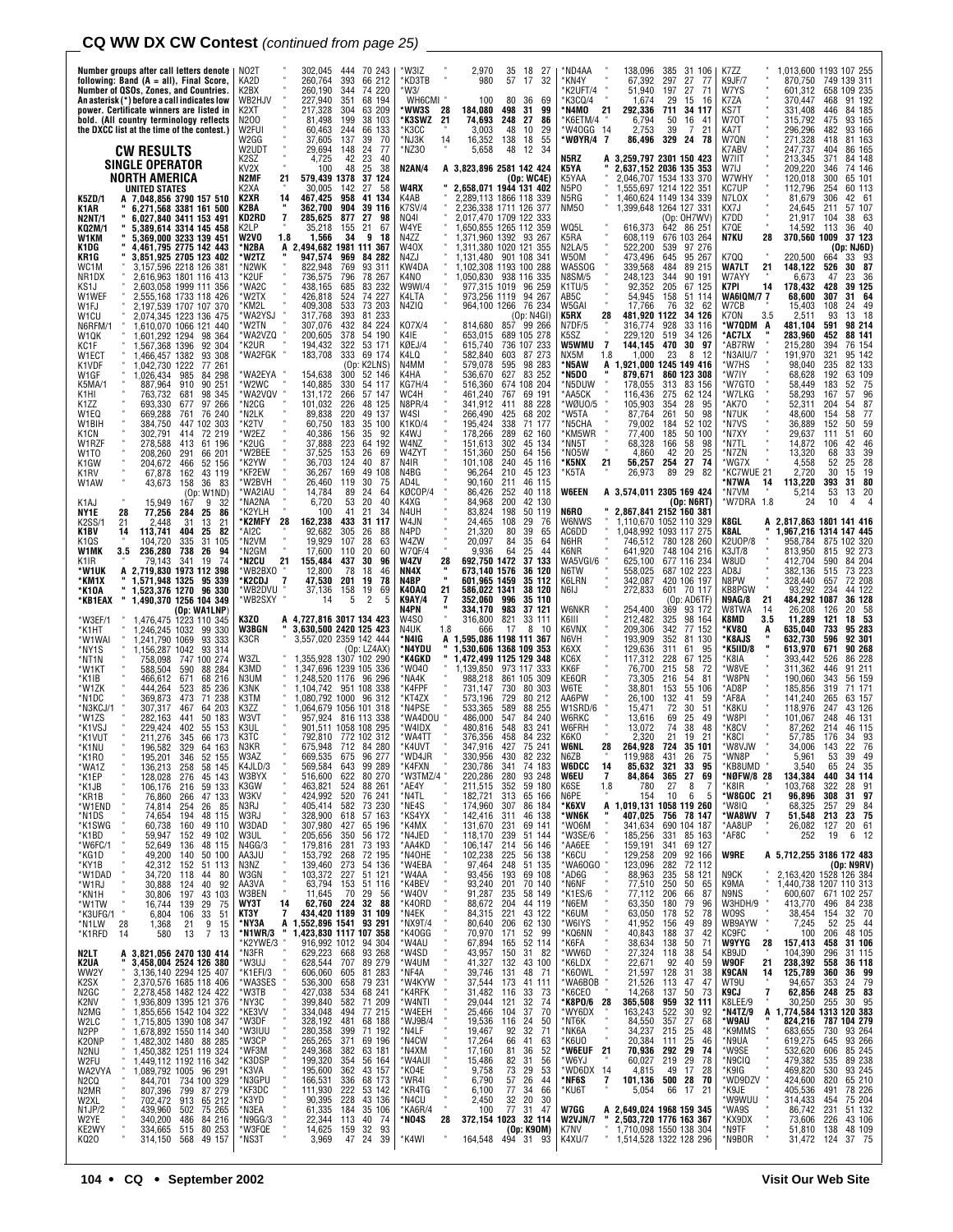| *W9LYA<br>30,523<br>142 47<br>84<br>*K9XE<br>26,037<br>103<br>34<br>65<br>*W9YO<br>47<br>70<br>22,347<br>114    | VE3EJ<br>" 4,154,496 3403 128 368<br>(Op: N6AA)<br>VA3NA<br>2,690,662 2649 111 322                                       | SAN ANDRES/PROVIDENCIA<br>*HKØGU A 2,046,080 2433 101 267<br>(Op: DL7VOG)                                          | UA9JLL<br>121,278 496 24 78<br>RJ9J<br>651,467 1711 39 128<br>14<br>RA9JR)<br>(Op:                                               | 4X4WN<br>28<br>857,556 2129<br>37 127<br>4X3A<br>109,280 557<br>16 64<br>1.8<br>(Op: 4X4NJ)                                         |
|-----------------------------------------------------------------------------------------------------------------|--------------------------------------------------------------------------------------------------------------------------|--------------------------------------------------------------------------------------------------------------------|----------------------------------------------------------------------------------------------------------------------------------|-------------------------------------------------------------------------------------------------------------------------------------|
| *AA9NF<br>6,549<br>54<br>23<br>36<br>5,250<br>21<br>29<br>*N9KO<br>43<br>*K90SH<br>2,992<br>30<br>22<br>12      | VE3AT<br>2,667,470 2395 112 330<br>VA3UA<br>1.608.150 2033 88 267<br>VE3PN<br>690,543 1041                               | <b>TURKS &amp; CAICOS ISLANDS</b><br>VP5V                                                                          | RW90W<br>343,057 1284<br>35 108<br>UA9LAO<br>150.100<br>603<br>28<br>-72<br>RU9WZ<br>31<br>81                                    | *4X/ES2RR A 1,454,112 2243<br>61 182<br>297,871<br>*4Z5OL<br>548<br>80 122<br>*4Z5AX<br>270,265<br>42 149                           |
| *K9MI<br>78<br>26<br>48<br>100<br>28<br>*W90P<br>150,785<br>410<br>34 109                                       | 79 212<br><b>VE3UKR</b><br>27,432 163<br>21<br>17<br>55<br>1.8<br>VA3MG<br>1,141<br>155<br>$\overline{4}$<br>3           | 21 1,054,482 3437 35 108<br>(0p: W5A0)<br>*VP5G<br>A 4,194,364 3922 110 348                                        | 51,184<br>408<br>UA9UHD<br>8,772<br>98<br>10<br>33<br>690<br>26<br>RW9TA<br>7<br>180,360<br>82                                   | 627<br>*4X/OK1EE 7 178,500<br>777 17 67<br>JAPAN                                                                                    |
| *W9ILY<br>125.955<br>353<br>31 104<br>*K60MB/9<br>51,574<br>211<br>26<br>69<br>*N9XR<br>1,700<br>92<br>23<br>45 | *VE3XB<br>A 1.382.784 1476 102 314<br>*VE3ANX<br>1,271,589 1468<br>80 283<br>*VE3KP<br>663,552<br>942<br>72 216          | (Op: K3TEJ)<br><b>U.S. VIRGIN ISLANDS</b>                                                                          | RK9AY<br>85.224<br>501<br>15<br>52<br>3.5<br>UA9SP<br>75,600<br>421<br>14<br>58<br>UA9AT<br>1.8<br>100,639<br>524<br>15<br>62    | JK10LT<br>A 1,419,348 1348 137 290<br>JK10PL<br>1,121,184<br>952 145 313                                                            |
| *KJ9C<br>217,986<br>32 109<br>21<br>557<br>*K9KJ<br>5,940<br>56<br>13<br>-32<br>14                              | *VE3MQW<br>85 247<br>613,868<br>746<br>*VE3BUC<br>742<br>72 212<br>502,112<br>'VE30M<br>403,310<br>488<br>78 232         | *KP2/KØDI A 3,071,520 3530 101 294<br>*KP2E<br>1,043,746 1957 57 185<br>(Op: N4FD)                                 | RV9SV<br>6,132<br>174<br>10<br>32<br>A 1,334,880 1328<br>96 309<br>*RA9DZ<br>1,091,793 1061 112 327<br>*RN9RZ                    | JR1UJX<br>723,840<br>993 113 199<br>JA100W<br>580,851<br>699 103 200<br>JA1HP<br>435,130<br>83 182<br>646                           |
| NRØX<br>A 1,591,858 1148 130 384<br>1,338,660 1167 118 326<br>KØKX<br>NØKV<br>979,352 1044 112 247              | 194<br>*VA3IX<br>31,411<br>40<br>47<br>45<br>23<br>*VE3RSA<br>3,920<br>17<br>*VA3TTT 3.5<br>25,461<br>492<br>9<br>18     | <b>AFRICA</b>                                                                                                      | 'UA9AX<br>959.247<br>861 115 362<br>*RK9AD<br>880.542 892 108 318<br>*RA9AE<br>828,008 1060<br>74 258                            | 348,161<br>409 121 220<br>JI1NJC<br>82 149<br>JR1LEV<br>302,841<br>535<br>JS1PWV<br>227,331<br>489<br>94 167                        |
| KEØUI<br>869,982 1007 100 266<br>WØGG<br>861,050 789 120 305                                                    | VE4IM<br>449.098<br>638 92 207<br>A                                                                                      | <b>ASCENSION ISLAND</b><br>ZD8Z<br>A 9,287,860 5494 149 461<br>(Op: N6TJ)                                          | *RA9XF<br>64 230<br>805,560 1059<br>'RX9JW<br>793,544 1134<br>81 200                                                             | 223,964<br>JA1SJV<br>570<br>47 99<br>7J1ABD<br>63,495<br>90<br>169<br>63<br>JH1EVD<br>42,401<br>149<br>42<br>67                     |
| WBØ0<br>757,620<br>671 118 296<br>763 107 235<br>NØDY<br>636,804<br>WØNXS<br>621,867<br>77 214<br>876           | *VE4YU<br>A<br>112,100<br>225 61 129<br>*VE4MF<br>21<br>82<br>7,930<br>16<br>49                                          | <b>CANARY ISLANDS</b><br>EA8EA<br>A12,516,906 6613 161 493                                                         | <b>UA90A</b><br>790,866 1012<br>76 242<br>*RA9CGK<br>531,092<br>66 224<br>744<br>*UA9HN<br>495,816<br>730<br>78 214              | JR1LQK<br>29,526<br>66<br>118<br>48<br>JA1HHU<br>27,810<br>132<br>32<br>58<br>90<br>48<br>- 47                                      |
| 454,260<br>92 247<br>WØZQ<br>555<br>392.808<br>KJØG<br>564<br>99 213<br>355,498<br>75 211<br>WAØMHJ<br>473      | VE5UA<br>387,208<br>835 77 155<br>A<br>VE5AAD<br>21,735<br>115<br>28<br>55<br>VE5GC<br>21<br>44,321<br>361<br>10<br>32   | (Op: OH2MM)<br>EA8IN<br>53,322 224 20 70<br>21<br>*EA8/                                                            | 362,544<br>64 209<br>'UA9APA<br>501<br>'RV9XJ<br>269,607<br>510<br>55 168<br>*UA90SV<br>201,690<br>512<br>37 129                 | JR1ATA<br>21,090<br>JH1AEP<br>497,068 1292<br>36 107<br>28<br>21<br>34 105<br>JR1AIB<br>383,918 1124                                |
| 222,640<br>68 174<br>WØHW<br>356<br>WØOR<br>146,496<br>256<br>68 156<br>WØTY<br>68,322<br>316<br>60 117         | *VE5SF<br>A<br>642,541 1115 86 185<br>VE6JY<br>28<br>10,472 210 16 18                                                    | DJ10J<br>A 1,710,000 1574<br>86 289<br>1,436,088 1594<br>76 242<br>'EA8CN                                          | 'UA9CR<br>175,336<br>330<br>50 152<br>'RA9FTM<br>122,090<br>358<br>29 116<br>'RA9DA<br>264<br>36 127<br>114,426                  | (Op: JE1CKA)<br>JO10ZI<br>23,033<br>- 51<br>131<br>24<br>JR1XFS<br>87<br>14<br>149,816<br>606<br>35                                 |
| KØGT<br>53.655<br>135<br>42 105<br>KØJPL<br>52.998<br>149<br>55<br>91<br>WØRT<br>40,086<br>127<br>49<br>82      | (Op: TI2WGO)<br>VE6WQ<br>1,968<br>43<br>10<br>14<br>*VE6TN<br>403,260<br>681<br>86 174<br>A                              | *EA8AH<br>28 1,010,794 2391 35 116<br>(Op: OH1MA)<br>*EA8NN<br>703,110 1872 31 107<br>21                           | 'RU9UG<br>110,536<br>329<br>50 114<br><b>RA9XE</b><br>71,721<br>253<br>29<br>88<br>28<br>'RX9JM<br>64,416<br>242<br>94           | JA1LZR<br>80,184<br>354<br>30<br>74<br>JK1LUY<br>18,724<br>43<br>19<br>111<br>JA1QZC<br>7<br>-1                                     |
| WØML<br>38,772<br>130<br>37<br>71<br>KCØIDI<br>28,356<br>120<br>57<br>82                                        | 21<br>170,404<br>650<br>*VE6BF<br>25<br>91<br>127,600<br>*VE6EX<br>14<br>621<br>28<br>72                                 | *EA8NQ<br>125,766 455 20 82<br><b>CEUTA &amp; MELILLA</b>                                                          | 'RZ9IB<br>49,749<br>225<br>29<br>74<br>*RA9KM<br>38,280<br>37<br>79<br>154                                                       | JA1XEM<br>20<br>$\overline{7}$<br>3.5<br>731<br>10<br>*JS10YN<br>1,058,697 1189 115 224<br>A<br>*JE1REU<br>488,877<br>86 181<br>717 |
| WØMN<br>23,052<br>104<br>38<br>75<br>544,320 1223<br>35 127<br>K2VV/Ø<br>28<br>28<br>WNØL<br>47,508 218<br>- 79 | VE7UF<br>A 1,185,064 1634 110 218<br><b>VE7CC</b><br>35.457 313 20 33<br>3.5                                             | EA9LS<br>A 8,838,332 5099 138 466<br>(Op: K6NA)<br>*EA9EU<br>21<br>745.745 1868 31 112                             | 'UA9UR<br>27,295<br>131<br>32<br>71<br>'RU9BB<br>72<br>19,776<br>110<br>31<br><b>RA9FLW</b><br>225<br>8<br>-7<br>8               | 379,690<br>'JN1NOP<br>670<br>89 126<br>*JA1CP<br>350,065<br>89 176<br>587<br>*JM1NHZ<br>333,328<br>534<br>92 159                    |
| 481,120 1058 36 124<br>K4VX/Ø<br>21<br>(Op: K9BGL)<br>KGØUA<br>61,914<br>226<br>25<br>- 77                      | *VE7XF<br>686,066 922 104 207<br>A<br>506,952 998 86 130<br>*VA7RR<br>*VE7FO<br>387.860<br>828<br>81 134                 | EGYPT<br>*SU1ER 7<br>750,172 2272 29 87                                                                            | <b>UA9YAB 28</b><br>249,560<br>784<br>33 103<br>772<br>*UA9KJ<br>187,812<br>26<br>82<br>*UA9AB<br>147,810<br>482<br>32<br>98     | 295,539<br>'JA1BNW<br>478<br>80 157<br>'JG10WV<br>197,984<br>303 109 160                                                            |
| *KU1CW/Ø A<br>984 123 315<br>998,202<br>616 102 242<br>*WØETT<br>528,040<br>*WØVX<br>83 193<br>272,136<br>405   | *VE7XB<br>202,470<br>518<br>69 101<br>'VE7NH<br>152,721<br>297<br>85 128<br>'VE7ASK<br>4<br>16<br>4<br>4                 | (Op: N9NC)                                                                                                         | 'UA9WQK "<br>127,292<br>420<br>28<br>93<br><b>RW9QA 21</b><br>245,070<br>743<br>30<br>96<br>*UA90UB<br>22,154<br>205<br>13<br>40 | 'JE1HJV<br>146,371<br>292<br>75 122<br>136,325<br>*7M1MCU<br>300<br>61 114<br>'JJ1JGI<br>134,023<br>340<br>81 142                   |
| *KNØV<br>231,556<br>78 166<br>347<br>*KØGN<br>200.600<br>330<br>73 163<br>*KØSQ<br>171,990<br>310<br>68 166     | 28<br>72,072 433 26 51<br>*VE7IN<br><b>CAYMAN ISLANDS</b>                                                                | GHANA<br>*9G5XA<br>28<br>306.520 1107 23 74<br>(Op: G3XAQ)                                                         | *UA9CBM 14<br>247,804<br>662<br>35 109<br>32<br>'UA9CCL<br>145,424<br>474<br>90<br>'UA9FGJ<br>93,312<br>315<br>28<br>80          | *JP1SRG<br>128,250<br>302<br>75 115<br>*JF1HPC<br>118,469<br>279<br>57 112<br>109,296<br>235<br>72 104<br>*JA1XRH                   |
| *KØUK<br>163,172<br>574<br>88 138<br>*WØBV<br>112,200<br>52 113<br>236                                          | 28 1,205,246 3065 37 124<br>ZF2AM<br>21 775,782 2782 31 95<br>ZF1A<br>(0p: W5ASP)                                        | MADAGASCAR<br>5R8HD<br>21 1,378,533 2953 39 130                                                                    | 'UA9XAB<br>55,182<br>210<br>26<br>76<br>*RV9WZ<br>7,700<br>36<br>71<br>19                                                        | 94,668<br>*JH1DYV<br>247<br>52<br>86<br>*JH1PXY<br>82.928<br>229<br>64<br>89<br>*JF1FEV<br>64,625<br>199<br>40<br>85                |
| *KSØM<br>107,856<br>278<br>63 151<br>*KØIL<br>104.112<br>199<br>70 146<br>*KJØB<br>89,908<br>211<br>57 125      | COSTA RICA<br>TI3M<br>266,680 1816 29 89<br>21                                                                           | (Op: KD6WW)<br>'5R8FU<br>28<br>2,496<br>41 10 16                                                                   | *UA9QCP<br>26<br>6<br>684<br>-13<br>RIØF<br>A 3,077,857 2969 157 346                                                             | 'JN1MSO<br>59,392<br>207<br>71<br>45<br>JH1MTR<br>55,000<br>77<br>48<br>164<br>71<br>'JA1XPU<br>51,667<br>161<br>50                 |
| *KØRC<br>45,144<br>128<br>42<br>90<br>*WØSLW<br>28,272<br>94<br>140<br>58<br>*ADØH<br>78<br>24,625<br>123<br>47 | (Op: TI3TLS)<br>*TI2/VE2EM A 996,138 1456 81 216                                                                         | <b>MADEIRA ISLANDS</b><br>CT9L<br>A 1,676,280 1317 97 361<br>(Op: DJ6QT)                                           | (Op: N6ZZ)<br>RAØFU<br>764,082 1263 130 244<br>UAØDC<br>367,616<br>735 88 168                                                    | 83<br>'JA1EJD<br>42,478<br>184<br>51<br>32,334<br>63<br>*JE1JAC<br>135<br>39                                                        |
| *NØQE<br>20,460<br>103<br>43<br>50<br>*WAØIYY<br>13,425<br>64<br>27<br>48<br>8,500<br>30<br>38<br>*ACØW<br>55   | CUBA<br>*CO8ZZ<br>A 2,884,484 2800 110 348                                                                               | A 1,593,704 1976 70 228<br>°CT3KN<br><b>MAURITIUS</b>                                                              | RWØLIA<br>263,549<br>517<br>85 162<br><b>UAØANW</b><br>221,728<br>576<br>66 142<br>196,040<br>UAØSR<br>471<br>65 167             | *JH1NXU<br>24,346<br>129<br>34<br>40<br>22,454<br>42<br>67<br>'JA1AZS<br>131<br>*JA1BCP<br>20,094<br>56<br>46<br>116                |
| *WØEB<br>52<br>21<br>35<br>7,616<br>27<br>31<br>*NØIBT<br>63<br>7,366<br>*KØCOM<br>6.060<br>46<br>24<br>36      | *CO8LY<br>1,860,577 2650 85 252<br>*CO2PH<br>28<br>26,786 270<br>-20<br>39<br>60,606 316 19<br><b>CO8TW</b><br>-14<br>72 | *3B8/<br>LA7MFA A 2,162,451 2052 107 282                                                                           | <b>UAØJDD</b><br>129,775 410<br>68 111<br>UAØLS<br>47,068<br>138<br>67<br>-97<br>21<br>UAØJQ<br>222,976 1071<br>33<br>95         | *JA1IZ<br>17.497<br>84<br>38<br>53<br>17,025<br>43<br>*JQ1AHZ<br>107<br>32<br>*JG1FGL<br>3,445<br>38<br>24<br>6                     |
| *WA2HFI/Ø<br>29<br>22<br>1,960<br>18<br>*KØMPH<br>28<br>23<br>180<br>13<br>*WBØTRA<br>-1                        | *CO2JD<br>$\overline{7}$<br>220,524 1203 22 70<br>DOMINICAN REPUBLIC                                                     | <b>MOROCCO</b><br>CN2JS<br>A 8.569.470 4946 137 465                                                                | RUØAAB<br>103,104 471<br>-14<br>29<br>67<br>306,657 1186<br>RWØAB<br>-7<br>29<br>88<br>4,158                                     | 22<br>3,276<br>30<br>20<br>'JR1UMO<br>799<br>89<br>*JI1RXQ<br>28<br>263,375<br>36<br>*JH1AZ0<br>156,800<br>720<br>30<br>68          |
| 4<br>$\mathbf{1}$<br>-1<br>$\overline{7}$<br>*KØCO<br>5<br>28<br>154<br>6<br>ALASKA                             | HI3/K6CT A 2,455,434 2653 102 312<br>*HI9/<br><b>F6AUS</b><br>A 1,377,060 2767 75 220                                    | (0p:FBBEE)<br>*CN8YR<br>A 1,313,434 1954 59 195                                                                    | RAØJJ<br>3.5<br>161<br>15<br>-18<br><b>'UAØACG A</b><br>789,049 1377<br>77 216<br>'RAØJX<br>417,924 1027<br>82 165               | *JA1NLX<br>115,056<br>462<br>29<br>73<br><b>JA1PS</b><br>84,500<br>327<br>31<br>69<br>81,840<br>307<br>33<br>77<br>'JA1SKE          |
| KL7RA<br>398,695 1442 32<br>-89<br>A<br><b>KL7WV</b><br>327,510 1136<br>-58<br>-77                              | *HI8RV<br>145,824<br>68 149<br>326<br>*HI3LFE<br>3.022<br>66<br>11<br>-12<br>21<br>*HI3K<br>765,459 2219 35 118          | NIGERIA<br>5NØNHD A<br>320,589<br>576 56 143<br>(Op: JK1UWY)                                                       | *UAØYAY<br>181,420<br>410<br>80 155<br>144,336<br>`RAØFF<br>396<br>82 104<br>142,690<br>'RUØAT<br>421<br>59 131                  | 31<br>*JA1BUI<br>67,218<br>289<br>71<br>'JA1KI<br>40.095<br>186<br>26<br>55<br>50<br>34.048                                         |
| (Op: W3YQ)<br>AL7PJ<br>237<br>42 80<br>45,506<br>795 26 46<br>KL7Y<br>28<br>142,560                             | (Dp: AD4Z)<br><b>GUATEMALA</b>                                                                                           | *5NØ/<br>G3SVW A<br>30,336 123 32 64                                                                               | <b>UAØFAI</b><br>66,297<br>192<br>59<br>88<br>*RAØFN 28<br>109,386<br>475<br>29<br>-74<br>*UAØFDX 21<br>152,207<br>743 31 70     | 'JA1VVH<br>204<br>26<br>32,223<br>23<br>*JI1HFJ<br>174<br>46<br>28,424<br>25<br>*JA1EMQ<br>174<br>51                                |
| (Op: WA2GO)<br>519,018 1576 37 101<br>WL7E<br>21<br>597,800 1755 37 103<br>KL9A<br>14                           | *TG9AJR 28<br>638,932 2089 31 102<br>(Op: N6AN)                                                                          | REUNION<br>*FR5FD<br>A 3,263,958 3016 100 287                                                                      | 'UAØLMO<br>6,204<br>56<br>19<br>28<br>26,418<br>*RWØBG 14<br>156 22<br>52<br>5<br>*RUØUQ<br>360<br>30<br>6                       | *JH10LB<br>20<br>13,621<br>112<br>33<br>*7L3AUA<br>11,825<br>75<br>19 36<br>*JH1TXG<br>11,403<br>84<br>21 42                        |
| (Op: K7NT)<br>123,420 899 25 35<br>KL7FH<br>7<br>38,342 398 17 21<br>KL7G<br>3.5                                | MARTINIQUE<br><b>FM5GU</b><br>977,976 3049 35 106<br>28                                                                  | SOUTH AFRICA<br>ZS4TX<br>28 1,304,606 2951 37 121<br>15,400<br>19 36<br>ZS6MG<br>7<br>108                          | <b>ASIATIC TURKEY</b><br>*YM3WW 3.5<br>4,470 101 4 26                                                                            | 10,920<br>22 38<br>17 24<br>*JA1GS<br>84<br>*7K2PBB<br>7,708<br>74<br>23 29<br>*JG1TVK<br>3,952<br>35                               |
| (Op: KL7Y)<br>ANTIGUA                                                                                           | <b>MEXICO</b><br>XE1ZOI<br>A 1,059,288 1731 94 182<br>595,776 1479 84 130<br>XE2AC                                       | 52,100 205 38 62<br>*ZSØE<br>А<br>(Op: ZS6AJS)<br>*ZS5RON 28<br>20,286 229 12 30                                   | (Op:TA3BN)<br>*TA3D<br>1.8 101,380 550 12 62                                                                                     | $10$ 23<br>*7N1BHO<br>3,201<br>38<br>*J01CRA<br>2,225<br>36<br>$11 \t14$<br>*JA1AAT<br>6<br>273<br>10<br>$\overline{7}$             |
| *V26K<br>A 7,744,605 5404 131 430<br>(Op: AA3B)                                                                 | 515,125 1016 96 221<br>XE1V<br>*XE2MX A<br>272,688 426 100 204<br>*XE2AUB<br>384<br>28<br>13 11                          | *ZS6EGB 21<br>12,288 131 19 45                                                                                     | AZERBAIJAN<br>4K9W<br>251,940 421 64 183<br>A<br>28 119,928 833 18 58<br>4K6GF                                                   | *7M2ALP<br>21<br>169,916<br>29<br>78<br>665<br>*7K4XNN<br>164,312<br>786<br>27<br>67<br>29<br>*JJ1NZA<br>116,994<br>82<br>415       |
| BAHAMAS<br>A 3,875,949 4072 105 318<br>*C6ARS<br>(Op: K8EP)                                                     | $\blacksquare$<br>591 42<br>*XE1AVM<br>100<br>44<br>*XE1RGL 21 270,710 1225 25 82                                        | TUNISIA<br>3V8BB<br>A 10,812,725 5862 159 526<br>(Op: YT1AD)                                                       | CAMBODIA<br>*XU7AAV A 1,042,920 1625 112 248                                                                                     | 52<br>*JF1SQC<br>46,176<br>219<br>26<br>52<br>*7N4KDU<br>36,926<br>188<br>22<br>19,234<br>41<br>125<br>18<br>*JA1TEG                |
| *C6AGY<br>212,520 1018 55 106<br><b>BARBADOS</b>                                                                | NICARAGUA<br>*H6C<br>940,975 1658 100 159<br>A<br>(Op: YN4SU)                                                            | UGANDA<br>5X1Z<br>14 1,540,658 3790 36 122                                                                         | (Dp: G4ZVJ)<br><b>CYPRUS</b>                                                                                                     | 41<br>*J01WIZ<br>18,135<br>24<br>117<br>38<br>*JA1BFN<br>17,505<br>19<br>77<br>*7K3BKY<br>10,620<br>93<br>20<br>40                  |
| 8P9Z<br>A 10,006,568 6814 136 436<br>(Op: K4BAI)<br>*8P2A<br>A 6,135,096 4668 139 422                           | <b>PANAMA</b>                                                                                                            | (Op: SM7PKK)<br>TRISTAN DA CUNHA                                                                                   | C4A<br>A 8,509,568 5313 149 459<br>(Op: 5B4ADA)                                                                                  | *JQ1COB<br>22<br>49<br>6,532<br>99<br>*JH1APZ 7<br>29<br>65<br>46,248<br>203<br>*JE1SPY 1.8<br>5<br>81<br>9<br>4                    |
| (Op: K9PG)<br>BERMUDA                                                                                           | <b>H01A</b><br>28 1,673,777 4283 35 122<br>(Op: DL5XX)<br>3E1DX<br>21<br>497<br>37<br>4<br>-3                            | ZD9IR<br>844,668 1462 67 170<br>A<br>ASIA                                                                          | 6,093,360 4016 140 445<br>C4W<br>(Op: 5B4WN)<br>H2G<br>21 1,168,128 2914 37 119                                                  | *JP10DJ<br>$\overline{2}$<br>1<br>$\mathbf{1}$<br>$\mathbf{1}$<br>JA2QVP<br>121,920<br>78 114<br>A<br>258                           |
| *VP9/<br>W6PH A 4,386,287 4255 105 326                                                                          | (Op: DL5XX)<br>114,811 567 24 69<br>*HP1AC 28                                                                            | <b>ASIATIC RUSSIA</b><br><b>UA9CLB</b><br>A 3,753,585 2908 129 366                                                 | (Dp: 5B4AGC)<br>GEORGIA                                                                                                          | JF2FIU<br>21,484<br>39<br>$^{43}_{23}$<br>101<br>JF2VUF<br>2,436<br>30<br>19<br>31 82<br>JE2HCJ<br>119,554<br>28<br>418             |
| CANADA<br>A 2,204,559 2091 101 340<br>V01MP<br>533,376 732 75 213<br>VE1AI                                      | <b>PUERTO RICO</b><br>485,034 796 81 202<br>WP3W<br>A<br>374,604 1832 26 88<br><b>WP4F</b><br>7                          | <b>RA9SG</b><br>2,125,150 1873 119 356<br>UA9CI<br>1,777,932 1742 99 294<br>UA9BS<br>1,561,654 1563<br>90 301      | 4L4KW<br>92 9 32<br>14<br>7,954<br><b>HONG KONG</b>                                                                              | JE2WWB<br>29<br>68<br>53,059<br>241<br>JG2TKH<br>32,120<br>28<br>60<br>167<br>JF210N<br>21<br>237,056<br>34<br>94<br>821            |
| 189,306 728 26 91<br>VE1ZJ<br>7<br>473,801 819 51 178<br>*VO1WET A<br>*VE1GPL<br>39,240 401 63 155              | 589,917 2045 32 97<br>*KP3CW<br>-28<br>(Op: KP3W)<br>27<br>*KP3W<br>5 6<br>1.8<br>550                                    | 986,860 1035<br>RZ9AE<br>90 290<br>817,028 1030<br>UA9CKS<br>72 242<br>RA9UV<br>789,536 1220 100 252               | 804,780 2178 37 116<br>*VR2BG 28<br>INDIA                                                                                        | 86<br>JA2QXP<br>134,667<br>476<br>31<br>57,424<br>JE2HVC<br>30<br>221<br>67<br>14<br>JA2VQF<br>1,815<br>42<br>13 20<br>3.5          |
| VE2AYU A 1,618,232 1621 92 315                                                                                  | ST. KITTS & NEVIS<br>V47KP<br>A 1,222,046 2067 79 208                                                                    | 696,982 973 75 211<br>UA9FM<br>UA9SC<br>361,572 405 97 251<br>RX9TX<br>102,000<br>418<br>35 90                     | VU2PAI A 2,411,810 2140 113 320<br>*VU2MTT A<br>273,498 540 74 163                                                               | *JH2NWP A<br>1,073,688 1105 115 277<br>*JF2QNM<br>769,369 1144<br>83 188<br>*JA2CUS<br>451,308<br>89 197<br>643                     |
| *VE2AWR A<br>902,627 1103 79 262<br>*VE2XAA<br>164,486 326 61 156<br>*VE2FFE<br>94,188 324 43 98                | (0p: W20X)<br><b>ST. VINCENT</b>                                                                                         | UA9FEG<br>6,175<br>65<br>26 39<br>29<br>39<br>4,216<br>46<br>UA90S<br>RX9JC                                        | IRAN<br>*EP3PTT 28<br>90,820 632 17 59                                                                                           | *JA2JTN<br>324,648<br>582<br>73 143<br>*JA2VZL<br>197,308<br>75 139<br>374<br>346 52 91<br>*JA2BQX<br>116,402                       |
| *VE20WL<br>3,536<br>40<br>8<br>26<br>VA3UZ<br>A 4,397,493 3237 140 397                                          | *J88DR<br>A 2,848,950 3181 96 294<br>(Op: G3TBK)                                                                         | 28<br>173,875<br>633<br>22 85<br><b>RX9LW</b><br>187,236<br>734<br>32<br>21<br>94<br>UA9XC<br>126,882 491 23<br>83 | ISRAEL<br>4Z5LA<br>63 39 53<br>Α<br>14,996                                                                                       | *JH2WIC<br>48 89<br>79,734<br>230<br>*JQ2EHD<br>59,736<br>163 63 89                                                                 |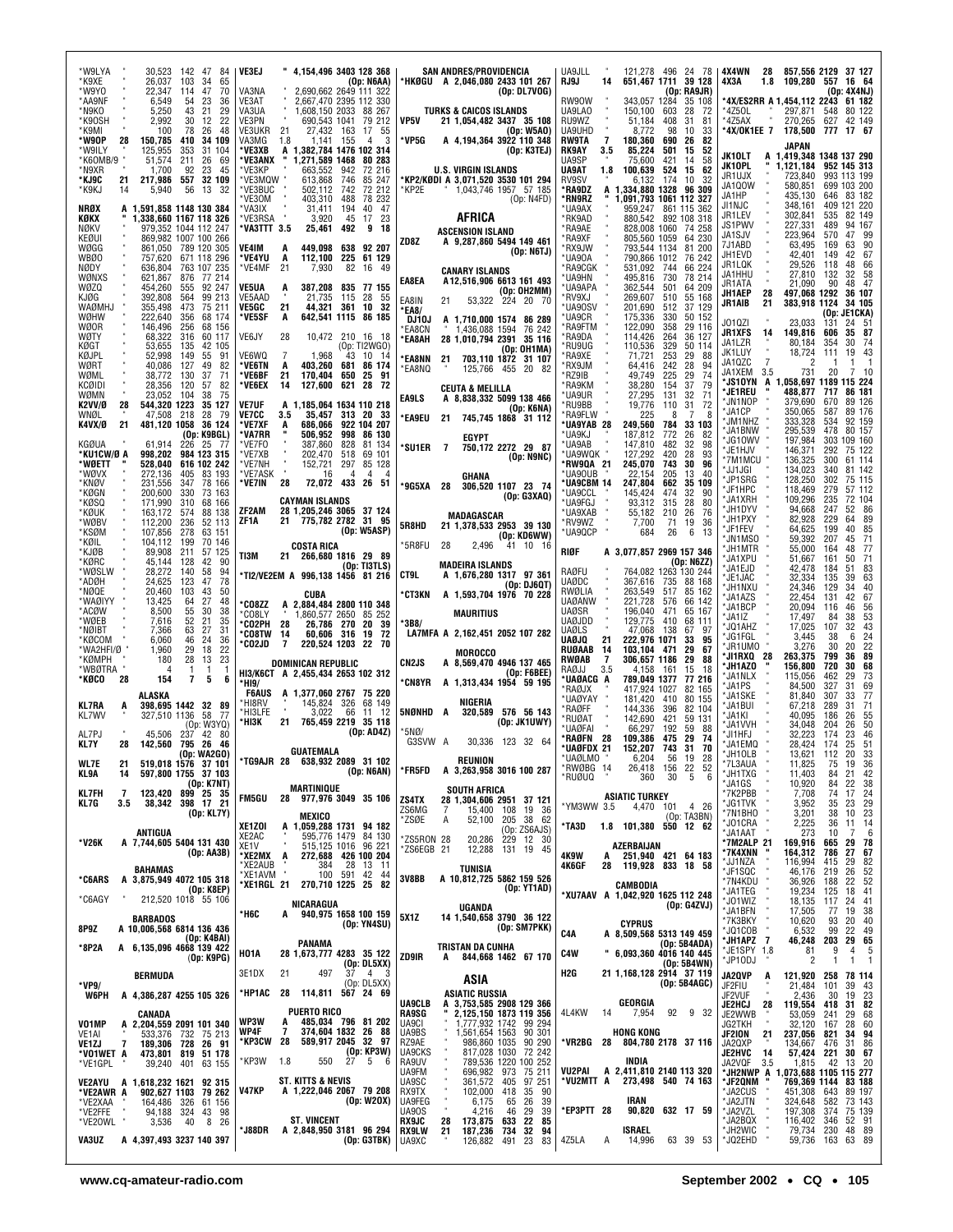| 'JA2KPW<br>30,674<br>119<br>-41<br>57<br>'JA2MZ<br>18.414<br>123<br>39<br>60<br>*JJ2TKX<br>5,635<br>50<br>19<br>30<br>2,343<br>30<br>18<br>*JE2XBS<br>15<br>*JJ2SHW<br>2<br>2<br>42<br>4<br>*JR2TMB 28<br>2,070<br>29<br>17<br>13<br>*JL2LPX<br>21,014 139<br>-28<br>-51<br>-14<br>JS3CTQ<br>A 2.810.328 2377 141 315<br>941 97 220<br>JA3YPL<br>795,987<br>(Op: JJ3TBB)<br>JF3MKC<br>202.103<br>360<br>76 133<br>JA3ARM<br>67,980<br>196<br>53<br>79<br>12,402<br>37<br>JA3RK<br>70<br>41<br>34<br>JA3WFQ<br>42<br>24<br>6,612<br>33<br>240,950 766<br>89<br>JA3XOG<br>28<br>37 114<br>JH3AIU<br>21<br>684,483 1672<br>892,240 1281 100 204<br>*JO3JYE<br>A<br>*JA3PYC<br>255,162<br>401<br>91 167<br>*JK3GWT<br>232,787<br>712<br>33<br>98<br>63 128<br>*JG3NKP<br>207,617<br>410<br>*JG3LGD<br>197,570<br>340<br>89 141<br>138,582<br>'JA3UWB<br>304<br>59 111<br>63,365<br>*JE3UHV<br>185<br>61<br>84<br>*JA3DAY<br>30,562<br>98<br>47<br>71<br>6,800<br>33<br>*JR3NDM<br>65<br>47<br>21<br>*JQ3UDL<br>2,684<br>24<br>23<br>2,631<br>*JA3HC<br>29<br>19<br>-17<br>*JE3WOM<br>2,380<br>14<br>20<br>24<br>298,740<br>35<br>*JF3BFS<br>28<br>851<br>95<br>27<br>69,222<br>347<br>56<br>*JF3IYW<br>242<br>*JN3DSH<br>49,929<br>27<br>62<br>25<br>*JF3KQA<br>29,896<br>162<br>49<br>*JR3E01 21<br>336,144<br>912 36 113<br>*JK3AHS<br>896<br>33<br>13<br>-19<br>$\overline{2}$<br>*JG3EHD 14<br>330<br>13<br>9 | <b>JA9VOK</b><br>30 76<br>-21<br>156,562 577<br><b>JA9CWJ</b><br>14<br>297.153<br>799<br>36 101<br>*JH9VSF 28<br>262,508<br>866<br>-34<br>90<br>*JH9KVF 21<br>709<br>35<br>96<br>214,840<br>*JR9NVB<br>209,408<br>94<br>641<br>-34<br>JAØQWO A 1,379,730 1557 111 228<br>JRØWZR<br>378,730<br>574 104 209<br>JAØXZD<br>85,485<br>245<br>48<br>91<br>JHØFUW 28<br>330,240 1022<br>35<br>93<br>JAØBPY<br>27,144<br>26<br>52<br>131<br>JRØPJR<br>220<br>- 21<br>47,628<br>-28<br>70<br>*JEØUXR A<br>914 110 244<br>813,138<br>*JAØFVU<br>691 105 198<br>516,312<br>*JHØIXE<br>295,404<br>497<br>84 155<br>81 152<br>*JAØBJY<br>269,115<br>451<br>*JHØNEC<br>69.048<br>207<br>61 107<br><b>JAØPPE</b><br>65,552<br>243<br>56<br>80<br>'JIØNXA<br>55,242<br>262<br>73 113<br>44,688<br>189<br>47<br>*JGØAXT<br>65<br>8,330<br>*JAØRCK<br>43<br>29<br>41<br>*JHØNVX 28<br>151,685<br>498<br>34<br>81<br>66,338<br>350<br>*JHØSDA<br>28<br>54<br>*JAØEMS<br>61,669<br>280<br>27<br>56<br>*JGØEXP 21<br>32,886<br>170<br>25<br>56<br>*JAØIOF<br>22,680<br>150<br>25<br>56<br>*JAØBMS<br>11.118<br>79<br>17<br>34<br>'JRØQKR<br>8,064<br>81<br>16<br>32<br>*JHØEPI 14<br>172,492<br>562<br>35<br>81<br>1,723<br>'JAØGZ<br>34<br>11<br>9<br>72<br>22<br>7<br>JJØJGS*<br>3,588<br>17<br>*JAØAOQ 3.5<br>8,007<br>138 21<br>30<br><b>JORDAN</b><br><b>JY9NX</b><br>A 8.745.472 5270 133 475<br>(Op: JM1CAX) | 295,707<br>OZ1HET A<br>596 69 172<br>*E2ØHHK<br>13.197<br>76<br>34<br>-49<br>*HSØ/<br><b>G3NOM 28</b><br>268,657 908 34 103<br>*HS4BPQ 21<br>57,969<br>303 29 84<br>UK BASES ON CYPRUS<br>*ZC4DW<br>A 5,877,190 4318 120 385<br>*ZC4BS<br>21 397,964 1330 28<br>94<br>(Op: G4KIV)<br>UNITED ARAB EMIRATES<br>A61AJ A 10,720,332 5957 161 523<br>(Dp: S53R)<br><b>UZBEKISTAN</b><br>UK9AA<br>28<br>596,120 1781 35 105<br><b>VIETNAM</b><br>*3W2ER A<br>946,050 1524 88 230<br>(Op: G4ZFE)<br>*3W2LWS<br>232,408<br>525 66 143<br>(Op: WA1LWS)<br>*XV9SW 21<br>351,392 1267 32 107<br>(Op: SM5MX)<br>WEST MALAYSIA<br>*9M2TO<br>707,078 1801 95 239<br>A<br>(Op: JAØDMV)<br><b>EUROPE</b><br>4U-VIENNA<br><b>4U1VIC</b><br>A 2,414,517 3395 123 360<br>(Op: JH4RHF)<br>ALAND ISLANDS<br>OHØR<br>A 3,664,440 3061 152 496 | LZ2DL<br>130,865<br>483<br>68 150<br><b>LZ2PL</b><br>28<br>363,315 1169<br>36 123<br>LZ2JA<br>168,780<br>670<br>28<br>- 88<br>LZ2SSB<br>28 78<br>67,321<br>364<br>LZ5A<br>21<br>380,972 1472<br>38 126<br>(Op: LZ1ZF)<br>LZ9V<br>113.410<br>667<br>28 80<br>LZ2GTR<br>34,812<br>253<br>21<br>60<br><b>LZ2RF</b><br>$\overline{7}$<br>126,200<br>709<br>92 130<br>LZ9X<br>760<br>15<br>3.5<br>61.600<br>65<br>792<br>LZ8T<br>66,456<br>13<br>1.8<br>- 65<br>(0p: LZ2FV)<br>*LZ1QH<br>174,892<br>388 72 203<br>A<br>*LZ5ZI<br>594 47 159<br>170,362<br>*LZ1AQ<br>167,475<br>481<br>47 128<br>*LZ1NJ<br>322<br>35<br>96,570<br>95<br>*LZ1FJ<br>23.088<br>190<br>23<br>88<br>*LZ4BU<br>13,013<br>69<br>31<br>46<br>*LZ4CB<br>4,352<br>85<br>17<br>30<br>*LZ1FH<br>28<br>104,995<br>485<br>24<br>91<br>29<br>*LZ2NB<br>341<br>84,637<br>84<br>*LZ1AG<br>30.495<br>120<br>30<br>77<br>22,446<br>*LZ1EP<br>156<br>22<br>53<br>*LZ1CW<br>89,404<br>422<br>28<br>96<br>-21<br>*LZ4ZP<br>488,674 1736<br>39 124<br>14<br>*LZ2VP<br>30<br>66,515<br>545<br>86<br>*LZ1ZP<br>3,150<br>31<br>17<br>25<br>*LZ1ABC 7<br>137,352<br>796<br>26<br>92<br>*LZ2LDS 3.5<br>46,743<br>597<br>23<br>50<br><b>LZ1MC</b><br>29,232<br>392<br>59<br>13<br>10,290<br>*LZ2UZ 1.8<br>209<br>$\overline{7}$<br>42<br>CROATIA<br>9A3MA<br>2,808,836 3167 130 447<br>A<br>9A7D<br>28<br>512,253 1438 39 134<br>(Op: 9A2SD)<br><b>9A5W</b><br>21<br>853,216 2395 40 142 | OK2BNC<br>66 203<br>183,480<br>418<br>'OK2PBG<br>156,492<br>372<br>63 170<br>'OK1ES<br>34 109<br>105,248<br>366<br>*OK1DXR<br>103,950<br>50 139<br>300<br>103,293<br>42 111<br>®OK2AJ<br>386<br>'OK2HFC<br>42,884<br>44 107<br>179<br>'OK1DXD<br>31,500<br>47<br>- 78<br>106<br>'OK1FFH<br>- 76<br>22,776<br>203<br>28<br>'OK2PAD<br>22,192<br>120<br>28<br>48<br>OK1MNW 28*<br>204,445<br>591<br>35 120<br>149,093<br>OK2PTZ<br>497<br>30 103<br>'OK1FHI<br>145.871<br>413<br>36 113<br>'OK2SW<br>108,429<br>352<br>33 108<br><b>OK2QA</b><br>95,472<br>329<br>29<br>88<br>OK2TCW<br>77,392<br>323<br>25<br>87<br>62,946<br>30<br>87<br>'OK1DUG<br>315<br>23<br>73<br>'OK1LO<br>36,192<br>222<br>'OK2XA<br>16,080<br>21 46<br>105<br>®OK2ZV<br>293,181<br>35 126<br>21<br>939<br>OK2NN<br>261,600<br>35 125<br>817<br>'OK1VD<br>188,496<br>36 118<br>638<br>OK2QX<br>163,116<br>626<br>30 108<br>129,780<br>OK1AXA<br>481<br>29 111<br>'OK1GI<br>76,672<br>329<br>29 99<br>'OK2PKF<br>22<br>80<br>73,848<br>386<br>75<br>'OK1MMN<br>66,216<br>18<br>372<br>71<br>'OK2BRV<br>34,354<br>249<br>18<br>'OK1SRD<br>20<br>812<br>43<br>9<br>'OK1JDJ<br>50<br>6<br>24<br>1,618<br>14<br><b>OK1FKM</b><br>164,521<br>787<br>29 104<br>7<br>118,992<br>23<br>'OK1FCA<br>677<br>88<br>'OK2KJ<br>54.900<br>370<br>18<br>72<br>'OK1TGI<br>46,893<br>423<br>18<br>69<br>6,090<br>62<br>44<br>*OK1ABF<br>14<br>67<br>*OK2HI<br>3.5<br>53,860<br>521<br>17<br>707<br>53<br>'OK1SI<br>44.919<br>10<br>'OK1FOG<br>30.940<br>464<br>11<br>57 |
|---------------------------------------------------------------------------------------------------------------------------------------------------------------------------------------------------------------------------------------------------------------------------------------------------------------------------------------------------------------------------------------------------------------------------------------------------------------------------------------------------------------------------------------------------------------------------------------------------------------------------------------------------------------------------------------------------------------------------------------------------------------------------------------------------------------------------------------------------------------------------------------------------------------------------------------------------------------------------------------------------------------------------------------------------------------------------------------------------------------------------------------------------------------------------------------------------------------------------------------------------------------------------------------------------------------------------------------------------------------------------------------------------------------|------------------------------------------------------------------------------------------------------------------------------------------------------------------------------------------------------------------------------------------------------------------------------------------------------------------------------------------------------------------------------------------------------------------------------------------------------------------------------------------------------------------------------------------------------------------------------------------------------------------------------------------------------------------------------------------------------------------------------------------------------------------------------------------------------------------------------------------------------------------------------------------------------------------------------------------------------------------------------------------------------------------------------------------------------------------------------------------------------------------------------------------------------------------------------------------------------------------------------------------------------------------------------------------------------------------------------------------------------------------------------------------------|-------------------------------------------------------------------------------------------------------------------------------------------------------------------------------------------------------------------------------------------------------------------------------------------------------------------------------------------------------------------------------------------------------------------------------------------------------------------------------------------------------------------------------------------------------------------------------------------------------------------------------------------------------------------------------------------------------------------------------------------------------------------------------------------------------------------------|---------------------------------------------------------------------------------------------------------------------------------------------------------------------------------------------------------------------------------------------------------------------------------------------------------------------------------------------------------------------------------------------------------------------------------------------------------------------------------------------------------------------------------------------------------------------------------------------------------------------------------------------------------------------------------------------------------------------------------------------------------------------------------------------------------------------------------------------------------------------------------------------------------------------------------------------------------------------------------------------------------------------------------------------------------------------------------------------------------------------------------------------------------------------------------------------------------------------------------------------------------------------------------------------------------------------------------------------------------------------------------------------------------------------------------------|-----------------------------------------------------------------------------------------------------------------------------------------------------------------------------------------------------------------------------------------------------------------------------------------------------------------------------------------------------------------------------------------------------------------------------------------------------------------------------------------------------------------------------------------------------------------------------------------------------------------------------------------------------------------------------------------------------------------------------------------------------------------------------------------------------------------------------------------------------------------------------------------------------------------------------------------------------------------------------------------------------------------------------------------------------------------------------------------------------------------------------------------------------------------------------------------------------------------------------------------------------------------------------------------------------------------------------------------------------------------------------------------------------------------------------------------------------------------------------------------------------------------------------|
| JH4UYB<br>5,310,168 3411 163 419<br>A<br>JA4AQZ<br>31,932 122 23<br>21<br>- 46<br>*JR4PMX A<br>856 120 222<br>792,414<br>588,264<br>*JR4GPA<br>893<br>81 173<br>*JA4EZA<br>254.648<br>484<br>81 148<br>69,061<br>*JA4BAA<br>199<br>57<br>90<br>*JJ4PPK<br>256<br>65,401<br>40<br>62<br>*JA4YHX<br>44,526<br>146<br>54<br>69<br>(Op: JA4CZM)                                                                                                                                                                                                                                                                                                                                                                                                                                                                                                                                                                                                                                                                                                                                                                                                                                                                                                                                                                                                                                                                   | KAZAKHSTAN<br>UN1LT<br>A 5.951.875 3613 152 473<br>(Op: UA9BA)<br>UPØL<br>" 4,911,742 3459 133 438<br>(Op: UN9LW)<br>UN6T<br>21<br>309,636<br>994 31 110<br>UN7TS<br>129,120<br>7<br>671<br>21<br>-75<br>UN7CZ<br>3.5<br>20,723<br>197 12<br>41<br>*UP6P<br>A 1,651,050 1709 119 331                                                                                                                                                                                                                                                                                                                                                                                                                                                                                                                                                                                                                                                                                                                                                                                                                                                                                                                                                                                                                                                                                                           | (Op: OH2PM)<br>OHØV<br>21<br>587.832 1775 39 129<br>(Op: OH6LI)<br>*OHØN<br>28<br>325,500 1074 34 116<br>(Op: DJ2QV)<br>ALBANIA<br>*ZA/S57AW 3.5 33,792 296 21 86                                                                                                                                                                                                                                                                                                                                                                                                                                                                                                                                                                                                                                                       | 9A6A<br>14<br>701,575 2478<br>40 135<br>246,196 1486 26 96<br>9A5Y<br>3.5<br>(Op: 9A3LG)<br>*9A3W<br>352,098<br>755 69 210<br>A<br>(Op: 9A2YD)<br>'9A3CY<br>42,532<br>219<br>28 70<br>'9A3VM<br>-28<br>287.289 1135 29 108<br>®9A2W<br>129,258<br>496<br>33<br>-96<br>(Op: 9A4KW)                                                                                                                                                                                                                                                                                                                                                                                                                                                                                                                                                                                                                                                                                                                                                                                                                                                                                                                                                                                                                                                                                                                                                     | 43<br>'OK1JST<br>9,309<br>181<br>7<br>*OK1JOK 1.8<br>11,342<br>47<br>273<br>6<br>OK2SNX<br>11,008<br>328<br>38<br>5<br>5<br>'OK1DKM<br>4,496<br>142<br>33<br>DENMARK<br>0Z1L0<br>A 3,376,776 3433 131 417<br>3,183,104 3161 124 388<br>OZ1AA<br>0Z4KG<br>34,780<br>57 178<br>468                                                                                                                                                                                                                                                                                                                                                                                                                                                                                                                                                                                                                                                                                                                                                                                                                                                                                                                                                                                                                                                                                                                                                                                                                                            |
| *JH4WBY<br>4.416<br>20<br>26<br>44<br>*JA4ETH 28<br>63,356<br>311<br>30<br>64<br>*JA4AQR<br>23,572<br>160<br>26<br>57<br>*JA4XNF<br>7<br>8<br>7<br>465<br>14<br><b>JH5FXP</b><br>5,588,323 3698 163 396<br>A<br>JA5DQH<br>4,248,174 2751 166 408<br>JA5IP<br>114,345 286<br>68<br>97<br>JA5APU<br>21<br>122,416 579<br>32<br>80<br>10<br>6<br>6<br>JA5EZI<br>1.8<br>48<br>*JH5OXF<br>790,320 857 114 256<br>A<br>*JA5IDV<br>7,788<br>56<br>27<br>32<br>114,016<br>412<br>32<br>*JH5PHC 14<br>80<br>*JA5ATN<br>7<br>20,735<br>159<br>19<br>46<br>*JA5JGV 1.8<br>3<br>3<br>24<br>3                                                                                                                                                                                                                                                                                                                                                                                                                                                                                                                                                                                                                                                                                                                                                                                                                              | (Op: UN6P)<br>92 285<br>*UN6G<br>973,791 1025<br>*UN7EX<br>30,921 126<br>39<br>60<br>10,270<br>*UN8FM<br>29<br>85<br>36<br>*UN5J<br>28<br>422,378 1283<br>34 112<br>*UN4PG<br>-21<br>135,740<br>495<br>23<br>87<br>*UN7JX<br>807<br>32<br>14<br>221,568<br>96<br>*UN9LN<br>609<br>31<br>88<br>180,047<br>*UN4PD<br>493<br>133,454<br>28<br>78<br>101,474<br>377<br>32<br>*UN7SW<br>81<br>KOREA<br>HL1XP<br>A 1,057,350 1481 114 257<br>*HL5UOG A<br>445,104<br>806 98 183<br>*HL1/WX8C<br>127,160<br>308<br>63 124<br>*HL3AMO<br>5,824<br>59 24 28                                                                                                                                                                                                                                                                                                                                                                                                                                                                                                                                                                                                                                                                                                                                                                                                                                             | <b>AUSTRIA</b><br>OE2BZL<br>A 1,823,756 2323 103 355<br>OE75CWL<br>832,314 1943 77 217<br>(Op: OE5CWL)<br>210 58 107<br>OE75SLH<br>32,175<br>(Op: OE9SLH)<br>OE3I<br>318,339 1027 37 126<br>28<br>(Op: OE1JNB)<br><b>BALEARIC ISLANDS</b><br>*EA6XQ<br>7 23<br>28<br>1,860<br>96<br>'EA6/<br>DL8NBY 14<br>74,672 384 22 82<br>BELARUS                                                                                                                                                                                                                                                                                                                                                                                                                                                                                   | *9A3Z0<br>8.804<br>75<br>20<br>-42<br>39<br>*9A4RV<br>14<br>7,632<br>90<br>14<br><b>CZECH REPUBLIC</b><br>OK1EP<br>2,176,146 2235 130 437<br>1,828,860 1992 123 438<br>OK1FDY<br>1,660,032 1676 109 415<br>OK1AVY<br>OK1FPS<br>1,539,664 1858 105 361<br>OK2PDT<br>1,426,473 1600 99 350<br>1,208,465 1296 112 393<br>OK1BA<br>0K10X<br>1,008,580 1297<br>97 325<br>894,852 1444<br>OL4M<br>88 314<br>OK2ABU<br>854,880 1355<br>93 323<br>OK2EQ<br>760,182 1228<br>89 313<br>487,772 632<br>93 301<br>OK1AOV<br>OK1KZ<br>253,134<br>570<br>61 185                                                                                                                                                                                                                                                                                                                                                                                                                                                                                                                                                                                                                                                                                                                                                                                                                                                                                     | 0Z4RT<br>6.962<br>102<br>11 48<br>OZ5DX<br>28<br>49,595<br>241<br>23<br>68<br>0Z40<br>124,410<br>22<br>842<br>88<br>7<br>0Z40C<br>14,632<br>193<br>48<br>14<br>0Z7YL<br>9,789<br>116<br>14<br>44<br>88 295<br>*OZ8SW<br>734.594<br>986<br>A<br>448,804<br>64 228<br>'OZØRS<br>871<br>0Z5UR<br>304,560<br>68 214<br>614<br>'0Z4FF<br>248,611<br>73 231<br>489<br>'0Z7BQ<br>38<br>20 25<br>3,870<br>0Z1BMA 14<br>69<br>47,250<br>342<br>-21<br><b>DODECANESE</b><br>J45KLN<br>A 1,051,940 2483 69 229<br>(Op: SMØCMH)                                                                                                                                                                                                                                                                                                                                                                                                                                                                                                                                                                                                                                                                                                                                                                                                                                                                                                                                                                                                         |
| <b>JA6GCE</b><br>A 2,753,456 2643 124 300<br>JA6JAP<br>1,181,950 1272 128 257<br>JH60PP<br>1.158.510 1226 118 247<br>436,149 602<br>JL6HKJ<br>88 213<br>65 119<br>104,692<br>231<br>JR6LLN<br>JA6BGA<br>38.364<br>112<br>61<br>- 78<br>JH6WBN<br>21,984 108<br>39<br>57<br>28<br>400,384 1105<br>35 101<br><b>JR6EZE</b><br>JM6FMW<br>92<br>19<br>29<br>6,960<br>1,372<br>48<br>11 17<br>JA6WW<br>348,243 495 107 202<br>*JA6SRB A<br>*JA6CYL/6<br>126,854<br>307 62 120<br>115,920 276 54 107<br>*JA6AVT<br>$\frac{42,183}{9,167}$<br>*JA6QDU<br>38<br>147<br>-71<br>$\overline{8}$<br>*JA6BWB<br>109<br>33<br>*JH6WHN 28<br>272,056 850<br>35<br>89<br>*JA6WFM<br>123,324<br>568<br>25<br>61<br>*JJ6DGP<br>4,192<br>60<br>13 19                                                                                                                                                                                                                                                                                                                                                                                                                                                                                                                                                                                                                                                                             | KUWAIT<br>9K9X<br>A 3,892,717 3187 115 388<br>(Op: DL1HCM)<br>9K9Z<br>28<br>488 30 74<br>105.768<br>(Op: K4CY)<br><b>KYRGYZSTAN</b><br>EX2A<br>2,017,011 2099 111 310<br>EX/K4ANA "<br>269,666 653 66 152<br>14 179,424 583 33 93<br>EX2X<br><b>LEBANON</b><br>OD5/<br>OK1MU 3.5 261,024 990 20 76<br>MONGOLIA<br>JT1/K4ZW A 2,523,276 2807 130 304                                                                                                                                                                                                                                                                                                                                                                                                                                                                                                                                                                                                                                                                                                                                                                                                                                                                                                                                                                                                                                            | EU1SA<br>A 1,296,584 1677 109 363<br>EW2AA<br>443,754 1316 40 138<br>21<br>EW8MW<br>391,391 1511<br>35 126<br>$\overline{7}$<br><b>EW2DN</b><br>33,669 317<br>17<br>- 70<br>EW1WZ<br>167,272 1216 25<br>3.5<br>-91<br>(Op: EU1UN)<br><b>EU6EU</b><br>1.8<br>64,070<br>840 13 63<br>40<br>EW3LN<br>8,219<br>172<br>7<br>*EU1DX<br>A 3,028,248 2857 139 475<br>EW1CQ<br>583,889<br>814<br>87 302<br>120,267<br>41 166<br>*EW1ABA<br>553<br>*EU6TV<br>38,608<br>131<br>48 79<br>*EW80U 28<br>80,865<br>311<br>32 103<br>*EW1MN<br>50,903<br>239<br>25<br>-74<br>*EW7DK 21<br>56,028<br>243 26<br>86<br>*EU6AA<br>26,936<br>303<br>16<br>-14<br>58<br>*EU1CC<br>12,025<br>150<br>11<br>54<br>7<br>*EW8DX 3.5<br>79,704<br>66<br>965 15<br>*EW80S 1.8<br>10,780<br>5<br>39<br>250                                            | 238,542<br>OK1ZF<br>600<br>56 193<br>OK1ASG<br>160,146<br>473<br>60 186<br>OK2PZ<br>110,776<br>413<br>52 175<br>22<br>5,301<br>OK1FJD<br>72<br>-35<br>OK1AUP<br>3,519<br>28<br>23<br>- 28<br>OK1FPG<br>28<br>345,780<br>956<br>37 133<br>300,300<br>OK1FZM<br>816<br>35 130<br>32 113<br>140,505<br>OK1AES<br>409<br>120,686 389 30 103<br>OK2BJT<br>OK1DTP<br>119,796 520 32 102<br>79,929 480 28 79<br>OL3E<br>(Op: OK1MBZ)<br>61,360 324 23 81<br>OK1DEK<br>479,680 1488 35 125<br>21<br>OL5Y<br>(Op: OK1FUA)<br>OK2ZC<br>368,155 1431 32 113<br>OK2GG<br>276,791 977<br>35 122<br>OK2ZO<br>211,391 822<br>329,300 1305<br>29 108<br>36 112<br>OK2GZ<br>14                                                                                                                                                                                                                                                                                                                                                                                                                                                                                                                                                                                                                                                                                                                                                                         | ENGLAND<br>G4BU0<br>A 5,129,800 3686 152 498<br>M5X<br>3,457,443 3136 122 439<br>(Op: G4TSH)<br>G3UFY<br>1.975.061 2522 97 342<br>G3MXJ<br>1,260,637 1109 113 398<br>GØIVZ<br>1,080,742 1463<br>87 307<br>G3SJJ<br>489,270 1090<br>77 270<br>G4BJM<br>809 61 211<br>354,688<br>G3YXX<br>249,812 788 48 125<br>G3WUX<br>247,725<br>783 58 167<br>M2W<br>227,520<br>633 52 140<br>(Op: GØPZA)<br>56 117<br>112,796<br>346<br>G3LUW<br>G3VYI<br>85,500<br>41 109<br>279<br>G3NAS<br>71,712<br>66 150<br>227<br>$\overline{\mathbf{r}}$<br><b>G4BUE</b><br>110,962<br>625<br>25 84<br>MØC<br>106,920<br>915 19 71<br>(Op: MØDXR)                                                                                                                                                                                                                                                                                                                                                                                                                                                                                                                                                                                                                                                                                                                                                                                                                                                                                                |
| *JK6ISK 21<br>*JL6IPK 7<br>7<br>559<br>30<br>6<br>8,208<br>89<br>18<br>30<br>JH7XGN<br>A 2,508,624 2214 132 300<br>67,735 188 66 89<br>JA7IC<br>JA7MJ<br>8,308<br>62 32 30<br>JH7LRS<br>28<br>283,544 826 35 99<br>(Op: JR7XKN)<br>303,107 874 35<br>JI7NUF<br>21<br>98<br>JA7QQK<br>9,638<br>99<br>23<br>-7<br>38<br>JA7NI<br>2,528<br>70<br>15 17<br>1.8<br>*JA7DNO A<br>312,480 502<br>85 155<br>74 105<br>*JR7HOD<br>264<br>97,376<br>*JH7QNG<br>70,215 249<br>56<br>95<br>*JN70JA<br>26,312 108<br>52<br>40                                                                                                                                                                                                                                                                                                                                                                                                                                                                                                                                                                                                                                                                                                                                                                                                                                                                                              | OMAN<br>A45XR<br>A 8,919,400 5131 155 489<br>(Op: SP5EXA)<br>*A45WD A 774,786 1087 72 206<br>(Op: YO9HP)<br>SAUDI ARABIA<br>HZ1AB<br>28 1,145,920 2855 36 124<br>(Op: SMØCXU)<br>*7Z1SJ<br>21<br>20,350 155 18 56<br>SINGAPORE<br><b>9V1YC</b><br>14<br>443,525 1243 40 117                                                                                                                                                                                                                                                                                                                                                                                                                                                                                                                                                                                                                                                                                                                                                                                                                                                                                                                                                                                                                                                                                                                    | <b>BELGIUM</b><br>*OQ4CAS A<br>838,530 1177 91 294<br>366.981 706 75 266<br>*ON4XG<br>*ON9CLV<br>299 46 95<br>77,973<br>*ON6LY<br>26,499<br>36 85<br>*005HY<br>153<br>21,252<br>36<br>88<br>*ON5JD<br>138<br>*ON4CHK<br>7,407<br>100 16<br>33<br>*004KVA<br>5,301<br>88<br>15<br>42<br>249 17 54<br>*0Q6TJ<br>28<br>35,074<br>21<br>403,701 1396 36 123<br>*0T1H<br>(Op: ON5UM)<br>163,250 802 34 80<br>*006CW                                                                                                                                                                                                                                                                                                                                                                                                          | 721,952 2083<br>OK1RF<br>7<br>40 136<br>122,148 840<br>26 90<br>OK1XC<br>174,400 1218 24 85<br>OLØE<br>3.5<br>(Op: OK2ZU)<br>8 50<br>308<br>OK1XJ<br>15,892<br>1.8<br>OK1TP<br>7,904 225<br>6 46<br>OK1DWJ<br>7,630<br>71 10 60<br>*OK2PP<br>2,507,014 2613 121 448<br>Α<br>1,563,408 1679 107 410<br>1,399,159 1572 107 372<br>*OK1DOL<br>*OK1HX<br>1,287,250 1586 100 375<br>*OK2BGK<br>*OK2MBP<br>1,144,050 1472 84 351<br>*OK2TBC<br>1,039,142 1259 109 333<br>992,870 1447<br>*OK2DU<br>97 333                                                                                                                                                                                                                                                                                                                                                                                                                                                                                                                                                                                                                                                                                                                                                                                                                                                                                                                                   | <b>G3VPS</b><br>63,900<br>591 16 74<br>3.5<br>*G4IIY<br>1,270,512 1817 91 341<br>A<br>*GØMTN<br>971,813 1812 78 281<br>728,992 1001<br>90 328<br>*G3KKQ<br>705,180 1122<br>*G3KKP<br>75 290<br>*G3NKS<br>73 258<br>576,271<br>897<br>*G4KFT<br>422,892<br>747<br>74 232<br>350,207<br>*G3JJZ<br>522<br>85 256<br>268,804<br>58 210<br>*G4DDX<br>674<br>255,013<br>53 186<br>*GØUKX<br>598<br>248,036<br>'G3ZRJ<br>539<br>57 179<br>164,284<br>*G3GGS<br>347<br>59 209<br>G/N9LYE<br>100,606<br>387<br>40 147<br>*G4SLE<br>81,192<br>368<br>45 154<br>30 78<br>G4ZME<br>48,384<br>247                                                                                                                                                                                                                                                                                                                                                                                                                                                                                                                                                                                                                                                                                                                                                                                                                                                                                                                                        |
| 10,653<br>*JR7XGL<br>59<br>29<br>38<br>*JH7XM0 28<br>148,409 640<br>31<br>76<br>328<br>31<br>*JH7CJM<br>83,781<br>76<br>*JI70ED<br>72,376 317<br>28<br>55<br>*JH7MEX<br>45,441 173<br>29<br>70<br>*JF7GDF<br>25,866<br>182<br>23<br>31<br>*JA7COI<br>*JA7COI<br>*JO7BBS<br>15,132 112<br>3,136 43<br>$^{21}_{11}$<br>31<br>17<br>1,791<br>28 12<br>17<br>*JF7PHE 21<br>50,800<br>320 24<br>56                                                                                                                                                                                                                                                                                                                                                                                                                                                                                                                                                                                                                                                                                                                                                                                                                                                                                                                                                                                                                 | TAIWAN<br>BV/JAØID A 1,751,484 2703 106 242<br>BV4/UA3VCS "<br>339,525 883 61 164<br>BV <sub>2</sub> CR<br>105,560<br>267 59 123<br>226,080 1020 32 88<br><b>BV7FF</b><br>28<br>TAJIKISTAN<br><b>EY7AF</b><br>28<br>261,568 951 30 92<br>EY8MM<br>21<br>354,450 1073 37 113<br>21<br>*EY7AB<br>38,805 386 16 49                                                                                                                                                                                                                                                                                                                                                                                                                                                                                                                                                                                                                                                                                                                                                                                                                                                                                                                                                                                                                                                                                | *OQ6NR 3.5<br>107,355 1130 15 70<br>(Op: ON4RU)<br><b>BOSNIA-HERZEGOVINA</b><br>T97J<br>17,127 95 39 60<br>A<br>435,472 1880 32 104<br>T94MZ<br>21<br>28<br>9,280 111 17<br>*T9ØC<br>41<br>$*$ T97M<br>21<br>79<br>7,320<br>12<br>49<br>$*$ T97Y<br>11<br>3,515<br>62<br>26<br>*T92D<br>14<br>378,609 1534<br>35 114<br>62,280<br>395<br>*T95C<br>30<br>90                                                                                                                                                                                                                                                                                                                                                                                                                                                              | 938,740 1553<br>80 294<br>*OK1ZP<br>863,226 1313 92 311<br>*OK2EC<br>*OK1TN<br>832,728 960 107 364<br>*OK2PAE<br>719,504 1176<br>90 296<br>*OK2BND<br>550,722 913<br>490,110 900<br>72 277<br>68 242<br>*OK2SJ<br>72 245<br>*OK2PHC<br>439,679<br>886<br>407,258<br>769<br>80 234<br>*OK1FKV<br>*OK2HIJ<br>359,307<br>688<br>73 260<br>*OK2PCN<br>77 229<br>316,098<br>630<br>$85\overline{281}$<br>305,046<br>*OK1DVK<br>430                                                                                                                                                                                                                                                                                                                                                                                                                                                                                                                                                                                                                                                                                                                                                                                                                                                                                                                                                                                                         | 27,354<br>*G3ECS<br>28 69<br>160<br>*GØDAY<br>10,804<br>138<br>21<br>53<br>9,800<br>*2EØATS<br>129<br>19<br>51<br>*MØAEK<br>6,486<br>97<br>24<br>24 45<br>13 17<br>1,440<br>G3VQ0*<br>20<br>371,266 1053<br>*G3KHZ<br>34 127<br>28<br>*G3RSD<br>81,396<br>23 91<br>440<br>*G4OGB<br>21<br>55,292<br>444<br>19 73<br>*G3IZD<br>279<br>19 68<br>35,583<br>*G4HTD<br>14 34<br>13,104<br>144                                                                                                                                                                                                                                                                                                                                                                                                                                                                                                                                                                                                                                                                                                                                                                                                                                                                                                                                                                                                                                                                                                                                    |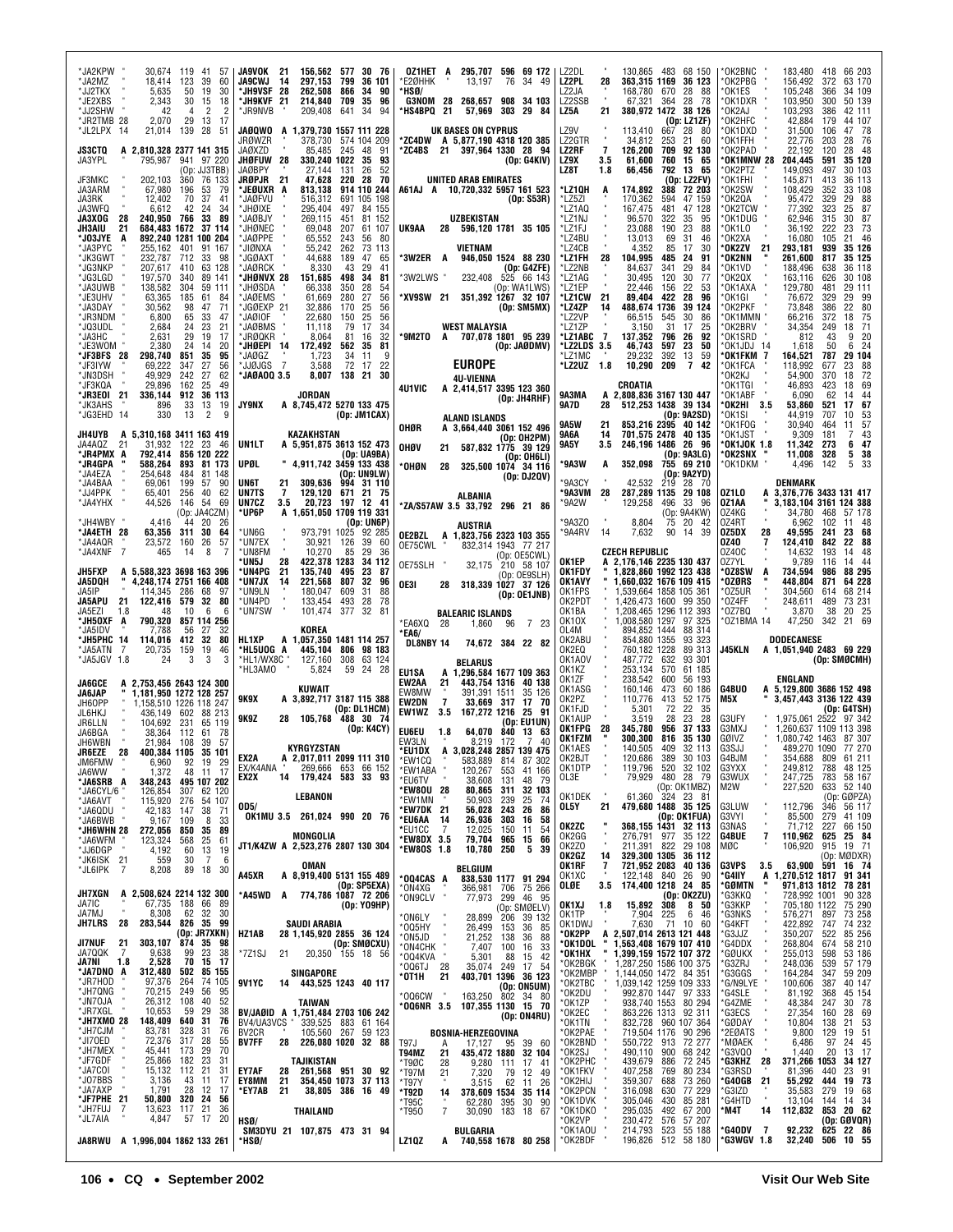| ESTONIA<br>ES4RD<br>121,352 670 36 118<br>A<br>195,096<br>ES5QA<br>28<br>834<br>31 101<br>*ES2DJ<br>747,192 1176<br>89 293<br>A<br>*ES1CW<br>183,330<br>342<br>69 246<br>*ES1RF<br>159,858<br>437<br>59 190<br>*es7fu<br>68,418<br>268<br>33<br>93<br>374<br>28<br>99<br>*ES10X<br>28<br>75,184<br>*ESØNW<br>124<br>24<br>60<br>26,674<br>*ES1TM<br>21<br>54.450<br>462<br>20<br>70<br>100<br>*ES6CO<br>3.5<br>5,136<br>8<br>40<br>181<br>*ES6PZ<br>1.8<br>8,004<br>5<br>41 | *UA3AMZ<br>-34<br>60<br>18,894<br>106<br>'RA1TV<br>11,868<br>113<br>22<br>64<br>RX3MM<br>5,510<br>68<br>20<br>38<br>RZ6FA 28<br>297,206<br>984<br>34 127<br>'RA3EA<br>223,200<br>723<br>35 115<br>'RV3ACA<br>200,577<br>728<br>32 107<br><b>UA3SAQ</b><br>130,545<br>542<br>32 103<br>'RA3WA<br>129,456<br>414<br>30 114<br>112,920<br>'RA3AN<br>589<br>30<br>90<br>UA3000<br>48,858<br>255<br>25<br>77<br>'RK6LP<br>24.294<br>143<br>22<br>56<br>4,399<br>RA3YO'<br>50<br>15<br>38<br>'UA4NF<br>1,026<br>37<br>5<br>22 | 'F5ICC<br>869,316 1142<br>77 316<br>'F5NQL<br>602,932 1200<br>82 304<br>70 238<br>'F5VV<br>510,048<br>890<br>'F5UKL<br>414.750 1275<br>59 178<br>'F50IU<br>395,560<br>76 265<br>718<br>'F5YJ<br>312,000<br>696<br>67 253<br>'F5SGI<br>283,080<br>548<br>69 211<br>596 100 132<br>'F5JLV<br>264,410<br>'F8AWQ<br>132,010<br>462<br>50 165<br>'F6FJE<br>131.098<br>341<br>57 145<br>'F5RPB<br>102,054<br>328<br>46 137<br>F/G3VQ0<br>15,096<br>110<br>28<br>-74<br>'F5JDG<br>4,825<br>77<br>13<br>46 | *DL8NBJ<br>243,714<br>67 235<br>630<br>*DL1TH<br>237,630<br>621<br>63 204<br>232,288<br>*DL3NSM<br>67 205<br>534<br>230,090<br>*DL2ANM<br>510<br>68 198<br>*DL6ZNG<br>212,025<br>511<br>61 196<br>*DL2FDL<br>202,880<br>877<br>73 247<br>DJ2YE<br>195,285<br>549<br>52 183<br>*DL4AAE<br>185,920<br>400<br>54 112<br>*DJ4PT<br>185,832<br>440<br>56 176<br>*DF6QV<br>176,088<br>58 218<br>413<br>DLØFR<br>170,520<br>427<br>59 144<br>(Op: DJ5IW)<br>169,242<br>429<br>49 152<br>*DL5RMH | *HA4YG<br>23.302<br>162<br>17<br>-37<br>*HA6VA<br>28<br>64,952<br>263<br>31<br>- 90<br>*HA8YU<br>12,090<br>75<br>22 40<br>*HA3JB<br>21<br>169,341<br>639<br>30 111<br>*HA5PP<br>150,675<br>33 114<br>554<br>*HA8AR<br>-14<br>65,946<br>465<br>22 65<br>*HA8EU<br>3.5<br>102,108<br>968<br>18<br>- 75<br>*HG6V<br>66,665<br>698<br>15 71<br>(Op: HA6IAM)<br>49.344<br><b>HA7JJS</b><br>724<br>10 54<br>*HA6PQ<br>25,326<br>358<br>11<br>52<br>*HA8BE<br>46,296<br>650<br>12 60<br>1.8<br>10,920<br>215<br>*HA3LN<br>7<br>- 45 |
|-----------------------------------------------------------------------------------------------------------------------------------------------------------------------------------------------------------------------------------------------------------------------------------------------------------------------------------------------------------------------------------------------------------------------------------------------------------------------------|-------------------------------------------------------------------------------------------------------------------------------------------------------------------------------------------------------------------------------------------------------------------------------------------------------------------------------------------------------------------------------------------------------------------------------------------------------------------------------------------------------------------------|----------------------------------------------------------------------------------------------------------------------------------------------------------------------------------------------------------------------------------------------------------------------------------------------------------------------------------------------------------------------------------------------------------------------------------------------------------------------------------------------------|------------------------------------------------------------------------------------------------------------------------------------------------------------------------------------------------------------------------------------------------------------------------------------------------------------------------------------------------------------------------------------------------------------------------------------------------------------------------------------------|------------------------------------------------------------------------------------------------------------------------------------------------------------------------------------------------------------------------------------------------------------------------------------------------------------------------------------------------------------------------------------------------------------------------------------------------------------------------------------------------------------------------------|
| EUROPEAN RUSSIA<br>5,111,302 4378 154 508<br>RK4FF<br>А<br>2,642,972 2281 138 488<br>UA10M<br>RZ3AZ<br>2,616,889 2461 142 517<br>2,587,040 2296 149 459<br>UA4FER                                                                                                                                                                                                                                                                                                           | 378<br>23<br>*RX3DBG 21<br>63,671<br>82<br>*RN6HZ 14<br>225,169<br>951<br>31 102<br>UA6LAM<br>881<br>34<br>182.475<br>99<br>34 113<br>'RU6FA<br>171,696<br>719<br>UA4FCO<br>492<br>34<br>110,656<br>99                                                                                                                                                                                                                                                                                                                  | 'F6IIE<br>28<br>102,676<br>389<br>31 102<br>'F5LJY<br>58.860<br>258<br>28<br>80<br>84<br>17<br>'F5TGR<br>100<br>44<br>21<br>F8PDR*<br>127,602<br>509<br>32 107<br>'F5JY<br>109,263<br>495<br>28<br>93                                                                                                                                                                                                                                                                                              | 271<br>*DL5ST<br>146,076<br>72 150<br>*DL5DBH<br>145,387<br>483<br>60 151<br>*DL3KWR<br>137,112<br>416<br>56 176<br>*DL3BZZ<br>130.050<br>326<br>62 163<br>*DL4JYT<br>113,033<br>402<br>66 173                                                                                                                                                                                                                                                                                           | ICELAND<br>*TF3GB<br>229,152<br>887 42 144<br>A<br>144,326<br>*TF8SM<br>550<br>43 126                                                                                                                                                                                                                                                                                                                                                                                                                                        |
| 1,700,569 1830 124 385<br>RW4PL<br>RA3TT<br>1,677,968 1975 112 415<br>RN6AL<br>1,530,500 1924 116 384<br>RA3NN<br>1,219,374 1772 110 376                                                                                                                                                                                                                                                                                                                                    | 404<br>29<br>73<br>'RV6AA<br>62,384<br>'RA10R<br>30.744<br>238<br>22<br>62<br>'RV6FG<br>13,420<br>96<br>23<br>38<br>'RA10HL<br>837<br>19<br>13<br>18                                                                                                                                                                                                                                                                                                                                                                    | *F5MMX 7<br>52,500<br>712<br>16<br>-54<br>GERMANY<br>DJ9DZ<br>A 2,594,880 2610 138 438                                                                                                                                                                                                                                                                                                                                                                                                             | 108,360<br>308<br>56 154<br>*DJ2IA<br>*DL7VAF<br>101,673<br>253<br>62 175<br>*DL2MIH<br>101,282<br>280<br>50 128<br>*DJ6NH<br>95,604<br>294<br>47 139                                                                                                                                                                                                                                                                                                                                    | IRELAND<br>EI5GM<br>168,516 1209<br>28<br>26 67<br>142,870 1140<br>E14BZ<br>18 73<br>3.5                                                                                                                                                                                                                                                                                                                                                                                                                                     |
| 1,116,542 1283 110 351<br>UA3ABJ<br>RU3GN<br>998,784 1185 106 353<br>UA3AP<br>914,196 1241 99 345<br>UA10MS<br>906,910 1236 105 340<br>803,952 1039 102 330<br>RV3ID                                                                                                                                                                                                                                                                                                        | 'UA3RF<br>89,010<br>502<br>24<br>91<br>'UA4FHW<br>98<br>345<br>28<br>71,694<br>22<br>'UA6NZ<br>19,646<br>317<br>72<br>RV6LFE<br>19.440<br>204<br>15<br>57<br>12,546<br>109<br>'RW3VA<br>17<br>65                                                                                                                                                                                                                                                                                                                        | <b>DL2MEH</b><br>2,546,976 1892 147 541<br>×<br>DK5PD<br>1,940,625 1738 127 448<br>×<br><b>DL3YBM</b><br>1,786,535 1906 115 400<br>DL2DX<br>1,633,104 1559 139 389<br>DL6JZ<br>1,500,707 1760 107 372                                                                                                                                                                                                                                                                                              | *DL5ASK<br>78,223<br>194<br>59 120<br>52<br>*DL70N<br>74,448<br>216<br>92<br>DK5W0<br>71.145<br>287<br>35<br>100<br>DL8UGF<br>65,155<br>230<br>49 108<br>DL2AL<br>59,096<br>276<br>46 132                                                                                                                                                                                                                                                                                                | ITALY<br>IK6SNQ<br>2,153,767 2071 134 447<br>A<br>IK2AHB<br>788,085 1103<br>99 316<br>IK2UCK<br>319,422<br>628<br>77 201<br>IZ4COW<br>384<br>74 205<br>195,300                                                                                                                                                                                                                                                                                                                                                               |
| RA3NZ<br>668,349 1154 83 304<br>UA4LY<br>564,300 760 107 311<br>UA10Z<br>553,164 1264<br>90 282<br>RK3BA<br>503,891<br>832<br>93 274                                                                                                                                                                                                                                                                                                                                        | 'RW4VA<br>100<br>12<br>-7<br>q<br>UA3XAC 3.5*<br>33,431<br>165<br>28<br>73<br>'RA6FV<br>29.011<br>363<br>11<br>56<br>'UA6AKD<br>24,882<br>344<br>-11<br>54                                                                                                                                                                                                                                                                                                                                                              | DL1VDL<br>1,474,884 1714 108 369<br>DK3KD<br>1,332,240 1702 105 350<br><b>DFØFS</b><br>1,254,267 1848<br>87 300<br>(Op: DL1EKC)                                                                                                                                                                                                                                                                                                                                                                    | *DL5A0J<br>52,542<br>260<br>34 105<br>DF7ZS<br>48,096<br>194<br>48 119<br>*DL1DQW<br>42,140<br>174<br>46<br>94<br>*DL3HRF<br>36,720<br>281<br>55<br>161                                                                                                                                                                                                                                                                                                                                  | IK1FVO<br>136,740<br>361<br>54 161<br>IK2AO0<br>68,960<br>287<br>41 119<br>104L<br>28<br>460,260 1395<br>37 143<br>(Op: 14LCK)                                                                                                                                                                                                                                                                                                                                                                                               |
| RU3DX<br>494,040<br>895<br>85 273<br>352,590 1276<br>38 123<br>RT3A<br>(Op: RU3AA)<br>UA4FEN<br>316,632<br>809<br>69 265                                                                                                                                                                                                                                                                                                                                                    | <b>UA3AMY</b><br>22,976<br>339<br>10<br>54<br>'RV6LO<br>22,691<br>302<br>14<br>55<br>'RV6LA<br>11,809<br>287<br>8<br>41<br>'UA6ATG<br>5.202<br>95<br>9<br>42                                                                                                                                                                                                                                                                                                                                                            | <b>DL6UNF</b><br>1.049.104 1292<br>96 310<br>DL2ZAE<br>997,863 1563<br>99 388<br>DL1NEO<br>899,790 1057<br>97 348<br>DL5JS<br>722,880 1085<br>70 250                                                                                                                                                                                                                                                                                                                                               | *DL3YEI<br>33,184<br>195<br>27<br>34<br>*DL8DWW "<br>32,004<br>182<br>38<br>89<br>*DJ9A0<br>26,676<br>191<br>31<br>86<br>*DL2FDD<br>25,823<br>154<br>37<br>82                                                                                                                                                                                                                                                                                                                            | IQ3X<br>410,328 1272 38 126<br>(Op: IV3SKB)<br>II2K<br>20,196<br>213<br>18 50<br>(Op: IK2BUF)<br>IU7M<br>408,043 1451 35 122<br>21                                                                                                                                                                                                                                                                                                                                                                                           |
| RA3X0<br>309,750<br>455<br>85 265<br>RK3AZ<br>206,064<br>444<br>70 173<br>UA3ICK<br>601<br>188,496<br>54 210<br>RX4HX<br>159,445<br>488<br>57 166<br>RW3SK<br>152.076<br>477<br>72 204                                                                                                                                                                                                                                                                                      | 'RW3WM<br>4,949<br>96<br>7<br>42<br>2,485<br>'RV3QH<br>101<br>5<br>30<br><b>FAROE ISLANDS</b><br>OY1CT<br>678,868 1557 67 247<br>A                                                                                                                                                                                                                                                                                                                                                                                      | DL2MDU<br>719.576 1021<br>90 284<br>DL1LOD<br>674,561 1268<br>80 279<br>813 102 361<br>DJ1YH<br>631,069<br>75 264<br>DL4YA0<br>547,146<br>808<br>DK50S<br>480,976<br>610<br>94 274                                                                                                                                                                                                                                                                                                                 | *DK7AN<br>24.102<br>113<br>40<br>63<br>*DL6UAM<br>20,874<br>199<br>19<br>79<br>*DL9GUN<br>13,900<br>130<br>27<br>73<br>*DL3SKF<br>12,844<br>107<br>25<br>51<br>*DF6WE<br>10.323<br>92<br>31<br>62                                                                                                                                                                                                                                                                                        | (Oo: IK7JWY)<br>IR4T<br>309,213 1571 27 102<br>3.5<br>(Op: IK4UPB)<br>2,553<br>IK4AUY<br>5 32<br>1.8<br>67                                                                                                                                                                                                                                                                                                                                                                                                                   |
| RN6AH<br>119,852<br>493<br>41 125<br>RV1CC<br>104,640<br>275<br>60 132<br>RN3RC<br>39,060<br>184<br>33<br>93<br>35,750<br>124<br>95<br>RZ1AZ<br>48<br>100<br>41<br>69                                                                                                                                                                                                                                                                                                       | FINLAND<br>OG1MM<br>A 3,780,421 3196 142 505<br>(Op: OH1MM)<br>OH5CW<br>3,259,200 3059 130 430                                                                                                                                                                                                                                                                                                                                                                                                                          | DL6AG<br>83 260<br>451.731<br>678<br>DL5YM<br>450,120<br>74 256<br>814<br><b>DL6NCY</b><br>95 294<br>369,161<br>509<br>DJØIF<br>78 192<br>363,150<br>657<br>DL6MHW<br>693                                                                                                                                                                                                                                                                                                                          | 55<br>*DK7FP<br>3,264<br>10<br>22<br>*DJ5IW<br>1,500<br>25<br>12<br>18<br>*DL4JU<br>28<br>230,202<br>37 125<br>691<br>*DK5JM<br>137,632<br>558<br>35 101<br>*DL4UL<br>485                                                                                                                                                                                                                                                                                                                | * 13JSS<br>2.464.176 2507 118 410<br>A<br>'IK4EWX<br>981,057 1337<br>90 321<br>*IV3FHH<br>457.104<br>805<br>76 280<br>79 242<br>'IN3FHE<br>425,646<br>698<br>280,320<br>70 222<br>'IR7A<br>541                                                                                                                                                                                                                                                                                                                               |
| RU3RQ<br>23,320<br>RA4AFZ<br>28<br>9<br>168<br>19<br>UA10RT<br>140<br>12<br>5<br>5<br>UA10SA<br>100<br>-11<br>10<br>-11<br>UA6ADC<br>28<br>22<br>19,437<br>117<br>-71                                                                                                                                                                                                                                                                                                       | OG1F<br>2,978,858 2827 137 429<br>(Op: OH1MDR)<br>OH2BH<br>" 2,946,240 3242 131 409<br>(Op: OH2JTE)                                                                                                                                                                                                                                                                                                                                                                                                                     | 350,924<br>63 239<br>75 220<br>DL9ABM<br>315,945<br>626<br>306,936<br>DL8KAW<br>639<br>66 228<br>DL4RU<br>213,642<br>495<br>57 192<br>182,280<br>DL8UF0<br>367<br>57 191                                                                                                                                                                                                                                                                                                                           | 130,114<br>32 102<br>DJ4FZ<br>126,982<br>676<br>28<br>-89<br>*DF6LQ<br>90,400<br>371<br>26<br>87<br>*DL6QW<br>67,281<br>234<br>26<br>97<br>*DL7UI0<br>47,985<br>310<br>25<br>80                                                                                                                                                                                                                                                                                                          | (Op: 17ALE)<br>'IK2WXV<br>266,054<br>705<br>68 206<br>*IK3SCB<br>227,855<br>704<br>57 172<br><b>IK4DCS</b><br>71 236<br>187,270<br>434                                                                                                                                                                                                                                                                                                                                                                                       |
| UA4LL<br>427,152 1350<br>39 137<br>21<br>RF4R<br>278,512<br>949<br>37 132<br>(Op: UA4RC)<br>547,792 1970 38 108<br><b>R73A</b><br>14                                                                                                                                                                                                                                                                                                                                        | OH4R<br>2,164,234 2446 119 402<br>(Op: OH4YR)<br>OH3RR<br>435,100<br>636<br>88 292<br>OH <sub>1</sub> BOI<br>399,605<br>632<br>73 276                                                                                                                                                                                                                                                                                                                                                                                   | DK4RM<br>157,500<br>326<br>80 170<br>DLØMFL<br>134,101<br>493<br>44 123<br>(Op: DL2JRM)<br>DL3JPN<br>56 157<br>114,168<br>295                                                                                                                                                                                                                                                                                                                                                                      | *DH6JL<br>44.954<br>237<br>20<br>71<br>*DF6QC<br>44.019<br>261<br>19<br>54<br>*DJ1WQ<br>39,933<br>231<br>20<br>67<br>*DL3ARK<br>26,250<br>23<br>148<br>52                                                                                                                                                                                                                                                                                                                                | <b>IK1YLL</b><br>80 223<br>163,620<br>445<br>'IZØANC<br>126,236<br>57 152<br>351<br>422<br>'I6FDJ<br>116,180<br>44 141<br>'IK4NPC<br>85,526<br>281<br>41 108<br>*IK1SPR<br>80,214<br>245<br>55 119                                                                                                                                                                                                                                                                                                                           |
| (Op: RZ3AA)<br>UA4CJJ<br>226,014 1075<br>33 106<br>27<br>UA1CEC<br>429<br>57,511<br>86<br>523 26<br>RD4M<br>7<br>101.870<br>96<br>(Op: UA4LU)                                                                                                                                                                                                                                                                                                                               | 672<br>66 215<br>OH4OD<br>295,050<br>OG3JF<br>247,741<br>589<br>64 157<br>OH1TV<br>237,384<br>427<br>63 189<br>629<br>OH6OS<br>235,125<br>63 162<br>451<br>54 163<br>OH2EV<br>142,352                                                                                                                                                                                                                                                                                                                                   | DL7UG0<br>109,350<br>291<br>63 180<br>DK2BJ<br>73,445<br>300<br>39 146<br>DL4KBS<br>70.097<br>303<br>47 144<br>DK6CQ<br>56,918<br>195<br>46 103<br>DF2IY<br>52,452<br>203<br>41<br>83                                                                                                                                                                                                                                                                                                              | 123<br>29<br>*DL3NBL<br>13,338<br>85<br>*DL8DXL<br>5,995<br>100<br>16<br>39<br>22<br>*DK5JG<br>3.740<br>78<br>12<br>*DJ6XB<br>5<br>6<br>143<br>21<br>405,309 1210<br>*DL1LH<br>39 128                                                                                                                                                                                                                                                                                                    | 59 139<br>*IK2RLS<br>67,122<br>273<br><b>'IK2NCF</b><br>41 108<br>53,640<br>195<br>*IV3RLB<br>50,596<br>202<br>37 102<br>*IK30RD<br>44,616<br>145<br>58 98                                                                                                                                                                                                                                                                                                                                                                   |
| RA4PO<br>13<br>3.5<br>34,816<br>438<br>-55<br>RA3SL<br>27.580<br>422<br>12<br>58<br>RA6AX<br>1.8<br>21,106<br>290<br>12<br>49<br>UA4CCG<br>20,358 280<br>9<br>49<br>RK3DK<br>7,728<br>156<br>8<br>-40                                                                                                                                                                                                                                                                       | OH3JR<br>68,016<br>175<br>64 154<br>OH7JHI<br>43.836<br>300<br>31 125<br>OH5NE<br>33.744<br>251<br>29 123<br>OH5PT<br>32,277<br>117<br>54<br>86<br>OH <sub>2</sub> KQ<br>29,832<br>89<br>58<br>77                                                                                                                                                                                                                                                                                                                       | DL9NCR<br>46,436<br>181<br>68 120<br>DL3YA<br>46.008<br>293<br>37 105<br>DL6RBH<br>32,385<br>195<br>42<br>85<br>30,956<br>DF6JC<br>133<br>31<br>78<br>DL7VEE<br>24,375<br>79<br>51<br>74                                                                                                                                                                                                                                                                                                           | 31 109<br>164,920<br>565<br>*DL1RG<br>*DL7BY<br>158.599<br>654<br>30 109<br>*DL3DTH<br>145,672<br>30 109<br>506<br>*DJ5GG<br>139,586<br>506<br>32 110<br>*DK3DM 14<br>412,830<br>1297<br>38 127                                                                                                                                                                                                                                                                                          | 'IQ5B<br>36,972<br>204<br>46 110<br>(Op: I5VXG)<br>'IU3A<br>34,560<br>370<br>18 90<br>(Op: IV3HAX)<br>'IK2NUX<br>22,903<br>110<br>37<br>-44                                                                                                                                                                                                                                                                                                                                                                                  |
| 1,615,880 1604 135 445<br>*RZ4FA<br>A<br>480,248 1627 123 411<br>*RA3AF<br>*UA1QV<br>1,067,640 1460 100 365<br>*RA3XM<br>946,220 1161 116 390                                                                                                                                                                                                                                                                                                                               | 24,428<br>OH2KU<br>174<br>35<br>89<br>OH3VX<br>13,120<br>120<br>22<br>60<br>OH2XF<br>28<br>56.118<br>225<br>31 110<br>OH8OB<br>34,656<br>156<br>27<br>87                                                                                                                                                                                                                                                                                                                                                                | 70<br>DF5AU<br>16,800<br>80<br>35<br>DJ9UW<br>12,510<br>166<br>36<br>103<br>DL6DVU<br>10,703<br>28<br>49<br>114<br>26<br>DL5JMN<br>5,967<br>46<br>25                                                                                                                                                                                                                                                                                                                                               | 64,792<br>525<br>23<br>*DL6RDE<br>68<br>DL1FMG<br>30,161<br>274<br>22<br>59<br>DKØMM<br>28,152<br>197<br>24<br>-68<br>(Op: DJ7IK)                                                                                                                                                                                                                                                                                                                                                        | 'IZ8DBJ<br>5,074<br>71<br>33<br>53<br>*IV3KSE<br>39<br>12<br>- 13<br>2,575<br>*IK3RIY<br>378<br>28 94<br>28<br>104,188<br>20 70<br>21<br>35,280<br>200<br>*12GXS                                                                                                                                                                                                                                                                                                                                                             |
| 95<br>*UA1ANA<br>884,884 1115<br>347<br>93 327<br>*RA3UT<br>726,180 1178<br>*RZ3AV<br>593,895 1027<br>94 317<br>*RN6CF<br>549.066 1055<br>82<br>275<br>*RA3UAG<br>525,872<br>934<br>87 281                                                                                                                                                                                                                                                                                  | ОНЗМС<br>21<br>44,308<br>259<br>22<br>84<br>649.800 2239 38 114<br>OG4A<br>14<br>(Op: OH6QU)<br>OG8L<br>115.100<br>753 28 72                                                                                                                                                                                                                                                                                                                                                                                            | DL7VRG<br>5,712<br>57<br>45<br>23<br>28<br>DL3JRA<br>5,406<br>52<br>23<br>DF2IAX<br>5,355<br>133<br>33<br>86<br><b>DL8NCR</b><br>100<br>32<br>22<br>26<br>DJ7MG<br>28<br>85,428<br>316 30 96                                                                                                                                                                                                                                                                                                       | *DL6UBF<br>7,005<br>26<br>45<br>40<br>20<br>*DJ2XC<br>- 7<br>61,388<br>83<br>415<br>*DL2SDQ 3.5<br>25,632<br>385<br>14<br>58<br>*DI<br>609<br>30.<br>3<br>-18<br>*DJ3RA 1.8<br>2,680<br>61<br>34<br>6                                                                                                                                                                                                                                                                                    | '107C<br>211,464<br>980<br>32 100<br>14<br>(Op: I7PXV)<br>*IK2AIT<br>7<br>21.105 320 11 52<br>JERSEY                                                                                                                                                                                                                                                                                                                                                                                                                         |
| *RA4CTR<br>456,228<br>797<br>81 267<br>*RW4CG<br>*RN3BK<br>*RN6AI<br>*UA3XBB<br>424,152<br>798<br>82 262<br>383,760<br>367,290<br>845<br>746<br>71 257<br>73 257                                                                                                                                                                                                                                                                                                            | (Op: OH8LQ)<br>473 26 61<br><b>500 22 76</b><br>OH2BCD<br>71,451<br>OG2BAH 7<br>76,146<br>(Op: OH2CV)<br>539<br>OH2BYS 3.5<br>42,984<br>11 61                                                                                                                                                                                                                                                                                                                                                                           | DJ2GM<br>39,196<br>272<br>25<br>57<br>DJ9FG<br>32,110<br>185<br>17<br>48<br>DL1DRD<br>Dj5jH<br>2,232<br>41<br>$\begin{array}{cc} 13 & 23 \\ \textbf{35} & \textbf{121} \end{array}$<br>21<br>703<br>214,656                                                                                                                                                                                                                                                                                        | GREECE<br>J41YM<br>A 2,137,689 2821 101 348<br>(Op: OK1YM)                                                                                                                                                                                                                                                                                                                                                                                                                               | GJ2A<br>A 2,663,696 3097 99 377<br>(Op: K2WR)<br>KALININGRAD<br><b>RA2FW</b><br>378,056 769 72 272<br>A                                                                                                                                                                                                                                                                                                                                                                                                                      |
| 356,724<br>701<br>80 244<br>*RN1AO<br>346,983<br>346,983<br>336,545<br>319,140<br>319,130<br>291,030<br>533<br>74 213<br>76 243<br>84 240<br>72 255                                                                                                                                                                                                                                                                                                                         | *OG5A<br>A 1,250,964 1713 99 330<br>(Op: OH5BM)<br>490,211<br>902<br>70 261<br>75 264<br>88 288<br>'OH2LU<br>OH2HEN<br>428,835<br>356,072<br>801<br>OG3WS<br>512                                                                                                                                                                                                                                                                                                                                                        | DL4WA<br>132,969<br>519<br>30<br>97<br>$\overline{7}$<br>DL8QS<br>65,780<br>489<br>28<br>82<br>3.5<br>831<br>19<br>82<br>DK2GZ<br>105,242<br>DL1CW<br>DL2RUG<br>974<br>$\begin{array}{c} 13 \\ 9 \end{array}$<br>77,840<br>67<br>32,868<br>472<br>57                                                                                                                                                                                                                                               | 630,306 1613 72 219<br>*SV1ENG A<br>*SV1BSX<br>77,405<br>27 110<br>587<br>*SV2BOH 28<br>125,437 598<br>30 105<br>*SV1DPJ 14<br>266,012 1289 34 112                                                                                                                                                                                                                                                                                                                                       | UA2CZ<br>33,456<br>155<br>38 98<br>LATVIA<br>A 2,309,244 2342 121 397<br>YL2KO<br>YL2SM<br>ш                                                                                                                                                                                                                                                                                                                                                                                                                                 |
| " RNTAU<br>* RX3RB<br>* RV3LO<br>* RV3LO<br>* RV3LO<br>* RU4LM<br>* RU3NR<br>* RU3NR<br>* RU3NR<br>* RU3NM<br>* LU43VI O<br>270,322<br>60 221<br>654<br>268,217<br>266,490<br>196,098<br>187,912<br>65 214<br>706<br>74 241<br>37 163<br>67 216<br>575<br>739<br>553                                                                                                                                                                                                        | 77 241<br>OH6RC<br>231,011<br>410<br>175,088<br>55 175<br>*OH4LJL<br>306<br>52 179<br>42 133<br>51 176<br>96,096<br>326<br>*OH7DK<br>301<br>232<br>86,625<br>79,588<br>*OH3IR                                                                                                                                                                                                                                                                                                                                           | <b>DJ601</b><br>15,210<br>303<br>10<br>55<br>6<br>DL4SL<br>4,704<br>36<br>116<br><b>DJØMDR 1.8</b><br>*DL1IAO A<br>1.8 64,206 680 16 71<br>A 3,013,755 2576 133 474<br>" 1,709,050 2104 103 372                                                                                                                                                                                                                                                                                                    | <b>GUERNSEY</b><br>GU4YOX 3.5<br>31,260 517<br>9<br>-51<br>*MU/<br>DL20BF A 3,110,894 3699 108 394<br>MUØFAL " 211,347 675 51 156                                                                                                                                                                                                                                                                                                                                                        | 2,303,244 2354 137 411<br>YL2GD<br>1,337,860 1510 108 335<br>YL2PQ<br>56,376 788 12 60<br>1.8<br>A 1,568,448 1709 107 397<br>*YLØA<br>(Op: YL2KA)                                                                                                                                                                                                                                                                                                                                                                            |
| 156,058<br>300<br>79 235<br>125,244<br>43 170<br>427<br>$124,090$<br>$118,252$<br>55 197<br>53 135<br>87 123<br>319<br>289                                                                                                                                                                                                                                                                                                                                                  | *OH3TZ<br>OH1KF*<br>28<br>85,591<br>296<br>31 100<br>88<br>68,628<br>279<br>26<br>*ОНЗТҮ<br>$56,703$<br>182,248<br>OH2LP<br>215<br>27 96<br>688                                                                                                                                                                                                                                                                                                                                                                         | *DL5ASE<br>×<br>1,209,096 1410 109 395<br>*DL5YYM<br>×<br>1,201,824 1370 104 364<br>*DL3JAN<br>939,136 1098 111 353<br>719,261 1031 90 299<br>*DJ7IK<br>`DK7ZH                                                                                                                                                                                                                                                                                                                                     | MUØFAL<br>GU3SQX 28<br>16,402 169 13 46<br>HUNGARY<br>HA8JV<br>3,747,072 3117 161 511<br>A                                                                                                                                                                                                                                                                                                                                                                                               | 89 351<br>*YL2UZ<br>831,059 1537<br>*YL3AD<br>359,478<br>69 248<br>887<br>*YL2PN<br>*YL2PA<br>60 181<br>210,634<br>484<br>59 205<br>168,696<br>565<br>51,336<br>54 84<br>165                                                                                                                                                                                                                                                                                                                                                 |
| 96,810<br>212<br>90,312<br>381<br>49 164<br>45 104<br>87,761<br>389<br>45 147<br>35 112<br>26 118<br>309<br>80,640                                                                                                                                                                                                                                                                                                                                                          | *OH2BSI 21<br>*OH6MBQ *<br><b>35 117</b><br>12 58<br>18,392<br>210<br>*OH2NN 14<br>240,000<br>818 36 114<br>*OH2BSQ 3.5<br>13,300<br>275<br>6 44                                                                                                                                                                                                                                                                                                                                                                        | *DL5KUD<br>652,883<br>868<br>92 335<br>DF30L*<br>634,200<br>866<br>95 325<br>DL3BRA<br>612,720 1113<br>80 290<br>*DL1SAN<br>*DL1SAN<br>*DL2ZAV<br>996<br>81 284                                                                                                                                                                                                                                                                                                                                    | 1,590,055 2123 108 379<br>HA3LI<br>HA3A<br>1,229,184 1286 117 411<br>(Op: DF4PD)<br>82 298<br>585,580 1116<br>HA3PT                                                                                                                                                                                                                                                                                                                                                                      | *YL2LW<br>*YL2GTD<br>*YL2IP<br>95<br>20,000<br>164<br>30<br>19,320<br>107<br>35 70<br>*YL2CQ<br>28<br>39,130<br>228<br>23<br>63<br>31,878<br>*YL2BJ<br>14<br>218<br>22<br>55                                                                                                                                                                                                                                                                                                                                                 |
| *UA3NET<br>HAMAKI<br>*RIV3AKI<br>*RIV3AKI<br>*RIV3AKI<br>*RIV4ASU<br>*RIV4ASU<br>*RIV3AKI<br>*RIV3AKI<br>*RIV3AKI<br>*RIV3AKI<br>*RIV3AKI<br>*RIV4ACO<br>*NUA3NET<br>*RIV4ACO<br>*NUA3NET<br>*RIV4ACO<br>*NUA3NET<br>*RIV4ACO<br>*NUA3NET<br>*RIV4ACO<br>*NUA3NET<br>*RIV4<br>$\frac{229}{450}$<br>70,266<br>66,528<br>63 143<br>66,126<br>185<br>51,275<br>204<br>52 123<br>50,912 157<br>63 109                                                                           | <b>FRANCE</b><br>1,318,488 1660 124 424<br>F5RZJ<br>A<br>1,047,242 1694 110 324<br><b>F5TNI</b><br>921,576 1294 93 363<br>F6IRA<br>825,365 1089<br>95 336<br>F5RAB                                                                                                                                                                                                                                                                                                                                                      | 561,735<br>455,511<br>451,328<br>803<br>72 255<br>839<br>71 257<br>`DK5IM<br>442,603<br>858<br>75 296<br>*DL3ZAI<br>424,512<br>740<br>75 277<br>412,965<br>683 72 243                                                                                                                                                                                                                                                                                                                              | <b>HA30U</b><br>426,438<br>82 236<br>836<br>35 81<br>HG8W<br>94,461<br>341<br>(Op: HA8ZO)<br>384<br>6 47<br>HA1ZZ<br>11,713<br>28<br>HG5C<br>379,148 1209 36 118                                                                                                                                                                                                                                                                                                                         | $\overline{\mathbf{r}}$<br>109,172 885 22 76<br>*YL1ZF<br>LITHUANIA<br>3,305,008 2548 144 500<br><b>LY2CY</b><br>A<br>LY4AA<br>3,276,660 3072 138 444                                                                                                                                                                                                                                                                                                                                                                        |
| $\frac{39}{30}$ 134<br>30 101<br>50,862<br>46,374<br>265<br>217<br>43,168<br>209<br>37 115<br>210<br>28<br>42,120<br>80<br>42,036<br>119                                                                                                                                                                                                                                                                                                                                    | 79 262<br>70 179<br>671,429 1017<br>F6HWU<br>330,921 850<br>F8BQQ<br>F <sub>2</sub> AR<br>238,680<br>542<br>57 203<br>46 132<br><b>F6GQ0</b><br>102,172<br>335<br>40 140<br>98,640<br>F6DZD<br>389                                                                                                                                                                                                                                                                                                                      | *DL2GBB<br>*DF3QG<br>*DL7UXG<br>*DK8AX<br>412,800<br>560 114 316<br>717 79 260<br>406,461<br>378,752<br>580<br>89 263<br>*DL1A0<br>75 219<br>357,798<br>746<br>342,426<br>687                                                                                                                                                                                                                                                                                                                      | (Op: HA5MA)<br>HA8UH<br>9,804<br>122<br>16 41<br>HA3MQ<br>21<br>531,054 1545<br>40 141<br>HA9RU<br>37 134<br>39 128<br>14<br>HA8FM                                                                                                                                                                                                                                                                                                                                                       | LY20X<br>2,539,128 2379 138 426<br>LY1CX<br>2,034,120 1830 146 514<br>LY2MM<br>1,651,125 1535 119 436<br>LY2HN<br>1,335,250 1378 121 424<br>LY3BX<br>79 242                                                                                                                                                                                                                                                                                                                                                                  |
| $\frac{49}{49}$ 75<br>54 109<br>22 83<br>36,512<br>129<br>34,020<br>316<br>32,322<br>228<br>36<br>50<br>31,588<br>173<br>29<br>77                                                                                                                                                                                                                                                                                                                                           | 57,057 656<br>45,504 528<br>15 62<br>3.5<br>F50IH<br>14 65<br>F6CWA<br>1.8<br>A 1,527,938 1651 100 399<br>*F5JBR<br>1,109,375 1837 84 271<br>*F8BPN                                                                                                                                                                                                                                                                                                                                                                     | *DE1110<br>*DE3IAL<br>*DL3KWF<br>*DL3KWF<br>$65$ 198<br>$65$ 212<br>$63$ 229<br>688<br>307,747<br>299,300<br>752<br>*DL8HCO<br>290,780<br>654<br>76 259<br>*DM5JBN<br>71 240<br>278,967<br>485                                                                                                                                                                                                                                                                                                     | 363,204 1907<br>654,974 2204<br>370,629 1696<br>211,544 1026<br>7<br>38 121<br>HA8DU<br>30<br>94<br>HA8A<br>65,875 949 13 72<br>HG3M<br>1.8<br>(Op: HA3MY)                                                                                                                                                                                                                                                                                                                               | 738,621 1071<br>205,712 700<br>LY200<br>62 237<br>LY2CI<br>148,032 574<br>32 112<br>28<br>571,200 1789 36 124<br>LY7Z<br>21<br>(Op: LY2TA)                                                                                                                                                                                                                                                                                                                                                                                   |
| *UA10MO<br>*RW3VZ<br>124<br>39<br>93<br>25,476<br>25,283 152 32<br>99                                                                                                                                                                                                                                                                                                                                                                                                       | ш<br>*F5PHW<br>1,019,110 1348<br>94 352<br>*F6FTB<br>1,002,540 1327 89 345                                                                                                                                                                                                                                                                                                                                                                                                                                              | 494<br>69 166<br>*DL7IZ<br>269,075<br>262,737<br>*DJ8UV<br>776 72 261                                                                                                                                                                                                                                                                                                                                                                                                                              | A 2,176,160 2639 113 351<br>*HA8IH<br>*HAØDD<br>154,077 388 62 191                                                                                                                                                                                                                                                                                                                                                                                                                       | LY5W<br>696,600 2035 40 132<br>14<br>(Op: LY1DR)                                                                                                                                                                                                                                                                                                                                                                                                                                                                             |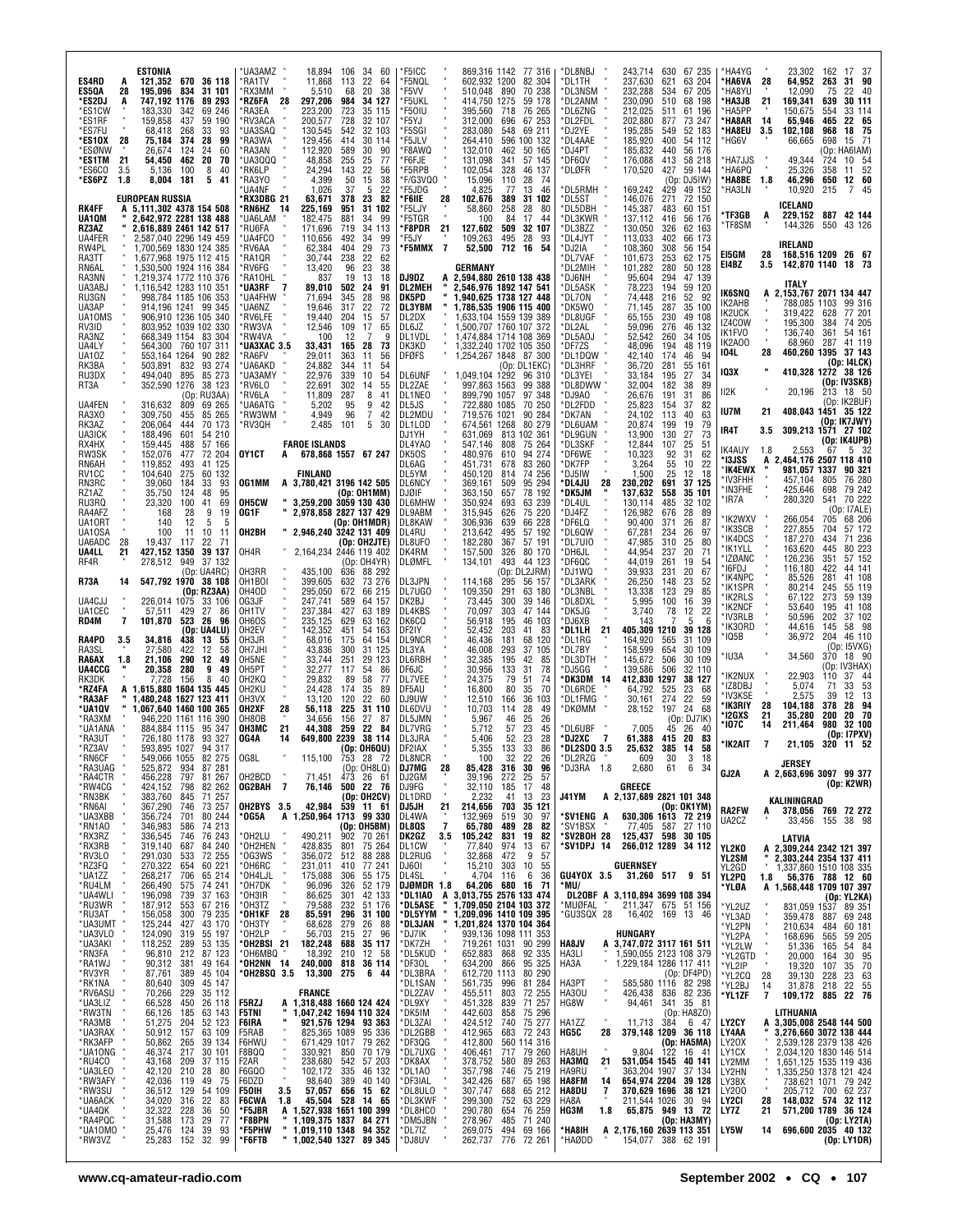| LY2LF<br>3,330<br>45<br>- 15<br>-22<br>121,532 1131<br>20<br>72<br>LY2BM<br>3.5<br>LY2BW<br>30,555<br>12<br>485<br>-51                                                        | SP4AVG<br>SP6XP<br>SP8FHM                     | 36,065 176 41 106<br>25,666<br>147<br>31<br>51<br>52<br>16,008<br>68<br>40                                        | <b>CT1BNW</b><br>A<br>CT8T<br>28        | PORTUGAL<br>66,528 244 38 94<br>990,250 3044 37 133                                           | S5ØA<br>S530                                     | SLOVENIA<br>4,622,800 3835 156 494<br>2,150,685 2350 127 410                                     | SM5CLE<br>SM3R                                       | 381,984<br>734 79 267<br>249<br>63,304<br>48 116<br>(Op: SM3CBR)                           |
|-------------------------------------------------------------------------------------------------------------------------------------------------------------------------------|-----------------------------------------------|-------------------------------------------------------------------------------------------------------------------|-----------------------------------------|-----------------------------------------------------------------------------------------------|--------------------------------------------------|--------------------------------------------------------------------------------------------------|------------------------------------------------------|--------------------------------------------------------------------------------------------|
| *LY9A<br>A 3,155,273 2816 129 460<br>(Op: LY3BA)<br>*LY6M<br>" 3.017,946 2737 144 482<br>(Op: LY1DS)                                                                          | SP6AYP<br>SP4DGN<br>-28<br>SP6AZT<br>SP5WA    | 13,287<br>53<br>50<br>53<br>402,852 1113 37 140<br>309,760<br>990<br>37 123<br>216,512<br>762<br>34 102           | CT1FJK<br>21<br>*CS7T                   | (Op: OH1NOA)<br>640,851 2114 37 133<br>A 4,764,272 4079 129 455<br>(Op: DF4SA)                | S59AA<br>S56M<br>28<br>S5ØC                      | 2,056,275 1950 128 427<br>556,341 1754 36 123<br>508,849 1507 36 131<br>(Op: S53RM)              | SM6DUA<br>SM5BEU<br>7SØMG<br>21                      | 26,865<br>36 105<br>193<br>4,200<br>31<br>25 31<br>122,870<br>30 115<br>477<br>(Op: SMØKV) |
| *LY2FN<br>1,050,547 1360 101 362<br>*LY2BBF<br>696,510 1247<br>79 276<br>*LY2DX<br>582,298 1080<br>76 283                                                                     | SP2IU<br><b>SP3GEM</b><br>21<br><b>SP5GRM</b> | 25<br>61,464<br>269<br>- 79<br>731,634 1985<br>40 143<br>701,811 1887<br>40 147                                   | *CT1GFK<br>*CT1CJJ<br>*CT1AOZ 28        | 1,299,412 2163<br>91 303<br>1,059,480 1451<br>98 338<br>34,596<br>149<br>30<br>94             | S5ØK<br>S5ØR<br>21<br>S53AK                      | 30 94<br>88.908<br>383<br>458,658 1497<br>38 128<br>146,044 864<br>31<br>85                      | <b>SM2JEB</b><br>-14<br>SM6CDG<br>SM5CEU 3.5 126,381 | 50,676<br>29 74<br>276<br>5.406<br>90<br>12 39<br>951<br>21 82                             |
| 519,010 1005<br>83 272<br>*LY3IW<br>*LY20U<br>825<br>72 248<br>311,360<br>352<br>69 176<br>*LY3ID<br>178,360                                                                  | SN <sub>2</sub> A<br>SN8R                     | 37 114<br>422,347 1493<br>(Op: SQ2EAK)<br>180,765<br>755 31 104                                                   | *CT1FNT<br>*CT1BWW 21<br>*CT1DVG 3.5    | 326<br>32,832<br>19<br>57<br>20<br>25,816<br>189<br>54<br>1,404<br>63<br>6<br>30              | $\overline{7}$<br>S57DX<br>S520<br>S59CAB<br>3.5 | 555,012 1927<br>36 126<br>398,650 1977<br>34 100<br>207,252 1396<br>25 89                        | 'SM5G<br>٠<br>*SM5CIL                                | A 1,552,544 1714<br>98 380<br>(Op: SM5JBM)<br>1,290,144 1505<br>96 357                     |
| *LY3CY<br>133,331<br>453<br>39 148<br>*LY2TE<br>85,608<br>400<br>41 123<br>*LY20M 28<br>86,310<br>351<br>30<br>96                                                             | SP2BLC<br>SP2HXY                              | (Op: SP8MI)<br>112,752<br>509<br>34 86<br>12<br>3,626<br>112<br>- 37                                              | Y03FF<br>A                              | ROMANIA<br>106,970<br>341 53 137                                                              | S51NM<br>S5ØU<br>1.8                             | (Op: S53MM)<br>19,136<br>293<br>10 54<br>76,038 836 14 73                                        | *SM2T<br>'SM6BSK                                     | 809,532 1448<br>87 311<br>(Op: SM2EZT)<br>744,390<br>89 316<br>871                         |
| 293<br>29<br>79<br>*LY2AT<br>69,984<br>90,395<br>724<br>22<br>*LY2MW<br>- 7<br>79<br>*LY1CT<br>3.5<br>50,297<br>697<br>13<br>60                                               | SP2PIK<br>14<br>SP9W                          | 422,730 1402 37 117<br>(Op: SQ4GXO)<br>348.697 1218 36 121                                                        | Y09IF<br>Y04RHK<br>Y04RLP               | 24,920<br>157<br>31<br>58<br>90<br>4,970<br>23<br>48<br>2,016<br>80<br>26<br>58               | *S51F<br>*S51RJ<br>*S54X                         | A 2,019,402 1794 118 440<br>1,066,545 1555<br>95 316<br>786<br>487.302<br>86 251                 | <b>SM6DER</b><br>*SMØBDS<br>*SM2KAL                  | 690,690 1068<br>83 307<br>70 237<br>385,285<br>634<br>63 219<br>359,268<br>981             |
| *LY2HK<br>26,550<br>495<br>50<br>9<br>11,115<br>*LY2GW 1.8<br>241<br>6<br>39                                                                                                  | SP <sub>20G</sub><br>SP4DEU 7                 | (Op: SP9HWN)<br>83,655<br>660<br>24 75<br>75,285 537<br>-23<br>-82                                                | YR4A<br>28<br>Y04HW<br>21               | 35 112<br>465,843 1853<br>(Op: YO4NF)<br>29,920<br>276<br>22<br>66                            | *S52AU<br>*S51VI<br>*S58RU                       | 65 201<br>479,864<br>948<br>246<br>97,433<br>57 160<br>301<br>100<br>46 134                      | *SM3EAE<br>*7S6J                                     | 182,962<br>52 175<br>627<br>171,041<br>497<br>49 174<br>(Op: SMØJSM)                       |
| LUXEMBOURG<br>LX4B<br>28<br>343,940 1274 31 114<br>(Op: OH2PQ)                                                                                                                | SP8BRQ 3.5<br>SN8F                            | 213,760 1203<br>26 102<br>161,262 1391<br>24 78<br>(Op: SP8FHK)                                                   | Y09FJW<br>7<br>YO2BEH<br>1.8<br>*Y03APJ | 29<br>221,832 1336<br>88<br>9,890<br>220<br>6<br>40<br>A 2,364,936 2129 128 460               | *S58AL<br>14<br>*S57Z<br>7<br>`S51JM             | 296,063 1397<br>35 114<br>88.308<br>678<br>21<br>78<br>1,540<br>82<br>-5<br>30                   | 'SM7MS<br>`SM7GXR<br>'SM7CWI                         | 79,515<br>57 114<br>186<br>68.448<br>303<br>43 141<br>66,548<br>36 91<br>262               |
| *LX1JH<br>123,768<br>387<br>50 166<br>A<br>MACEDONIA                                                                                                                          | SP7J0A<br>SP5GH<br>SP3KFH 1.8                 | 12 62<br>33,374<br>418<br>23,868<br>127<br>17 76<br>517<br>9<br>27,440<br>- 47                                    | *YO6BHN<br>*Y07D0<br>*Y06ADW            | 948,460 1230 105 365<br>337,866<br>627<br>77 251<br>294,987<br>608<br>69 230                  | *S53F<br>3.5<br>'S52W<br>*S51W                   | 827<br>76,188<br>15<br>69<br>59,866<br>784<br>12<br>62<br>597<br>52,930<br>17<br>62              | 'SMØGRD<br>*SM6AOU<br>*SM7BUN                        | 48,924<br>42 109<br>209<br>22,748<br>50 71<br>78<br>62<br>16,926<br>31<br>144              |
| <b>Z35M</b><br>A 1,251,778 1897 85 289<br>Z32XX<br>328,185 1097<br>34 119<br>28<br>Z37GBC<br>15,226<br>142<br>10<br>14<br>36                                                  | <b>SP4ZO</b><br><b>`SP3KCL</b>                | (Op: SP3JZR)<br>A 1,540,136 1783 109 393<br>1,248,274 1535 107 372                                                | *Y08RFS<br>*Y04CIS<br>*Y05DAS           | 202,400<br>636<br>54 199<br>173,475<br>484<br>64 193<br>168,272<br>686<br>45 163              | *S52GO<br>*S54A<br>1.8<br>*S5Ø0                  | 44,583<br>572<br>12<br>65<br>30,730<br>447<br>9<br>61<br>259<br>10,416<br>9<br>53                | *SM7BQX<br>*SM4TU<br>*SM7BJW                         | 11.780<br>109<br>19<br>-57<br>7,606<br>43<br>26<br>36<br>17 21<br>5,434<br>67              |
| Z32AF<br>3.5<br>126,868 1187<br>19<br>73<br>*Z32RS<br>2,484<br>33<br>11<br>28<br>16<br>*Z37A<br>21<br>335,070 1568<br>30 105                                                  | *SP9DAE<br>'SP3MGP                            | (Op: SP3FLR)<br>1,194,675 1737<br>86 339<br>644,520<br>975<br>86 307                                              | 'YO2CJX<br>'Y07LS<br>Y09FYP             | 111,232<br>41 135<br>500<br>61,296<br>257<br>61 104<br>42,000<br>285<br>36 114                | *S52U                                            | 5,371<br>132<br>5<br>36<br>SPAIN                                                                 | *SM6CRM 28<br>*7S5Q<br>21                            | 278<br>32 102<br>83,588<br>23 60<br>268<br>41,417<br>(Op: SM5COP)                          |
| *Z33A<br>1.8<br>400<br>-20<br>3<br>MALTA                                                                                                                                      | 'SP2FGO<br>'SP8BVN<br>'SP5ASY                 | 578,733<br>878<br>89 290<br>573,048<br>833<br>85 294<br>508 100 225<br>565,618                                    | 'Y08DHD<br>'Y04UQ<br>*Y07ARY            | 37,797<br>198<br>37<br>92<br>24<br>18,079<br>158<br>77<br>133<br>29<br>9,078<br>73            | <b>EA5FV</b><br>EA5YU<br>EA5SM                   | A 3,703,008 3577 123 421<br>944,168 1301 92 336<br>949<br>641.646<br>93 294                      | *SM3X<br>-14<br>'8SØF                                | 186.998<br>871 31 102<br>(Op: SM3CVM)<br>88,477 668 24 79                                  |
| <b>9H1ZA</b><br>A 3,016,497 2954 127 500<br>9H3NM<br>127,350 527<br>58 167<br>28 1,025,312 3031 38 141<br>9HØA                                                                | 'SP5AT0<br>'SP2DNI<br>'SP9LAS                 | 506,544<br>687<br>91 275<br>472,550<br>997<br>75 250<br>875<br>411,825<br>72 251                                  | *YO3KYO<br>*YP8A<br>28                  | 11<br>26<br>42<br>1,610<br>(Op: Copilor)<br>227,204 1076<br>36 122                            | EA1JO<br>EA3BOW<br>EA5BY                         | 930<br>90 296<br>595,984<br>308,790<br>772<br>62 220<br>81 206<br>202,622<br>380                 | *SM4SX<br>*7S5C                                      | (Op: SMØOGQ)<br>27 77<br>61.256<br>394<br>26,427 312 19 50                                 |
| (Op: 9H1EL)<br>MOLDOVA                                                                                                                                                        | *SP6LV<br>'SP6CDP<br>'SP3JUN                  | 404,240<br>887<br>68 258<br>317,724<br>545<br>72 247<br>307,024<br>765<br>64 184                                  | 'Y02IS<br>'Y03FLQ                       | (Op: YO8WW)<br>110,302<br>414<br>33<br>98<br>37<br>8,867<br>114<br>15                         | EA5AVC<br>EA2A0I<br>EA1AEH                       | 180,240<br>502<br>73 167<br>173,280<br>387<br>63 177<br>124,033<br>369<br>57 146                 | 'SMØWRA 7<br>*8S6A                                   | (Op: SM5CBM)<br>22,791<br>276<br>14 57<br>6 28<br>3,604<br>104                             |
| ERØND<br>A 1,644,132 1903 121 397<br>(Op: UT7ND)<br>35,648<br>590<br>ER100<br>1.8<br>955                                                                                      | SP3DIK<br>'SP9GKM<br>'SP2MKI                  | 72 215<br>268,919<br>588<br>260,864<br>683<br>53 203<br>239,760<br>498<br>61 209                                  | 'Y06EZ<br>'Y08DDP<br>'Y03JW             | 4,933<br>24<br>10<br>32<br>3,440<br>30<br>26<br>17<br>3,431<br>36<br>67<br>11                 | EA7EZQ<br>EA7CA<br>EA7HAB                        | 115,566<br>378<br>47 140<br>83,620<br>286<br>56 129<br>73,950<br>271<br>51 123                   |                                                      | (Op: SM6DPF)<br>SWITZERLAND                                                                |
| *ER6A<br>A 3,551,989 3759 129 428<br>(Op: ER1LW)<br>389.459<br>*ER3AU<br>945<br>64 223                                                                                        | 'SP3HC<br>'SP6CES<br>'SP6GNJ                  | 223,860<br>644<br>46 159<br>221,706<br>473<br>66 152<br>511<br>63 216<br>202,833                                  | *Y02AQB<br>*Y050HO 21<br>*Y09AGI 14     | 2,584<br>23<br>137<br>45<br>742<br>30 106<br>169,671<br>100,363<br>672<br>33<br>70            | EA3AEI<br>EA7MT<br>EA1HF                         | 70,215<br>236<br>49 102<br>58,926<br>213<br>38<br>84<br>53,176<br>145<br>57 127                  | <b>HB9FBS</b><br>A<br><b>HB9CIC</b>                  | 853,200 1683 78 238<br>71 226<br>351,945<br>833<br>*HB9ARF A 1,578,564 1735 100 368        |
| *ER10M<br>28<br>38,606<br>247 27 70<br>14,469<br>*ER3DX<br>272<br>8<br>45<br>1.8                                                                                              | 'SP3VT<br>'SP5ICS<br>'SP9NSV                  | 168,966<br>711<br>34 115<br>161,385<br>456<br>51 152<br>158,268<br>483<br>52 190                                  | *Y06AJK 7<br>*Y07BGA 1.8<br>'Y02KHK     | 10,028<br>175<br>21<br>30<br>4,756<br>107<br>7<br>24<br>1,400<br>52<br>4<br>24                | EA1ABM<br>EA1VM<br>EA3KN                         | 24,100<br>176<br>34<br>66<br>17,577<br>106<br>35<br>58<br>11,977<br>89<br>25<br>34               | *HB9DCM<br>*HB9DOT<br>*HB9IAL                        | 91 314<br>1,011,690 1383<br>59 232<br>295,656<br>743<br>95,956<br>42 119<br>353            |
| NETHERLANDS<br>PAØRCT<br>A 1,211,049 1953 88 321<br>PAØCOR<br>108,243<br>366<br>47 124<br>97,237<br>300<br>PAØJNH<br>49 154                                                   | 'SP9GFI<br>'SP9FZC<br>'SP6BEN                 | 138,888<br>400<br>54 162<br>138,852<br>298<br>60 150<br>122,422<br>270<br>67 198                                  | *ISØOMH A<br>*ISØHQJ                    | SARDINIA<br>444,297 882 66 212<br>442,470 1119<br>62 183                                      | EA1FAE<br>EA3DU<br>EA3GIZ                        | 42<br>25<br>7,345<br>40<br>5.400<br>85<br>14<br>26<br>78<br>19<br>100<br>38                      | *HB9CBR 28<br>*HB9DDE<br>7<br>*HB9CPS                | 97,695<br>389<br>26 91<br>12,354<br>139<br>14 44<br>6,223<br>-40<br>86<br>9                |
|                                                                                                                                                                               |                                               |                                                                                                                   |                                         |                                                                                               |                                                  |                                                                                                  |                                                      |                                                                                            |
| 82,502<br>399<br>29 113<br>PA5WT<br>A 1,485,710 1659 113 392<br>*PA3AAV                                                                                                       | 'SP5CGN<br>SQ9DXN<br>'SP3DOF                  | 122,412<br>375<br>53 149<br>69 180<br>103,833<br>253<br>83,174<br>248<br>60 122                                   | *ISØIGV<br>*ISØILP                      | 391,552<br>885<br>67 193<br>392<br>28<br>9<br>19                                              | EA2AIJ<br>28<br>EA5GIE<br>EA2LU<br>21            | 78,900<br>27<br>73<br>650<br>133<br>12,159<br>18<br>45<br>688<br>20<br>103,896<br>58             | UV5U                                                 | UKRAINE<br>A 2,167,452 2158 134 430                                                        |
| *PA3EMN<br>712,974 1060<br>80 279<br>*PAØJED<br>647,112 1074<br>81 273<br>642,720<br>*PAØJR<br>935<br>97 319                                                                  | 'SP6NIG<br>'SP9UPH<br>'SP9MRQ                 | 62,494<br>192<br>50 96<br>62,000<br>193<br>47 108<br>327<br>26 114<br>50,960                                      | *ISØSDX 21<br>*ISØUWX 14                | 42,968<br>314 18<br>64<br>13,392<br>274 22<br>-71<br><b>SCOTLAND</b>                          | EA3FM<br>14<br>EA7GSU<br>3.5<br>*EA7GTF          | 117<br>13<br>40<br>1,537<br>35,517 365<br>15<br>69<br>A 2,605,562 2704 102 356                   | UY5ZZ<br>UR6F                                        | (Op: UX1UA)<br>2,007,540 2120 130 457<br>1,996,186 2506 125 417                            |
| *PA3ELD<br>69 201<br>476,550<br>964<br>361,400<br>690<br>*PA3BFH<br>67 258<br>*PAØCYW<br>102,800<br>367<br>43 157                                                             | 'SP3GRQ<br>'SP7FBQ<br>'SP9ADV                 | 204<br>49,539<br>43 104<br>47,946<br>296<br>31 100<br>47,792<br>205<br>39<br>77                                   | GM3W<br>A<br>*GM4SID A                  | 808,800 1733 75 225<br>(Op: GM3JKS)<br>853,860 1295 79 301                                    | *ED7TG<br>*EA7AJR<br>EA2BNU                      | 1,292,085 1489 114 345<br>900,575 1473 76 249<br>784,030 1248<br>82 288                          | <b>EOØIDX</b>                                        | (Op: UXØFF)<br>1,983,762 3410 106 360<br>(Op: UX7IA)                                       |
| *PA5GU<br>77,120<br>270<br>45 115<br>48,490<br>38<br>*PAØRBS<br>235<br>92<br>128<br>22<br>72<br>*PA4TU<br>17,668                                                              | 'SP8FHJ<br>'SQ9MZ                             | 197<br>48<br>36,062<br>98<br>28,556<br>151<br>37<br>81<br>28,060<br>182                                           | *GM3CFS 28                              | 97,092 459 27 93<br>SICILY                                                                    | EA7WA<br>EA1FD<br>EA1CXH                         | 696,192 1242<br>75 219<br>678,940 1221<br>76 256<br>452,285<br>969<br>63 226                     | UY3QW<br>UT2UB<br>UW5U                               | 1,834,614 2704 103 346<br>1,335,725 1547 119 410<br>1,332,086 1839 113 380                 |
| 122<br>*PAØRRS 21<br>16,058<br>14<br>48<br>*PA3AFF<br>3.914<br>73<br>30<br>-7<br>8<br>*PA5AT 3.5<br>44,957 624 10<br>-57                                                      | 'SP6BSL<br>'SQ9FMU<br>'SP5JSZ<br>*SP5ULV      | 37<br>78<br>27,360<br>137<br>33<br>57<br>25,482<br>129<br>62<br>31<br>102<br>39<br>46                             | *IR9AF<br>28<br>*IT9ZAU                 | 574 29 75<br>75,192<br>(Op: IT9AF)<br>33,264 508 16 47                                        | `EA1WX<br>'EA5EOH<br>*EA4EFJ                     | 295,715<br>564<br>60 185<br>190,035<br>410<br>52 153<br>179,643<br>565<br>57 176                 | UR7EU<br>UR5EDX                                      | (Op: UY2UA)<br>487,394<br>925<br>86 293<br>331,168<br>656<br>80 236                        |
| NORTHERN IRELAND<br>GI4KSH<br>108,783 391 34 119<br>A                                                                                                                         | SQ9Q<br>*SP2JHJ                               | 22,270<br>17,819 248 42 131<br>(Op: SQ9DLD)<br>16,910<br>100 37 52                                                | OM5M                                    | <b>SLOVAK REPUBLIC</b><br>A 4,540,625 3759 149 476                                            | *EA1FBJ<br>*EA5QB<br>*EA4ANN                     | 155,250<br>577<br>48 177<br>113,659<br>349<br>46 120<br>59 110<br>69,398<br>317                  | UT7WR<br>UT5ECZ<br><b>UUØJC</b>                      | 302,804<br>785<br>50 194<br>183,592<br>38 174<br>696<br>163,750<br>75 187<br>301           |
| GIØKOW 21<br>879,069 2562 40 139<br>(Op: GIØNWG)<br>*GI4SNC 28<br>103,410 726 21 69                                                                                           | 'SP8SW<br>'SP7DBS<br>'SQ1EUG                  | 109<br>13,764<br>37 87<br>$\overline{22}$ 60<br>9,132<br>97<br>1,120<br>14 14<br>14                               | OM6T                                    | (Op: OM3BH)<br>387,499<br>882 70 211<br>(Op: OM5AW)                                           | *EA3AXM<br>`EA5AGW<br>*EA5HT                     | 63,990<br>246<br>43 119<br>63,080<br>298<br>38 128<br>61,320<br>296<br>44 124                    | UU9JFA<br>E011<br>28                                 | 45,900<br>123<br>70 110<br>325,220 1163 37 124<br>(Op: UT1IA)                              |
| *GIØKVQ<br>39,748 332 20<br>-56<br>NORWAY<br>А                                                                                                                                | *SP1DPA 28<br>*SP3LWP<br>'SP9VEG              | 202,664 576<br>33 121<br>37 128<br>202,125<br>558<br>197,184<br>547<br>36 120                                     | OM7VF<br>OM3IAG<br>28<br>OM8AG          | 520 50 162<br>80,772<br>32 107<br>195,990<br>664<br>161,546<br>629<br>33 121                  | *EA7FZ<br>*EA5BKV<br>`EA5AL                      | 57,641<br>262<br>38<br>94<br>219<br>33<br>96<br>42,312<br>39,721<br>184<br>51 106                | UT5IZ<br>UT1FA<br>UT4EK                              | 244,640<br>909<br>34 105<br>183,866<br>603<br>33 116<br>170,826<br>597<br>35 107           |
| LA9AU<br>5,451<br>94 19 50<br>LA9VDA<br>252,824 1050 34 102<br>28<br>LA8GK<br>22<br>21<br>19,040 116<br>58<br>94                                                              | 'SQ9PM<br>'SP8GEY<br>'SP5LCC                  | 155,870 550<br>33 97<br>138,232<br>519<br>32 116<br>355<br>29<br>92,354<br>93                                     | OM30M<br>OM5DX<br>14<br>*OM4XA<br>A     | 43,050<br>21<br>61<br>289<br>234,118 1093<br>33<br>89<br>849,352 1230<br>92 314               | *EA1FBB<br>*EA5AKR<br>*EA5GNV                    | 33,276<br>186<br>40 101<br>186<br>45<br>28,182<br>77<br>15,862<br>32<br>113<br>54                | <b>UU9JH</b><br>21<br>UXØIB<br>US7IGF                | 270,354 974<br>227,176 1119<br>37 120<br>33 113<br>218,556 849<br>33 123                   |
| LA6YEA<br><b>254,898 1476</b><br>121,275 880<br>32<br>7<br>LA9HW<br>26<br>79<br>LA20<br>14,651 407<br>3.5<br>- 6<br>43                                                        | *SP4DC<br>'SP3EQE<br>'SQ8GHJ                  | 64,362<br>256<br>24<br>78<br>52,800 238<br>26<br>84<br>216<br>10<br>5<br>4                                        | *OM5NL<br>*OM7AG<br>*OM4TX              | 807,940 1025 87 319<br>731,430 1234 79 299<br>701,624 1158<br>75 299                          | *EA7SL<br>`EA5GFX<br>EA2AHZ                      | 29<br>13,464<br>86<br>44<br>4,190<br>37<br>30<br>36<br>3,705<br>43<br>26<br>39<br>36             | UR3IWA<br>UX7UN                                      | 116,508 1060<br>33 100<br>(Op: UR3IBM)<br>48,396<br>25 86<br>350<br>18 61<br>390           |
| *LA3BO<br>A 1,220,100 1690<br>90 330<br>*LA9HFA<br>1,118,480 1795<br>88 322<br>*LA80M<br>815,678 1499<br>62 251                                                               | 'SP1MVG<br>*SP4Z 21                           | 8<br>172<br>5<br>6<br>992 38 133<br>342,855<br>(Op: SP4EEZ)                                                       | *OM4DN<br>*OM7CA<br>*OM8FF              | 698,400 1179<br>81 279<br>614,880 1066<br>80 286<br>489,762 1119<br>70 229                    | *EA4BNQ<br>*EA4WD<br>*EA1DFP<br>*EA7AKJ 28       | 3,528<br>58<br>13<br>3,276<br>103<br>23<br>55<br>1,155<br>21<br>14<br>21<br>144,958<br>702<br>96 | UX3HA<br><b>USØMR</b><br>14<br>UT3EK<br>UU1J0        | 39,726<br>232,050 1139 35 95<br>- 46<br>8,526<br>12<br>103<br>16 29<br>42                  |
| *LA8PDA<br>384,462 1104 61 173<br>*LA2HFA<br>306,873 674<br>61<br>223<br>*LA9DK<br>44,280 196<br>39<br>81<br>*LA5TFA<br>24<br>13,836 105<br>69                                | 'SP9BBH<br>'SP2AVE<br>*SN4T                   | 233,376<br>858 30 113<br>663 35 121<br>179,965<br>798 27 109<br>166,056                                           | *OM3PQ<br>*OM1AF<br>*OM6RM<br>*OM8PG    | 454,784<br>893<br>67 237<br>337,395<br>52 219<br>924<br>229,215<br>56 203<br>600<br>67 184    | *EA7GYS<br>*EA4UB<br>*EA1BYA                     | 25<br>90,965<br>497<br>27<br>88<br>8,384<br>53<br>21<br>43<br>3,424<br>61<br>9<br>23             | UT4UBJ<br><b>UYØZG</b><br>3.5<br>UY2UF               | 4,185<br>100<br>50<br>4<br>16<br>15 72<br>54,636<br>570<br>51,375<br>17 58<br>668          |
| *LA8PV<br>12,528<br>65<br>35<br>52<br>*LB8AE<br>3,510<br>61<br>11<br>43<br>*LA1YE<br>21<br>127,296<br>24<br>631<br>93                                                         | 'SP5GDY<br>'SQ2HEB                            | (Op: SP4TKR)<br>111,228<br>455<br>30 94<br>72,688<br>308<br>28<br>90                                              | *OM7AT<br>*OM3CDZ                       | 183,983<br>171,271<br>495<br>420<br>43 118<br>138,554<br>464 69 140                           | *EA7ASZ 21<br>*EA3CKX<br>*EC2ADR                 | 87,854<br>423<br>24<br>85<br>469<br>25<br>83,358<br>74<br>38,070<br>22<br>68                     | UT2IW<br>US9PA                                       | 21<br>78<br>46,134<br>299<br>15,318<br>197<br>12 57<br>6 33                                |
| 22<br>*LA8WG<br>38,586<br>261<br>74<br>*LA5UF 3.5<br>36,205 504 10 55                                                                                                         | 'SP2AYC<br>'SP2JLR<br>*SP5UAF 14              | 320<br>67,053<br>23<br>80<br>33,312<br>282<br>25<br>-71<br>167,256 672 34 104                                     | *OM3ROM<br>*OM7RC<br>*OM1AW             | 78,029<br>394 30 127<br>(Op: OM4TQ)<br>74,250<br>270<br>98<br>37<br>32<br>60<br>24,656<br>110 | *EA5GX 14<br>*EA1CS<br>*EA4BWR                   | 267<br>135,070<br>554<br>32<br>98<br>405<br>29<br>87<br>82,708<br>515<br>26<br>78,692<br>77      | UR4UWY<br>*UX4UA<br>A<br>*UR3PDT<br>*USØKW           | 2,579<br>65<br>778,734 986 94 324<br>681,941 1409 100 171<br>546,555<br>857 101 314        |
| POLAND<br>SP7GIQ<br>A 5,138,420 4265 150 428<br>SP6CPF<br>931,192 1146 101 351                                                                                                | *SP8BAB<br>*SP9EW0<br>'SO5BX                  | 115,020<br>385<br>33 102<br>425<br>49,417<br>18<br>-61<br>214<br>17,025<br>18<br>57                               | *OM2TB<br>*OM8CD<br>*OM7YC<br>-21       | 19,634<br>68<br>177<br>42<br>6,688<br>24<br>126<br>64<br>96,679<br>480<br>26<br>95            | *EA4DBM<br>*EA1ND                                | 197 15<br>20,764<br>- 43<br>11,220<br>177 10 20                                                  | *UW7M<br>*UY5TE                                      | 529,948 1051 85 282<br>(Op: UR3MP)<br>458,040 1017 65 265                                  |
| SPØPZK<br>464,808 772 87 275<br>SP2HPM<br>250,162                                                                                                                             | 'SP6DMI<br>'SP8GNF<br>*SP6KYU                 | 248<br>15,677<br>14<br>-47<br>12,709<br>175<br>19<br>52<br>1,890<br>32<br>65<br>10                                | *OM5AR<br>*OM5LR<br>*OM3RRF             | 60,213<br>39,328<br>90<br>392<br>20<br>299<br>23<br>70<br>17,105<br>179 11<br>-44             | 8S5W                                             | <b>SWEDEN</b><br>A 2,704,166 2977 125 401<br>(Op: SM5IMO)                                        | *UY5ZI<br>*UR9MM<br>*UY7C                            | 364,110<br>78 240<br>685<br>320,416<br>812 66 257<br>310,134 862 53 201                    |
| 404,000 772 67 273<br>(Op: SP2UKB)<br>250,162 706 63 211<br>79,401 379 32 101<br>(Op: SQ3HTX)<br>SP3KRE<br>SP2IW<br>49,932<br>221 36 110<br>SP5GBJ<br>41 105<br>46,282<br>250 | *SP2DVH<br>*SP2FWC<br>7<br>*SP7HKK<br>*SP9ABU | 1,288<br>23<br>10<br>13<br>111,510<br>637<br>-28<br>98<br>50,687<br>409<br>20<br>-71<br>49,428<br>276<br>21<br>81 | *OM4WW 14<br>*OM6RU<br>*OM8HG           | (Op: OM4AA)<br>124,967<br>565 30 105<br>12,730<br>190<br>15<br>52<br>11,623<br>99<br>18<br>41 | 8S2F<br>7S2E                                     | 1,937,724 2671 104 348<br>(Op: SM2LIY)<br>833,222 1230 106 333<br>(Op: SM2DMU)                   | *UR5FE0<br>*UR3PA<br>*UT8IT                          | (Op: UR3CMA)<br>267,605<br>586 71 228<br>255,633<br>600 57 202<br>55 186<br>225,335<br>713 |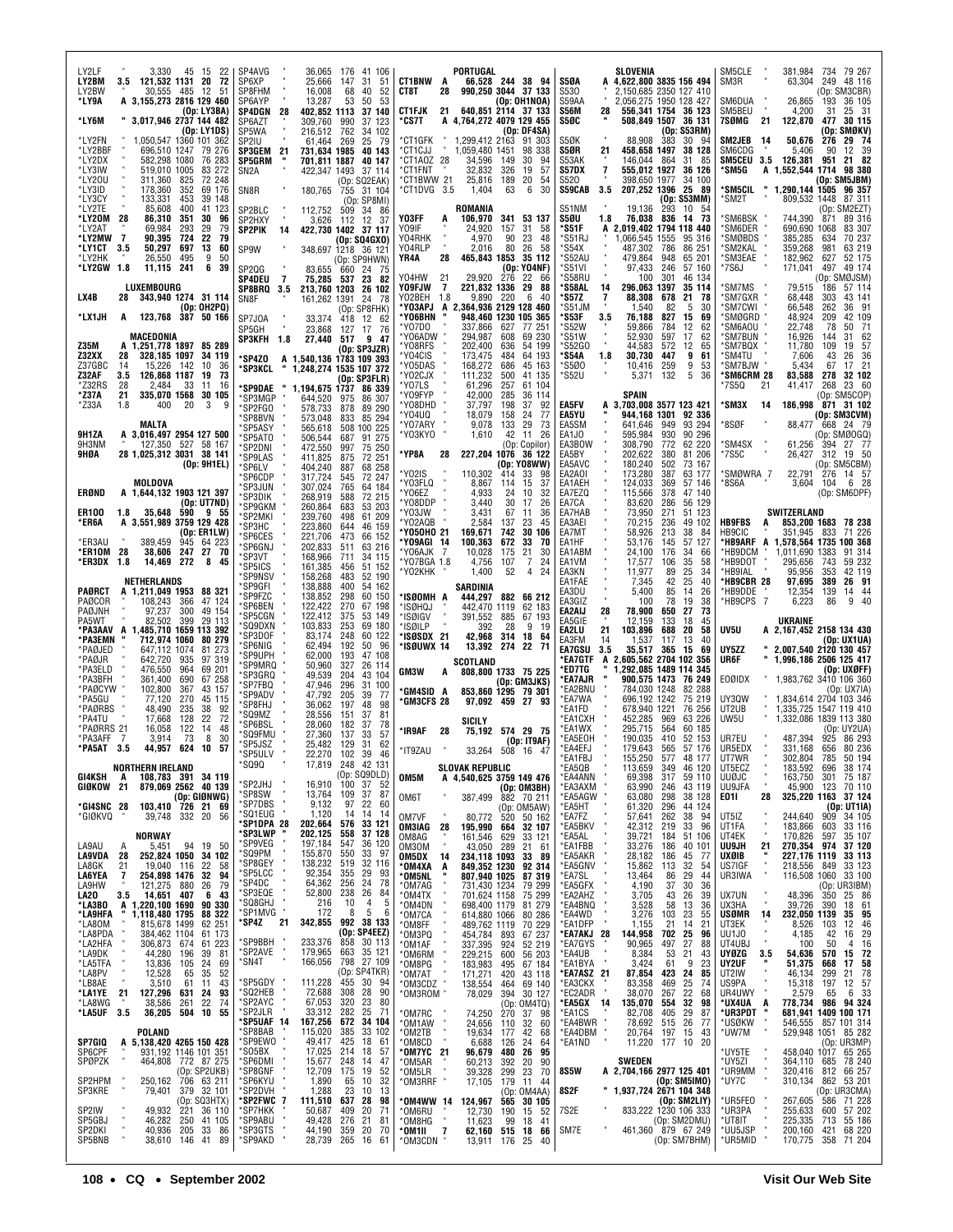| *UU2JA<br>57 146<br>55.622<br>179<br>*UY5QJ<br>53,019<br>152<br>57 80<br>*UT2QQ<br>48,807<br>223<br>44 109                                       | <b>FED. STATES OF MICRONESIA</b><br><b>V63A</b><br>A 855,738 1359 90 144<br>(Op: JA7HMZ)                                                                                             | *PY2AER<br>435,072<br>873 59 133<br>*PP7CW<br>93,830<br>257<br>46 104<br>*PP7ZZ<br>80,478<br>341<br>49 104                                              | DF1DV<br>104,618 406 48 133<br>DJ3GE<br>100.570<br>345 45 133<br>ш<br><b>JA5CDL</b><br>95,524<br>273 61 106                                                | <b>RW3GB</b><br>270.240<br>899<br>33 127<br>G4EDG<br>206,822<br>647<br>37 121<br>N6MU<br>191,088<br>471<br>34 110                                                 |
|--------------------------------------------------------------------------------------------------------------------------------------------------|--------------------------------------------------------------------------------------------------------------------------------------------------------------------------------------|---------------------------------------------------------------------------------------------------------------------------------------------------------|------------------------------------------------------------------------------------------------------------------------------------------------------------|-------------------------------------------------------------------------------------------------------------------------------------------------------------------|
| 43,090<br>201<br>34 105<br>*UT3UZ<br>*USØYA<br>32,665<br>117<br>50<br>*UT5UCP<br>21,660<br>111<br>35<br>797<br>*UT4PZ<br>28<br>260,876<br>33 121 | GUAM<br>89<br>60<br>KH <sub>2</sub> /<br>KG4PPO 28<br>373,890 1439 30 73                                                                                                             | *PP2RON<br>251<br>75,000<br>38<br>82<br>*PY2GG<br>25,648<br>113<br>38<br>55<br>*PY2PAI<br>10,146<br>74<br>24<br>33<br>*PY3FOX<br>64<br>4<br>4<br>4      | N9IJ<br>95,178<br>223<br>60 114<br>GM4HQF<br>93,934<br>369<br>30 104<br>AD4J<br>87,894<br>206<br>53 118<br>VE3XL<br>81,000<br>353<br>21 79                 | KH6/W8QZA<br>134,320<br>505<br>30 62<br>RZ6HX<br>134,136<br>597<br>31 107<br><b>7K4QOK</b><br>112,750<br>404<br>31 79<br>(Op: JR2BNF)                             |
| *US2WU<br>139,608<br>401<br>37 131<br>*UT4E0<br>93,728<br>448<br>27<br>*UT5UML<br>7,238<br>84<br>17                                              | 89<br>HAWAII<br>30<br>кн6то<br>A 3,818,897 3682 138 253                                                                                                                              | *PY4FQ<br>28<br>115,876<br>409<br>28<br>90<br>*PY70J<br>23,475<br>125<br>19<br>56<br>*PY2NZR<br>1,606<br>57<br>11<br>42                                 | K4UK<br>80,908<br>204<br>53 126<br>S57NRO<br>376<br>80,136<br>43 116<br>F5IQJ<br>78,579<br>386<br>51 110                                                   | <b>BV3FG</b><br>98.070<br>28 77<br>536<br>542<br>76<br>LY1DT<br>85,068<br>26<br>OH7FF<br>83,930<br>473<br>85<br>24                                                |
| *UR6QS<br>- 21<br>110,856<br>495<br>30<br>*UX5EF<br>73,294<br>379<br>27<br>*UTØH<br>55,438<br>420<br>27<br>(Op: UT1HT)                           | NH7/N6HC 28 298.634 1262 29 54<br>94<br>87<br>KH7R<br>21 1,193,592 2568 38 126<br>79<br>(Op: KH6ND)<br>75,072 339<br>32 64<br>AH6OZ<br>-14                                           | *PT2AW<br>1.100<br>21<br>6<br>14<br>*PY4CY<br>5<br>5<br>135<br>4<br>*PY5BLG 21<br>141,332<br>26<br>595<br>64<br>*PY2APQ<br>132<br>20<br>20,060<br>43    | 201<br>WD4GBW<br>77,145<br>30 109<br>WB8B<br>67,222<br>251<br>29<br>- 93<br>385<br>24 110<br>UR5FAI<br>63,114<br>187<br>61,919<br>56<br>NQ7X<br>- 87       | N7IR<br>78.122<br>266<br>28<br>- 78<br>21 74<br>G3TXZ<br>76,760<br>501<br>SM5D<br>339 21 83<br>60,840<br>(Op: SM5DJZ)                                             |
| *US1ITU 14<br>255,024 1081 35 119<br>*UR6IJ<br>180.472<br>766<br>33 103<br>*US1PM<br>30<br>139,482<br>684                                        | 7<br>KH7U<br>354,240 1153<br>35 73<br>*AH7R<br>Α<br>1,092<br>32<br>8<br>6<br>93                                                                                                      | *PP2JT<br>184 20<br>57<br>31,339<br>14<br>*PR7AR<br>7<br>10<br>8<br>3                                                                                   | OK <sub>1</sub> AIJ<br>61,593<br>312<br>32 115<br>60,264 198 50 112<br>SN8A<br>(Op: SP8AQA)                                                                | 68<br>G2HLU<br>43,775<br>291<br>17<br>55<br>T940M<br>41.026<br>380<br>18<br>JQ1NGT<br>39,886<br>273<br>25<br>49                                                   |
| *UR4LZA<br>137,326<br>799<br>31<br>(Op: UY4LI)<br>*UT2AU<br>34,242<br>333<br>18                                                                  | 88<br>INDONESIA<br>YBØAVK 28<br>270,633 707 34 105<br>(Op: HA7VK)<br>-60                                                                                                             | CHILE<br>A 1,642,039 2311 89 240<br>XR1X<br>(Op: XQ1IDM)                                                                                                | <b>F5PBL</b><br>57,900<br>32 118<br>300<br>KG4HTT<br>53,504<br>203<br>42 110<br>46,731<br>220<br>VE7NI<br>50<br>- 61                                       | <b>S59AV</b><br>37,807<br>19<br>58<br>266<br>32<br>LU1FC<br>31,188<br>238<br>14<br>27,979<br>63<br><b>ES1CR</b><br>239<br>17                                      |
| *UX7QD<br>30.861<br>290<br>21<br>*UY5YA<br>21,663<br>172<br>22<br>11,832<br>*UR5EU<br>112<br>-15<br>48,330<br>*US5QCT<br>376<br>-19<br>7         | *YBØUNC A<br>60<br>201,285<br>391<br>80 133<br>65<br>*YE1A<br>127,257<br>337<br>83 168<br>*YB5QZ 28<br>91,440<br>542<br>53<br>24<br>-56<br>*YB2UDH<br>9,359<br>20<br>29<br>71<br>-77 | <b>CE3BFZ</b><br>28<br>58.710 390 16 41<br>*XQ1ZW<br>A 1,007,128 1459 93 169<br>*CE4U<br>405,557 1271 30 83<br>14<br>(Op: CE4USW)                       | K2JT<br>303<br>56 159<br>45,555<br>Y04AAC<br>40,104<br>242<br>31 103<br>JK8NLB<br>40<br>38,907<br>150<br>-59<br>JJ6WYS<br>38,430<br>127<br>48<br>-74       | 38<br><b>LZ4AE</b><br>6,768<br>114<br>9<br>JF3WNO<br>35<br>6,588<br>60<br>19<br><b>W1CTN</b><br>6,084<br>14<br>38<br>78<br>PY2QA<br>13<br>12<br>2,066<br>36       |
| 45,600<br>319<br>-21<br>*UT3QT<br>*US5MTJ<br>35,280<br>354<br>-20<br>292<br>*UR5FCD<br>20,493<br>- 11                                            | 329<br>*YC1ANA 21<br>87,947<br>28<br>-76<br>74<br>70<br>*YC8UFF<br>66,762<br>343<br>24<br>50<br>*YBØGJS 14<br>242,808<br>728<br>34 100<br>58                                         | COLOMBIA<br>HK3DDD A<br>10,293<br>63 38<br>- 35                                                                                                         | 32,893<br>25 114<br>DK4CU<br>222<br>NFØN<br>32,670<br>32<br>124<br>67<br>192<br>32<br>OK2ZAW<br>30,600<br>88                                               | VK6AA/2<br>9<br>9<br>378<br>-9<br>LU7EE<br>14<br>183,480<br>507<br>35 97<br>6Y2A<br>181,023 1146<br>21 62                                                         |
| *UT5PW<br>23,892<br>366<br>10<br>3.5<br>*UX5NQ<br>39,310<br>654<br>10<br>1.8                                                                     | 12 19<br>*YC3LVR<br>- 7<br>744<br>46<br>56<br>54<br><b>NEW CALEDONIA</b>                                                                                                             | NETHERLANDS ANTILLES<br>PJ4M<br>A 3,245,100 3275 94 254                                                                                                 | JN2FSE<br>30,352<br>130<br>46<br>66<br>HB9DOZ<br>28,224<br>236<br>31<br>95<br><b>007CC</b><br>25,498<br>220<br>27<br>95                                    | (Op: N6XG)<br>Z33F<br>178,160<br>35 96<br>904<br><b>RW4LR</b><br>33 100<br>149,758<br>657                                                                         |
| WALES<br>GW7X<br>A 1,938,609 2882 93 330<br>(Op: GW3NJW)<br>GW3JXN<br>646,112 1049 84 247                                                        | *FK8GM<br>55,380 166 52 90<br>A<br><b>NEW ZEALAND</b><br>ZL1BYZ<br>A<br>444,850 1028 57 98                                                                                           | (Op: K2QM)<br>PERU<br>0A40<br>A 5,863,242 4531 129 333                                                                                                  | UA4ANZ<br>24,892<br>135<br>33<br>94<br>EU2DX<br>24,500<br>193<br>21<br>79<br>SP8JHM<br>24,150<br>156<br>41<br>97<br>K9WIS                                  | G4ELZ<br>131,300<br>632<br>30 100<br>N4IJ<br>122,493<br>379<br>33 100<br>YU1LM<br>105,444<br>630<br>27 89<br>95,593<br>578<br>28 81<br>OK1IF                      |
| *GW3KDB A 1,561,908 2181 95 343<br>*MW5EPA<br>10,873 144 20 63                                                                                   | ZL1ALZ<br>14,625 141<br>19<br>20<br>795,684 1249 89 155<br>*ZL1GO<br>A<br>*ZL2AL<br>144,855<br>388 70 115                                                                            | (Op: OHØXX)<br>OA4SS<br>21<br>584,676 1360 37 112                                                                                                       | 37<br>21,645<br>110<br>80<br>RV9COI<br>20,276<br>107<br>17<br>57<br>KQ4YY<br>82<br>32<br>17,910<br>58<br>79<br>35<br>W2JEK<br>16,709<br>64                 | 73<br>US30W<br>37,436<br>315<br>25<br>68<br>K7MM<br>36,763<br>168<br>29<br><b>FM5CW</b><br>36,242<br>199<br>16<br>61                                              |
| YUGOSLAVIA<br>YT7R<br>A 4,546,840 3368 161 549<br>(Op: YU7BW)                                                                                    | *ZL1TM<br>$\overline{1}$<br>43,164 243 23 43<br><b>NIUE</b>                                                                                                                          | URUGUAY<br><b>CX5BW</b><br>28 1,466,046 3790 33 120<br>670.026 1672 34 113<br>*CX5AO<br>21                                                              | DL4GBR<br>15,493<br>38<br>106<br>18<br><b>UU4J0</b><br>15,331<br>111<br>28<br>61<br>DJ9XB<br>14,784<br>22<br>26<br>115                                     | OK1DSA<br>35,866<br>336<br>64<br>15<br>WD3P<br>10,302<br>10<br>41<br>86<br>UT5UBJ<br>9,552<br>8<br>40<br>196                                                      |
| 92,872 943 19 75<br>YU7JX<br>239,844 1263 38 120<br>4N1N<br>28<br>(Op: 4N1LB)<br>YZ1AU<br>723.536 2144 39 137<br>21                              | (Op: KM9D)<br><b>NORTHERN MARIANAS</b>                                                                                                                                               | *CX9AU<br>14<br>598,185 1618 35 100<br>VENEZUELA<br>*YV7QP<br>273.028 832 57 142<br>A                                                                   | 28<br><b>NC3G/4</b><br>12,393<br>53<br>63<br>39<br>WE7G<br>12,168<br>127<br>39<br>EA7HCB<br>23<br>11,571<br>106<br>64                                      | EA6BB<br>7,500<br>138<br>15<br>45<br>VE3IGJ<br>1,863<br>61<br>8<br>15<br>EA3BES<br>9<br>30<br>100<br>73<br>246,870 1292<br>21 69<br>6Y4A<br>7                     |
| 630,412 2010 40 133<br>YT6A<br>YT9X<br>14<br>709,280 2481 41 135<br>(Op: YU1ZZ)                                                                  | WHØV<br>41,630 352 19 27<br>7<br><b>PHILIPPINES</b>                                                                                                                                  | *YV5NWG<br>19,511<br>41<br>69<br>68<br>*YV4GLD 28<br>362,404 1437 24<br>-74                                                                             | SM6AHU<br>10,045<br>35<br>97<br>11<br>DL8MTG<br>9,944<br>30<br>69<br>58<br>9.792<br>N2JNZ<br>71<br>24<br>48<br>32<br>OK1DMP<br>8,532<br>49<br>47           | (Op: WØYK)<br>102.544<br>Z31GX<br>576<br>27 89<br>EA2CAR<br>64,416<br>418<br>19 77                                                                                |
| YU7CF<br>39 105<br>389,808 1617<br>YU1TT<br>168,345 1277<br>32 103<br>YT1AD<br>622,776 2199<br>35 119<br>7                                       | DU3NXE A 538,153 1008 82 121<br>*DU9/NØNM A 87,764 241 61 87                                                                                                                         | 0RP<br>LY5A<br>A 2,055,896 1643 140 492<br>(Op: LY2PAJ)                                                                                                 | 8,094<br>105<br>56<br>DF9JZ<br>15<br>WC7S<br>7,696<br>85<br>34<br>40<br>18<br>53<br>OK2KFK<br>6,745<br>77                                                  | 14 70<br>LY5G<br>53,172<br>515<br>(0p:LY2FE)<br>G3VPW<br>45,920<br>17 63<br>427                                                                                   |
| (Op: YU7NU)<br>YT7A<br>599,950 2176 39 130<br>(Op: YZ7UN)<br>YU1AST<br>13,237<br>190<br>15 46                                                    | <b>SOLOMON ISLANDS</b><br>*H44MA A<br>93,522 335 63 80<br>(Op: VK2GR)                                                                                                                | <b>FY5FY</b><br>1,985,941 2380 81 256<br>TI5X<br>1,581,010 1872 102 268<br>(Op: NØKE)                                                                   | (Op: OK2ZAW)<br>DK3IP<br>5,145<br>72<br>14<br>35<br>DK3RED<br>4,560<br>177<br>25<br>70                                                                     | <b>HB9CEY</b><br>38.076<br>357<br>15<br>-61<br>294<br>UR5FFC<br>34,128<br>15 64<br>31,078<br>258<br>63<br><b>F5LEN</b><br>19<br>126<br>55<br>K3TW<br>21,559<br>15 |
| 3.5<br>108,120<br>966 21 81<br>YTØT<br>(Op: YU1EA)<br>*4N7N<br>A 1,676,824 2214 108 370                                                          | SOUTH AMERICA<br>ARGENTINA                                                                                                                                                           | HG5Z<br>" 1,293,716 1734 113 390<br>(Op: HA1CW)<br>1,252,100 1525 103 372<br>YT7TY                                                                      | PA3CLQ<br>4,557<br>18<br>75<br>154<br>KL7GN<br>4,512<br>58<br>15<br>17<br>22<br>KG4NXP<br>4,424<br>45<br>34<br>24<br>53                                    | 255<br>9<br>54<br>RX6LDK<br>21,483<br>56<br>SMØJ<br>20,830<br>241<br>13<br>GWØVSW<br>13,293<br>52<br>167<br>11                                                    |
| (Op: YT7KM)<br>307,685<br>*YT1LT<br>706<br>74 221<br>*YU1KT<br>182,672<br>495<br>59 174                                                          | <b>LU1AEE</b><br>A 1,431,716 1801 92 194<br>LU1DZ<br>874,312 1131 82 211<br>LO7H<br>622,750 1197<br>66 169<br>(Op: LU7HN)                                                            | <b>N3BJ/4</b><br>1,215,200 1076 104 330<br><b>DL6RDR</b><br>1,178,052 1226 114 394<br>UT9FJ<br>1,073,610 1395 107 367<br>949,531 860 108 299<br>N4KG    | EA40A<br>4,158<br>62<br>JH8MWW<br>3,827<br>39<br>21<br>22<br>1,178<br>22<br>13<br>18<br>KC8LTL<br>26<br>KA6SGT<br>1,166<br>81<br>-27                       | JF9JOD<br>10,528<br>97<br>19<br>28<br>7K1CPT/1<br>4,983<br>17<br>61<br>16<br>4,704<br>36<br>GØWAT<br>6<br>106                                                     |
| *YU7BJ<br>138,372<br>525<br>43 113<br>113,220<br>*YU7AM<br>338<br>48 137<br>87,360<br>596<br>*YT1AT<br>23                                        | LU7DIR<br>79 181<br>344,240<br>624<br>LU6U0<br>679,575 1968<br>28<br>28<br>- 95<br>-81<br>644.151 2129 30 93<br>LP1F                                                                 | JR4DAH<br>817,298 931 109 225<br><b>DL3NCI</b><br>788,359 1011 87 320<br>755,978 784 94 288<br>N8ET                                                     | 630<br>AB8DF<br>22<br>-14<br>21<br>W4/LZ3SM<br>8<br>414<br>11<br>10<br>WB9MII<br>18<br>11<br>12<br>414                                                     | RU4WT<br>2,520<br>43<br>8<br>28<br>30<br>UT3WWJ<br>1,720<br>60<br>10<br>5<br>24<br>Y09HG<br>1,537<br>62<br>29<br>9                                                |
| *YU7RN<br>17,670<br>112<br>34<br>*YU8/S57AW<br>14,875<br>125<br>20<br>*YU7WW 28<br>414,072 1156<br>37 125<br>*YU7SF<br>93,960<br>370<br>29       | 61<br>(Op: LU5FC)<br>65<br>470,960 2032<br>LU5FA<br>25<br>- 87<br>21<br>LU7YS<br>115,287 546<br>24 59<br>96                                                                          | 691,200 1074 82 318<br>SM3C<br>(0p:SM5CCT)<br><b>VP5ED</b><br>630,008 1235 66 178                                                                       | 22<br>100<br>59<br>24<br>K5DI<br>KIØG/5<br>100<br>119<br>49<br>70<br>54<br>3<br>K6MI<br>7<br>3<br>22                                                       | LU7DW<br>10<br>893<br>14 52<br>6Y8A<br>76,230<br>575<br>3.5<br>(Op: N6BT)<br>UN4L<br>48,918<br>314<br>12 50                                                       |
| *4N7A<br>20<br>163<br>17,577<br>(Op: YU7FTN)<br>383,292 1255 39 130<br>*YU10J<br>-21                                                             | LW9DAH 14<br>724.128 1711 36 116<br>43<br>A 1,700,680 2408 81 224<br>*LQØF<br>(Op: LU5FF)<br>*LU1EWL " 1,071,014 1398 81 209                                                         | (Op: WA3WSJ)<br>WA3NKO<br>628,254<br>658 80 262<br>DL3KVR<br>585,809 1061<br>73 298<br>$\mathbf{u}$<br>75 245<br>568,320 661<br>N1TM                    | SQ4HRN<br>8<br>5<br>6<br>28<br>724,154 2508<br>30<br>97<br>6Y1A<br>(Op: K2KW)<br>S54AA<br>193,581 607 34 123                                               | 9A2EY<br>19,985<br>355<br>6<br>-51<br><b>OM3THV</b><br>12,593<br>267<br>5 44<br>6 43<br>Z31MM<br>9,898<br>200                                                     |
| 794 28 95<br>YU1AEN<br>127,674<br>*YT1VM<br>30,363<br>135<br>27<br>*YU7KM<br>43,792 366 18<br>7                                                  | 395 24 62<br>*LU1XS<br>75,766<br>73<br>28 1,041,032 2574 34 114<br>*LT1F<br>70<br>(Op: LW9EUJ)                                                                                       | 518,330 730 77 277<br>UAØKCL/3<br>N5TW<br>505,808 664 92 221<br>UA4YJ<br>503,600 770 85 315                                                             | 187,000<br>33 92<br><b>JR3RWB</b><br>560<br>SP5DDJ<br>160,838<br>509<br>33 104<br>122,729<br>434<br>24 83<br>RA9SO                                         | KH6SQ<br>99 11 10<br>(Op: W8QZA)<br>221<br>$3 \quad 10$<br>S57LWG<br>17                                                                                           |
| 14,707<br>98 16<br>*YZ1SG<br>*YU1KR 3.5<br>115,515 1086 17<br>40,044<br>10<br>*YU1CC<br>506<br>*YU7YZ<br>4,212<br>102<br>5                       | 61<br>494,000 1778 26 78<br>(Op: LW1EXU)<br>*L4ØE<br>68<br>64<br>*LU7DNN<br>528 26 85<br>161,727<br>34                                                                               | 495,208 1000 67 229<br>S52P<br>W6JTI<br>472,166 571 106 201<br>460,910 882 100 249<br>405,302 840 82 300<br>UR5SFX                                      | 120,888<br>416 34 112<br>SP4GFG<br>108,295 447 25<br>CT1ETE<br>96<br>103,578 415 28<br>94<br>OK1FHL                                                        | 5 35<br>7,120<br>197<br>OK2BUZ 1.8<br>6 17<br>6,831<br>158<br>6YØA<br>(Op: K2KW)<br>4,200<br>127<br>5 37<br>T99T                                                  |
| 47,854 673 11 60<br>*4N1A<br>1.8<br>(Op: YT1DX)<br>15,785 295 6 49<br>*YU1RA                                                                     | *LU8HWD<br>19<br>34,958<br>241<br>58<br>*LU8ADX<br>23,520 114<br>25<br>55<br>*LU7EAR<br>78<br>42<br>12,180<br>18<br>*LU4FAK<br>2,032<br>46<br>14 18                                  | S59D<br>73 252<br>RN6FO<br>393,900<br>908<br>DL1DQY<br>378,172<br>98 279<br>567<br>306,878<br>424 68 218<br>W3GK                                        | 33 106<br>92,852<br>450<br>11 BAY<br>89,670<br>29<br>RV3QX<br>420<br>93<br><b>W9XT</b><br>87,285<br>282<br>26<br>89<br>32<br>JA2KVB<br>83,436<br>298<br>70 | $\begin{array}{cc} 5 & 22 \\ 3 & 14 \end{array}$<br>OK2PMS<br>756<br>34<br><b>GØDCK</b><br>238<br>20<br>S57KRI<br>15<br>176<br>4 12                               |
| OCEANIA<br>AUSTRALIA                                                                                                                             | *LU1FAM 21<br>607,770 1753 33 102<br>13<br>*LU7HHE 14<br>2,394<br>73<br>-25                                                                                                          | 698 55 219<br>294,550<br>MUØASP<br>(Op: F5SHQ)<br><b>HB9CZF</b><br>533 69 182<br>281,371                                                                | OM7PY<br>75,522<br>250<br>30<br>93<br><b>DL5MBY</b><br>69,188<br>305<br>24<br>74<br>T94DO<br>61,880<br>501<br>23<br>81                                     | <b>ASSISTED</b><br>NORTH AMERICA                                                                                                                                  |
| VK8AV<br>583,347 642 98 239<br>A<br>VK8TX<br>29,458 134<br>45 58<br>VK2QF<br>20,100 113<br>29                                                    | ARUBA<br>P4ØQ<br>A 9,877,730 5957 145 465<br>46<br>(Op: KØDQ)                                                                                                                        | 427<br>AA1CA<br>278,460<br>63 197<br>250,708<br>406<br>70 199<br>K8ZT<br>248,589 372 76 203<br>NU4B                                                     | <b>HB9AFH</b><br>51,294<br>231<br>26<br>-77<br><b>WA6FGV</b><br>50,850 217<br>26<br>64<br>301<br>21<br><b>CE3DNP</b><br>49,125<br>54                       | <b>UNITED STATES</b><br>KI1G<br>A 3,079,736 1795 146 486<br>W1RM<br>2.110.680 1271 143 472                                                                        |
| 28<br>339,694 1244 26 77<br>VK6VZ<br>761,634 1757 36 117<br>*VK4DX<br>A<br>*VK2DPD<br>252,623 518 75 164<br>*VK4XY<br>260,508 949<br>29<br>28    | *P4ØW<br>A10,198,792 5723 151 475<br>(Op: W2GD)<br>*P43E<br>" 1,032,402 1367 82 200<br>73                                                                                            | 402 79 160<br><b>JH3CUL</b><br>232,308<br><b>UA9SG</b><br>230,436 518 55 167<br>221,256<br>197,170<br>56 196<br>GIØGDF<br>606<br>81 132<br>JA2IU<br>381 | 48,863<br>170<br>32<br>W5TD<br>99<br>46,389<br>154<br>32 109<br>DL9YX<br>268 19 61<br>38,480<br>MØO<br>(Op: G4JZO)                                         | 2,026,752 1176 133 491<br>N1DG<br>1,961,916 1347 130 404<br>N4XR/1<br>1,884,762 1172 137 457<br>W1NG                                                              |
| *VK4TT<br>108,966 497<br>30<br>*VK3FEI 21<br>572<br>16<br>6<br>(Op: PAØMIR)                                                                      | 48<br>BRAZIL<br>-7<br>PT5T<br>A 8,447,616 5372 149 427<br>(Op: CT1BOH)                                                                                                               | <b>195,536</b><br>187,440<br>524<br><b>VE7CA</b><br>75 101<br>55 165<br>323<br>W1AMF<br>185,641<br>PAØADT<br>530 52 183                                 | 281 19 63<br>30,422<br>EA3AEK<br>19,860<br>210<br>17<br>IK5EKB<br>43<br>JI5SKS<br>14,016<br>88 26<br>38                                                    | 1,668,590 1020 134 471<br>AA1V<br>W1CSM<br>1,578,097 1101 125 416<br>1,472,050 1085 109 390<br>W1ZT<br>N8RA/1<br>1,435,050 1151<br>98 352                         |
| *VK6LW 14<br>588,252 1518 33 108<br>*VK2IA<br>7<br>46,297 277 25 42                                                                              | PY7IQ<br>515,424<br>691 75 198<br>65 143<br>PY3AU<br>223,392<br>389<br>PY2YU<br>157,530 512<br>39 79                                                                                 | 181,200<br>K4RV<br>473<br>35 116<br>173,160<br>446 52 182<br>OH2NFS<br>71 186<br>41 159<br>164,223<br>156,800<br>W1JR<br>256                            | SP9IBJ<br>12,104<br>109<br>19<br>49<br>10,205<br>106<br>$\frac{13}{17}$<br>SQ9IET<br>33<br>JA5DIM<br>7,912<br>79<br>76<br>26                               | W1RH<br>1,237,600 1118<br>89 311<br>K1GU<br>997,464<br>859<br>99 318<br>991,446<br>826 97 350<br>WA1RR                                                            |
| BELAU<br>A 1,950,641 2492 96 233<br>T88JA<br>(Dp: JAGVZB)                                                                                        | PY2FUS<br>125,430<br>248<br>70 156<br>28 1,531,754 3575 37 124<br>ZY5A<br>(Op: PY1KN)<br>640 26 75<br>PP1CZ<br>21<br>162,711                                                         | UR5FCM<br>567<br>148,144<br>308<br>45 143<br>K1TS<br>142,284<br>137,295<br>73 140<br>WØHEP<br>295<br>273<br>62 153<br>RU9UN                             | 17<br>SP8MI<br>6,111<br>46<br>EA2CR<br>3,696<br>65<br>10<br>38<br>DL8DXW<br>3,626<br>41<br>14<br>23<br><b>IKØNOJ</b><br>3,375<br>13<br>76<br>32            | (Op: K1JN)<br>K1YR<br>744 101 348<br>873,754<br>N1MD<br>492,954<br>496 77 286                                                                                     |
| <b>EAST MALAYSIA</b><br>A 6,228,504 3961 162 389<br>9M6NA<br>(Dp: JE1JKL)                                                                        | 864 26 60<br>ZV5A<br>7<br>158,670<br>(Op: PP5BRV)<br>ZX5J<br>9 12<br>1,911<br>46<br>1.8                                                                                              | 126,250<br>266 60 142<br>NØUR<br>126,000 252 61 139<br>WØETC/4<br>HB9AYZ<br>121,436 411 62 140                                                          | JL3SBE<br>3,101<br>42<br>12<br>24<br>3,042<br>32<br>15<br>23<br>OMØTT<br>K9IUA/Ø<br>2,376<br>33<br>12<br>21                                                | 478,828<br>523<br>76 267<br>AA1QD<br>NQ1K<br>401,280<br>391<br>93 287<br>56 192<br>283,216<br>NC1N<br>405<br>332<br>K1TH                                          |
| 9M8YY<br>14 579,538 1383 36 115<br>(Op: JR3WXA)                                                                                                  | (Op: PP5JR)<br>*PY2NDX A 3,711,441 2929 123 314<br>2,703,700 2612 106 274<br>*ZV80                                                                                                   | 118,340 314 65 129<br>AF70<br>112,117 437<br>46 145<br>DF1DX<br>EA1GT<br>111,708 418 47 127                                                             | $\overline{7}$<br>34<br>S57110<br>1,408<br>9<br>TF3MA<br>24<br>13<br>1,344<br>19<br>9A3Z<br>96<br>4<br>4<br>4                                              | 178,876<br>60 167<br>WY1U<br>167,166<br>53 169<br>336<br>W1WFZ<br>143,190<br>252<br>45 170<br>42 134<br>KW1DX<br>207                                              |
| <b>EAST TIMOR</b><br>*4W6MM A<br>995,674 1484 86 153<br>(Op: TF1MM)                                                                              | (Op: PV8DX)<br>2,441,736 2248 112 284<br>*PY2NY<br>629,937 1205 61 170<br>*PY8AZT                                                                                                    | DL1LAW<br>108,454<br>38 173<br>507<br>107,750<br>UA3UNP<br>298<br>49 201<br>106,344 277 68 100<br>W6RCL                                                 | 0<br>0<br>WB6BWZ<br>$\overline{1}$<br>0<br>21<br>578,816 2126 28 91<br>6Y9A<br>(Op: KE7X)                                                                  | 94,336<br>85,600<br>K1JE<br>160 60 140<br>73,336<br>208 55 151<br>K1KU<br>65,436<br>168 35 98<br>K1TW                                                             |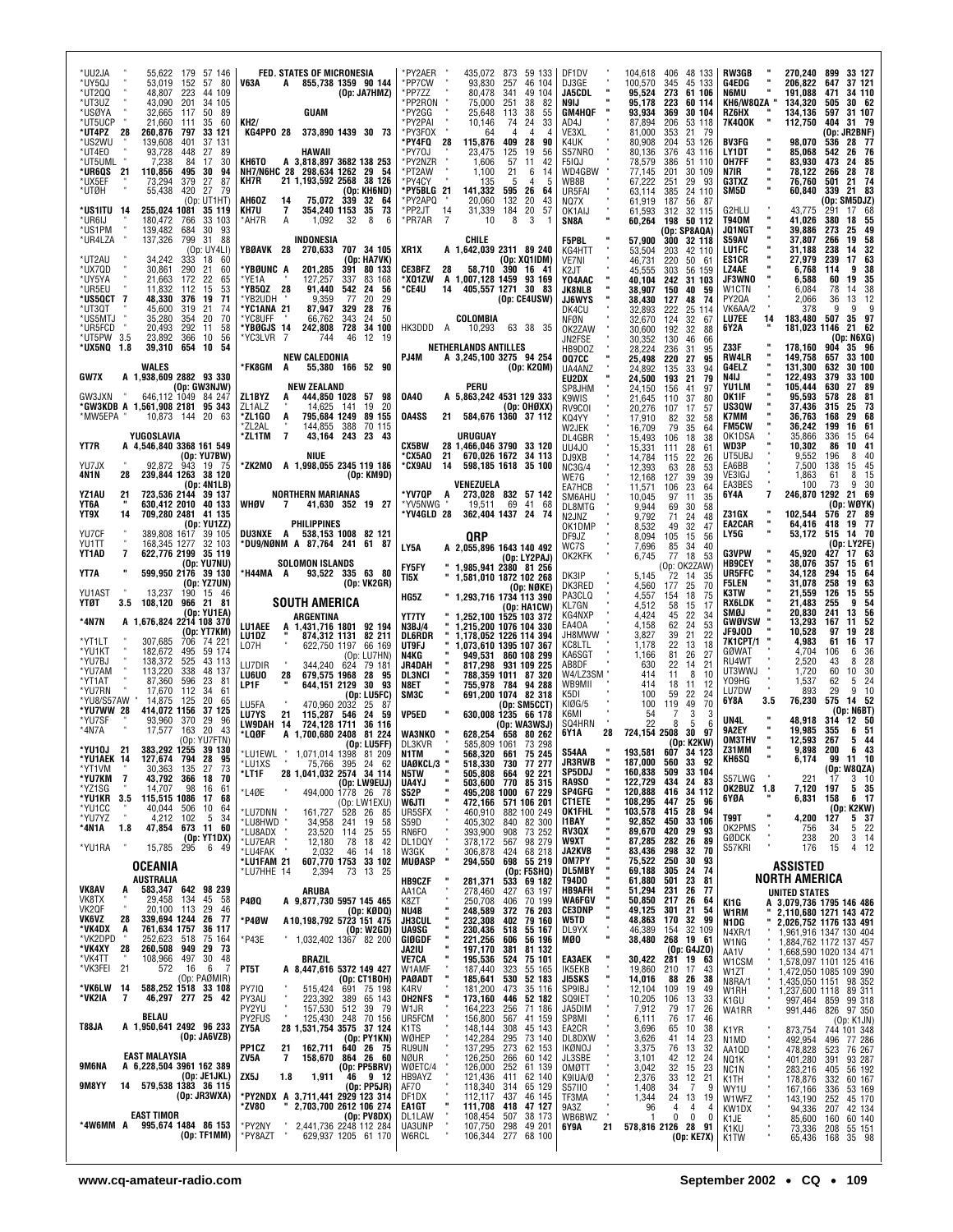| N1NQD<br>1.440<br>WA1FCN 21<br>190,990 512 30 112                                                                                                                                                                 | 16 16 16                                                                        | W6KC<br>K6XC                                                 |                                | 66.303<br>49,420                                                                           | 191<br>-53<br>134<br>51                                             | 86<br>89                                       |                                                                   |                             | <b>EUROPE</b><br><b>AUSTRIA</b>                                                                                                                    |                                                                                                                  |                            | E14DW                                                         | A              | <b>IRELAND</b><br>453,789 655 81 262                                                                             |                              |                                           | W3LJ                                          | 643.200                                                                                                              | 668                               |                                          | 95 307           |
|-------------------------------------------------------------------------------------------------------------------------------------------------------------------------------------------------------------------|---------------------------------------------------------------------------------|--------------------------------------------------------------|--------------------------------|--------------------------------------------------------------------------------------------|---------------------------------------------------------------------|------------------------------------------------|-------------------------------------------------------------------|-----------------------------|----------------------------------------------------------------------------------------------------------------------------------------------------|------------------------------------------------------------------------------------------------------------------|----------------------------|---------------------------------------------------------------|----------------|------------------------------------------------------------------------------------------------------------------|------------------------------|-------------------------------------------|-----------------------------------------------|----------------------------------------------------------------------------------------------------------------------|-----------------------------------|------------------------------------------|------------------|
| <b>W2UP</b><br>A 4,914,343 2621 152 525<br>K2NG<br>4,768,500 2336 165 583<br>3,849,480 2204 150 516<br>N2MM<br>K2DM<br>3,280,320 1989 138 465<br>K2TW<br>3,191,940 2128 122 418<br>N2ED<br>2.590.258 1799 126 436 |                                                                                 | KC6T<br>AD6TF<br>K6ACZ<br>N6IC<br>KA6BIM<br>K6TA             | 28<br>$\overline{\phantom{a}}$ | 11,557<br>9,500<br>5,880<br>100<br>248,250<br>116,676                                      | 76<br>35<br>96<br>18<br>69<br>29<br>36<br>0<br>635 35 115<br>373 34 | 56<br>20<br>31<br>n<br>92                      | OE1A<br>OE3GSA<br>OE1TKW<br><b>OE5OHO</b><br>OE3ZK                | - 21<br>14                  | A 2,415,876 2292 144 510<br>28,435                                                                                                                 | (Op: OE1EMS)<br>536,739 810 113 314<br>120 44 77<br>60,996 258 23 69<br>294,786 1210 39 120                      |                            | <b>IKØYVV</b><br>IKØYUT<br><b>IK3UNA</b><br>IR <sub>2</sub> K |                | <b>ITALY</b><br>3,887,162 2889 155 543<br>1,594,866 2159 104 379<br>1,163,541 1545 103 344<br>316,848 783 74 213 |                              | (Op: IK2HKT)                              | K4XS<br>W4AN<br>K4JA<br>N4TO<br>K4NNN<br>W4MR | 8,993,439 4031 185 634<br>7,736,256 3768<br>7,428,048<br>6,106,968<br>5,696,920<br>3,840,872 2234 143 498            | 3324<br>3009<br>3007              | 181 611<br>177 639<br>172<br>167 563     | 584              |
| N1EU/2<br>2.584.217 1433 146 497<br>W2WB<br>2,402,582 1541 140 474<br>N <sub>02</sub> R<br>2,210,625 1309 137 488<br>W2EN<br>2,125,776 1451 121 415<br>AB2E<br>1,625,092 1165 112 396                             |                                                                                 | W7UT<br>N7FO<br>NX7K                                         |                                | A 1.855.920 1338 145 383<br>1,136,822 830 145 376<br>710,964                               | (Op: KN5H)<br>855 108 240                                           |                                                | <b>001T</b><br>OT <sub>1</sub> A                                  |                             | <b>BELGIUM</b><br>A 3,435,105 2505 150 559<br>1,097,911 1285 123 370                                                                               | (Op: ON4UN)                                                                                                      |                            | 102A<br>102L                                                  | 21             | 226,968<br>518,336 1505 40 138                                                                                   |                              | 686 55 141<br>(Op: IK2RZP)<br>(0p:IK2PFL) | K5TR<br>AA5NT<br>N5KA<br>W5IBM                | 4,980,646 2694 173 564<br>2,930,760<br>446,557<br>72,864                                                             | 1923<br>740 107 254<br>210        | 156 474                                  | 61 123           |
| 1,487,300 1125 114 421<br>N3RG/2<br>K2NJ<br>W2LE<br>N <sub>2</sub> SS<br>919,055                                                                                                                                  | 999,617 789 111 352<br>982,839 821 98 331<br>722 103 360                        | W70M<br>W7BX<br>W7MCU<br>K7LJ<br>K7FL                        |                                | 421,587<br>277,816<br>110.432<br>108,256<br>36,531                                         | 564 106 231<br>419 85 157<br>210 86 138<br>201 69 130<br>109        | 46 77                                          | ON4AEK<br>OT1L                                                    | 7                           | ON4ATW 3.5 116,280                                                                                                                                 | (Op: ON7CC)<br>134,487 1088 33 120<br>389,774 1637 35 119<br>(Op: ON4AKL)<br>890 21                              | 81                         | YL8M<br>YL2LY                                                 |                | LATVIA<br>A 3.746.800 2767 156 569<br>1.233.664 1487 107 381<br>686.154 1882 40 146                              |                              | (0p: YL2KL)                               | K6ZM<br>W6TER<br>N6VR<br>W6YRA                | 2,998,763<br>595.998<br>230.364<br>59,451                                                                            | 2184 148 393<br>735<br>329<br>275 | 105 246<br>111 205<br>53                 | -96              |
| K <sub>2</sub> RW<br>825,360<br>K2RD<br>764.544<br>K2XF<br>752,346<br>N <sub>2</sub> FF<br>630,000<br>N <sub>2</sub> TK<br>556,597                                                                                | 699 102 354<br>549 131 412<br>653 93 348<br>585 90 330<br>441 112 381           | NV7A<br>WJ7R<br><b>W7CT</b>                                  | 28<br>21                       | 138,635<br>16.416<br>265.060                                                               | 436 32 87<br>(Dp: K5RC)<br>106<br>702 34 111                        | 21 33                                          | <b>ON4WW 1.8</b><br>LZ9R                                          |                             | BULGARIA<br>A 1,583,100 2260 98 352                                                                                                                | 81,171 824 15                                                                                                    | - 72                       | YL9W<br>LY3MR                                                 | 21             | LITHUANIA<br>A 2.093.395 1813 133 480                                                                            |                              | (Op: YL3DW)                               | <b>K7ZUM</b><br>W7VJ<br>NG7Z                  | 986,328 1146 119 223<br>556,950<br>184,800                                                                           | 779<br>387                        |                                          | 99 183<br>82 138 |
| W2RD<br>475,020<br>KD2P<br>463,680<br>W2YK<br>417,375                                                                                                                                                             | 443 105 315<br>536<br>72 248<br>478<br>86 285                                   | N8BJQ<br><b>ND5S/8</b>                                       |                                | A 2,069,595 1321 134 431<br>1,250,415 849 127 428<br>171,584                               | 373 59 165                                                          |                                                | <b>9A3GW</b>                                                      | 28                          | CROATIA                                                                                                                                            | (Op: LZ3YY)<br>823,368 2186 39 143                                                                               |                            | LY2GV<br>LY2KM                                                |                | 1,365,820 1696 111 359<br>418,664 547 104 368                                                                    |                              | (Op: LY2BIL)                              | K8AZ<br>W8AV                                  | 6,847,945 3393 173 596<br>4,018,248 2277 160 529                                                                     |                                   |                                          |                  |
| 354,299<br>K2SB<br>K <sub>2</sub> MP<br>252,476<br>N2UM<br>145,908<br>W2RDS<br>97.610                                                                                                                             | 82 259<br>401<br>391<br>59 195<br>75 177<br>232<br>190<br>49 166                | K8RS<br>K8HJ<br>AA8TC                                        |                                | 159,162<br>152,152                                                                         | 290 75 171<br>234 56 210                                            |                                                | OK2FD                                                             |                             | <b>CZECH REPUBLIC</b><br>A 3.837.627 2524 158 581                                                                                                  |                                                                                                                  |                            | <b>Z36W</b>                                                   |                | MACEDONIA<br>28 419,760 1361 35 130                                                                              |                              |                                           | W9SZ<br><b>WN90</b><br>NØNI                   | 1,894,347 1524 137 430<br>1,655,720 1161 135 433<br>3,906,327 2246 167 552                                           |                                   |                                          |                  |
| WB2TPS<br>53,508<br>NJ2DX<br>35,632<br>AB2DE<br>31,330                                                                                                                                                            | 139<br>43 113<br>108<br>35 101<br>116<br>43<br>87                               | <b>KC9TV</b><br><b>K9UQN</b><br>KG9X                         | A                              | 491.049 526 81 270<br>460,101<br>273,000                                                   | 552 82 227<br>442                                                   | 64 196                                         | OK2ZJ<br>OK1KT                                                    | 28<br>21                    |                                                                                                                                                    | 62,361 221 31 86<br>321,056 1070 35 123                                                                          |                            | <b>PA3EWP</b><br>PI4TUE                                       |                | <b>NETHERLANDS</b><br>A 1,095,388 1412 105 392<br>123,464 569 31 61                                              |                              |                                           | <b>KBØVVT</b>                                 | 636,740 570 105 298<br>CANADA                                                                                        |                                   |                                          |                  |
| K3WW<br>A 5,730,417 2998 159 534<br>" 3,794,703 2196 149 500<br>AA1K/3<br>N3RR<br>3.303.450 1816 154 521<br>3,128,544 2009 129 439<br>KQ3F                                                                        |                                                                                 | K90R<br>NF9V<br>WA9TPQ<br>KB9KEG<br>N9XX                     | 28                             | 216,580<br>147,210<br>118,440<br>49,141<br>102,704                                         | 333<br>264<br>190<br>158<br>281                                     | 60 178<br>73 137<br>58 177<br>53 104<br>28 103 | G40WT<br>G4IRN<br>G40BK                                           |                             | ENGLAND<br>M/UT3UA A 3,180,942 2886 142 497<br>19.920                                                                                              | 229,577 477 74 207<br>130.050 292 68 221<br>85                                                                   | 40 80                      | PAØEHF<br>PA1AW<br>PA1CC                                      | 28<br>21       | 49.680<br>19,314 112<br>257,250 1041 36 114                                                                      |                              | (Op: PA3EZL)<br>178 40 68<br>26 61        | VE1JF<br>VE6SV<br>VE7GL<br>VE3QDR             | 7,226,772 4097 163 595<br>1,795,102 1895<br>1,685,792 2203 121 258<br>2,960 105                                      |                                   | 122 327                                  | $9 - 11$         |
| W3FV<br>2.982.625 1994 124 411<br>2,542,482 1537 133 458<br>K3PH<br>W1GD/3<br>2,321,585 1402 130 457<br>N3AM<br>1,987,150 1318 123 427                                                                            |                                                                                 | N9AU<br>N2WW/Ø                                               | 7                              | A 1,497,500 1170 128 372                                                                   | 87,207 271 30 93                                                    |                                                | G5X<br>G4PDQ<br>G5LP                                              | 28<br>14<br>7               | 35,856<br>89,919                                                                                                                                   | 313,316 1276 36 112<br>(Op: G4RCG)<br>342 21 51<br>769                                                           | 21 82                      | SN7N<br>3Z1V                                                  |                | POLAND<br>A 1,893,108 1526 143 508<br>50,874 154 55 84                                                           |                              | (Op: SP7PS)                               |                                               | <b>PUERTO RICO</b><br>WP4NOW 1,109,796 1918 74 202<br>AFRICA                                                         |                                   |                                          |                  |
| K3NZ<br>1,829,516 1156 141 463<br>1,637,106 1062 128 434<br>K3ND<br>K300<br>1,535,328 1279 106 326                                                                                                                |                                                                                 | NØAT<br>KTØR<br>KØOB<br>KØIR                                 |                                | 1,113,838 817 128 386<br>715,460<br>434,393<br>428.460                                     | 665 113 318<br>501 90 247<br>452 103 267                            |                                                | R3CC                                                              |                             | <b>EUROPEAN RUSSIA</b><br>A 5,584,144 3694 179 650                                                                                                 | (Op: RW3QC)                                                                                                      |                            | <b>SP3KEY</b>                                                 | 21             | 545.923 1575 39 128                                                                                              | (Op: SP1MHV)<br>(Op: SP3HRN) |                                           | EA8ZS                                         | <b>CANARY ISLANDS</b><br>12,982,992 5738 179 625                                                                     |                                   |                                          |                  |
| K3DI<br>1,375,920 995 118 402<br>1,204,976 866 115 393<br>K3SV<br>W3AP<br>1,165,090 1160 105 338<br>W30V<br>1,110,054 1030 99 318                                                                                 |                                                                                 | NØIJ<br>NØHJZ<br>WØTT                                        |                                | 173,990<br>169,472<br>132,111                                                              | 239 77 197<br>262 77 179<br>284                                     | 65 168                                         | RM4W<br>RM3C                                                      |                             | " 3,677,352 2806 148 488<br>1,798,406 1713 138 476                                                                                                 | (Op: RW4WR)                                                                                                      |                            | SP5AKG<br>OM7PA                                               | 7              | 85,188 327 26 101<br><b>SLOVAK REPUBLIC</b><br>129,584 875 25 87                                                 |                              |                                           | <b>RT9W</b>                                   | ASIA<br><b>ASIATIC RUSSIA</b><br>7,869,435 4130 159 586                                                              |                                   |                                          |                  |
| N3DL<br>1,071,248<br>WT3P<br>1,000,450<br>N3NA<br>989,664<br>948,290<br>K3JG<br>826,758<br>KB3MM                                                                                                                  | 731 128 440<br>861<br>89 336<br>96 320<br>878<br>827<br>99 335<br>89 325<br>740 | WØCP<br>WØDET<br>WØAH<br>KØCA<br>AKØM                        |                                | 119,756<br>42,300<br>23.424<br>14,229<br>7,245                                             | 250<br>138<br>56<br>112<br>41<br>57<br>36<br>44<br>24               | 62 126<br>85<br>55<br>57<br>39                 | RN4WA<br>RX3APM<br>RK3BY<br>UA3DNR<br><b>UA6LV</b>                | - 14<br>3.5                 | 1,283,632 1742 120 391<br>614,655<br>128,592<br>246,528 1104                                                                                       | (Op:RA3CW)<br>894,132 1053 118 369<br>890 97 338<br>700                                                          | 30 84<br>31 113            | <b>S58A</b><br>S52ZW<br>S56A                                  | A              | SLOVENIA<br>5,500,230 3924 160 535<br>3,588,920 3047 147 517<br>2,341,822 1758 136 522                           |                              |                                           | RF9C<br>RW9C<br>RK9CZ0<br>RZ9SWP<br>RK9CYA    | 7,735,500 3809<br>4,811,250 3226<br>3,830,280 2490<br>1,919,190 1827<br>277,420 563                                  |                                   | 167 597<br>143 482<br>139 451<br>100 355 | 48 172           |
| W3ZJ<br>762,966<br>W3HVQ<br>728,160<br>726,869<br>KF3B<br>W3EKT<br>702,464                                                                                                                                        | 86 312<br>697<br>632 114 378<br>975 79 220<br>682 108 340                       | <b>VE1OP</b>                                                 | A                              | CANADA<br>934.833 1194 76 241                                                              |                                                                     |                                                | RK6BZ<br>RA3AJ                                                    | 1.8                         | 30,400<br>20,764                                                                                                                                   | 349<br>348 10 48                                                                                                 | 15 61                      | S53AU<br>S53M                                                 | 14             | 179,559 278 83 198<br>167,620 791 33 112                                                                         |                              | (Dp: S53ZO)                               | P3A                                           | <b>CYPRUS</b><br>17,928,172 8112 177 661                                                                             |                                   |                                          |                  |
| 501,584<br>N3ZA<br>N3QQ<br>498.316<br>NG3K<br>396,576<br>K3CP<br>380,144<br>K3PP<br>162,564                                                                                                                       | 522 82 286<br>507<br>77 287<br>509<br>68 220<br>394<br>89 279<br>222<br>76 200  | VE3HG<br>VE9FX<br>VA3WN<br><b>VE7AV</b><br><b>VY2ZMM 1.8</b> | 28<br>14                       | 208.128<br>30,590<br>251,375<br>256,212<br>74,690                                          | 294<br>117<br>35<br>813<br>29<br>852<br>36<br>494 14                | 59 212<br>80<br>96<br>96<br>56                 | <b>OG6NIO</b><br>OH <sub>2</sub> V <sub>Z</sub><br>OH5UX<br>OH2BN |                             | <b>FINLAND</b><br>A 1,789,344 1862 102 354<br>353,600<br>6,045<br>4,136                                                                            | 642 82 243<br>40<br>23<br>34                                                                                     | 27 38<br>-24               | <b>EA3GM</b><br><b>EA1AK</b>                                  | A<br>28        | SPAIN<br>365,541 754 85 278<br>88,312<br><b>SWEDEN</b>                                                           |                              | 422 26 107                                | JE4VVM<br><b>JA7YAA</b><br>JH7PKU<br>JK6SEW   | <b>JAPAN</b><br>6,447,028 3596 179 507<br>5,574,100 2971 180 520<br>5.030.156 3040 179 455<br>3,964,142 2880 164 434 |                                   |                                          |                  |
| W3BG<br>152,375<br>WT3W<br>126,284<br>K3SX<br>126,280                                                                                                                                                             | 75 190<br>244<br>237<br>62 179<br>273<br>61 144                                 |                                                              |                                | MEXICO<br>XE2/W6RW 28 353,970 1266 32 83                                                   |                                                                     |                                                | <b>OG6NJ</b><br>OH3BU<br>OH3XR                                    | 28<br>$\overline{1}$<br>3.5 | 217,566<br>24,480<br>59,942                                                                                                                        | 753<br>306<br>640 18 68                                                                                          | 34 119<br>12 56            | 8S5A<br>SM4DHF                                                |                | A 2,472,516 2519 113 406<br>137,668 410 66 188                                                                   | (Op: SM5AJV)                 |                                           | JJ3YBB<br>JA2ZJW<br><b>JA1YNE</b>             | 3,255,108 3011 142 345<br>2,267,340 1937 142 323<br>2,038,498 1784 138 296                                           |                                   |                                          |                  |
| NB3I<br>37,465<br>K3FH<br>26,775<br><b>WR3L</b><br>21<br>157,534<br>W3BP<br>77,478<br>7                                                                                                                           | 181<br>38<br>-89<br>38<br>67<br>98<br>32 114<br>411<br>261<br>22<br>- 89        | KP3Z                                                         |                                | <b>PUERTO RICO</b><br>A 7,763,460 4843 158 547                                             | (Dp: NP4Z)                                                          |                                                | <b>F5RBG</b><br><b>F5LMJ</b>                                      | A<br>21                     | <b>FRANCE</b>                                                                                                                                      | 325,728 681 60 201<br>80,460 425 22 86                                                                           |                            | <b>HB9FAP</b><br><b>HB9HFN</b>                                |                | SWITZERLAND<br>A 2,013,903 1766 145 476<br>48.960 145 40 113                                                     |                              |                                           | JI3BFC<br>JI2ZJS<br>JA2YKA                    | 1,765,110 1366<br>1,519,452 1559<br>693,596 891 104 213<br>KYRGYZSTAN                                                |                                   | 149<br>125 271                           | 361              |
| <b>K1PT/4</b><br>A 3,600,390 2180 147 498<br>W4WA<br>1,875,338 1169 153 493<br>K3K0/4                                                                                                                             |                                                                                 |                                                              |                                | AFRICA<br><b>MADEIRA ISLANDS</b>                                                           |                                                                     |                                                | DL4NAC                                                            |                             | GERMANY<br>A 4,599,990 3263 151 480                                                                                                                |                                                                                                                  |                            | UR6L<br>UU5YL                                                 | A              | UKRAINE<br>2,748,108 2590 150 504                                                                                |                              |                                           | EX9A                                          | 6,174,749 4532 152 461<br>THAILAND                                                                                   |                                   |                                          |                  |
| 1,580,708 1051 127 429<br>913,260 711 122 369<br>875,075 744 98 327<br>818,120 688 113 339<br>N4WW<br>N4DW<br>K4PB<br>N4VV                                                                                        | 792,540 704 108 312                                                             | CT9M<br>CT3KU                                                |                                | A 10,263,390 5330 159 546<br>17,644                                                        | (Op: DL2CC)<br>105 37 83                                            |                                                | DK3GI<br>DF3CB<br>DJ2YA<br>DL4RDJ                                 |                             | 4,054,905 2617 166 587<br>3,721,947 2318 161 556<br>2,970,825 1866 162 553                                                                         |                                                                                                                  |                            | UU2JQ<br>UR5IOK<br>UR8QX<br>U5WF                              | 28<br>21<br>14 | 84,107 367 40 111<br>2,280 25 15 23<br><b>266,616 951 35 126</b><br>553,518 1872 39 122<br>301,070 1077 37 124   |                              |                                           | E21EIC                                        | 1,159,720 1495 102 265<br><b>EUROPE</b><br><b>4U-GENEVA</b>                                                          |                                   |                                          |                  |
| N4VV<br>K4GMH<br>AA4GA<br>K4YT<br>W4ATL<br>K8YC/4<br>KE1F/4<br>W4WNT<br>KW4CW                                                                                                                                     | 450,790 708 71 234<br>290,043 318 80 253<br>185,856 283 79 185                  | 5H1X                                                         |                                | TANZANIA<br>A 1,371,110 1225 111 287                                                       | (Op: K1XM)                                                          |                                                | DJ5BV<br>DF4RD<br>DH7KU                                           |                             | 2,406,394 2063 133 460<br>1,888,560 1513 133 477<br>1,724,604 1242 151 535<br>1,448,172 1700 109 368<br>963,540 993 115 390<br>368,540 993 115 390 |                                                                                                                  |                            |                                                               |                | <b>WALES</b><br>GW3YDX A 4,432,635 3358 157 562                                                                  |                              |                                           | 4U1ITU                                        | 5,890,503 5180 147 554<br><b>AUSTRIA</b>                                                                             |                                   |                                          |                  |
| 94,482<br>55,848<br>23,842                                                                                                                                                                                        | 194<br>45 136<br>153<br>50 129<br>47 84<br>117                                  |                                                              |                                | ASIA<br><b>ASIATIC RUSSIA</b>                                                              |                                                                     |                                                | DJ9RR<br>DK9IP<br>DL8YR<br>DL5DXF                                 |                             | 657,600<br>468,852<br>441,674                                                                                                                      |                                                                                                                  |                            | <b>YT7AW</b>                                                  |                | YUGOSLAVIA<br>A 2.264.265 2054 131 472                                                                           |                              |                                           | OE2S                                          | 7,468,632 4509 181 671<br>AZORES                                                                                     |                                   |                                          |                  |
| $13,736$<br><b>205,764</b><br>28<br>K4WW<br>28,490 154 20                                                                                                                                                         | $\frac{38}{35}$ $\frac{63}{121}$<br>$\frac{70}{497}$<br>54                      | UA9AM<br>RM9H                                                |                                | A 4,453,686 3143 128 415<br>585,442 981 81 205                                             | (Op: RZ9HT)                                                         |                                                | DL8KJ<br>DF5ZV<br>DL8AAM                                          |                             | 433,314<br>432,729<br>382,140                                                                                                                      | 993 115 390<br>790 108 372<br>540 100 294<br>633 93 269<br>608 105 318<br>634 72 258<br>443 77 177<br>261 94 201 |                            | YU1EW<br>4N1SM<br>YZ9A                                        | 28<br>14       | 5,671 43 21 32<br><b>201,085 947 31 100</b><br>840,160 2482 41 137                                               |                              | (Op: YU1NW)                               | CU2A                                          | 6,303,528 5424 139 477<br><b>BALEARIC ISLANDS</b>                                                                    |                                   |                                          |                  |
| A 3,131,700 1636 170 545<br>"2,175,120 1585 139 391<br>974,792 921 99 313<br>K5NA<br>AD5Q<br>W5GN                                                                                                                 |                                                                                 | <b>RW9QW</b><br>RA9AC<br>RUØLL<br><b>UAØAGI</b>              | 21                             | 204,624 812 31 95<br>202,502 561 33 113<br>A 1,966,728 2140 137 319<br>578,745 781 118 287 |                                                                     |                                                | DK1RP<br>DL6KVA<br>DF1HF                                          |                             | 224,282<br>206,500<br>156,674                                                                                                                      | 476                                                                                                              | 61 205                     | YT1BB                                                         |                | 382.923 1813 37 120                                                                                              |                              |                                           | EA6IB<br>EU5F                                 | 10,584,440 6350 179 677<br><b>BELARUS</b><br>3,200,856 3788 132 459                                                  |                                   |                                          |                  |
| WQ5W<br>AB5K<br>721,764                                                                                                                                                                                           | 810,858 728 118 329<br>763,008 789 96 288                                       | RAØFA                                                        | 28                             | 308,693 1004 35 98<br>JAPAN                                                                |                                                                     |                                                | DL5XL<br>DK3WN<br>DK3QJ                                           |                             | 131,300<br>128,800<br>78,166                                                                                                                       | 298<br>388<br>223                                                                                                | 61 141<br>60 170<br>63 146 |                                                               |                | <b>MULTI-OPERATOR</b><br><b>SINGLE TRANSMITTER</b>                                                               |                              |                                           | EW1WN                                         | 70,336 287<br><b>BELGIUM</b>                                                                                         |                                   | 46 178                                   |                  |
| N5JR<br>K5LP<br>W5FL<br>451,777<br>313,866<br>AF5Z<br>271,185                                                                                                                                                     | 729 84 285<br>499 103 264<br>354 95 276<br>97 206<br>351                        | JI2KVW<br><b>JH8SLS<br/>JN2AMD</b>                           |                                | A 1,787,770 1852 125 270<br>" 1,449,162 1324 141 288<br>1,265,566 1606 130 252             |                                                                     |                                                | DL2RTJ<br>DJ4KW<br>DL8WX                                          |                             | 50,575<br>23,360<br>11,550                                                                                                                         | 215<br>138<br>20<br>81<br>28                                                                                     | 45 130<br>60<br>47         | <b>K2LE/1</b><br>N <sub>1</sub> RR                            |                | <b>NORTH AMERICA</b><br>UNITED STATES<br>5,157,208 2657 155 548<br>1,770,125 1249                                | 135                          | 460                                       | OT1P                                          | 1,828,684 2241 127 429<br>BULGARIA                                                                                   |                                   |                                          |                  |
| N3BB/5<br>NA4M/5<br>102,128<br>51,972 146<br>N5MT<br>14,245<br>W5ZO<br>173,700<br>28                                                                                                                              | 181<br>71 137<br>35 107<br>29 48<br>76<br>554 34 116                            | JR4QZH<br>JH3LFL/1<br>7L4I0U                                 | ×                              | 424,274 543 99 208<br>418,932 697 93 150                                                   |                                                                     |                                                | DJ5AV<br>DF9ZP<br>DL3NM<br>DJ6TK                                  | 28                          | 6,164<br>240,576<br>96,824                                                                                                                         | 42<br>28<br>690<br>386<br>83,517 312 26 97                                                                       | 39<br>38 130<br>29 104     | N1AU<br>W1NR<br>W1SRG                                         |                | 1,089,375<br>607,560<br>499,408                                                                                  | 985<br>89<br>554<br>544      | 326<br>91<br>324<br>85 279                | LZ9W                                          | 4,587,108 3721 162 589<br>CROATIA                                                                                    |                                   |                                          |                  |
| W5FO<br>95,493<br>14<br>N6IG                                                                                                                                                                                      | 289<br>38 101                                                                   | JA1XUY<br>JN4FNZ<br>JI1EFP<br>JA9KUG                         |                                | $409,257$<br>$380,635$<br>$279,837$<br>$70,348$<br>$10,160$                                | 534 119 214<br>526 96 173<br>383 97 182<br>40<br>317<br>36<br>73    | 46<br>44                                       | DK8ZB                                                             | $\overline{\mathbf{z}}$     | <b>HUNGARY</b>                                                                                                                                     | 388,443 1541 36 113                                                                                              |                            | <b>W6XR/2</b><br>KQ2F<br>WE2F                                 |                | 4,764,435 2696 154 535<br>4,256,405 2526 142 493<br>2,016,406                                                    | 1493 117                     | 394                                       | 9A7A<br><b>9A1P</b><br>9A8M                   | 8,804,340 5501 171 649<br>2,744,416 2912 128 489<br>1,181,664 2024 92 304                                            |                                   |                                          |                  |
| A 3,537,512 2011 175 496<br>"1,105,315 838 139 346<br>"717,060 636 119 325<br>698,340 656 98 314<br><b>NGCW</b><br>K6XT<br>N6ND                                                                                   |                                                                                 | JA9XBW<br>JM2FCJ<br><b>JH4UTP</b>                            | 28                             | 344,886<br>291,980<br>151,680                                                              | 894<br>910<br>34<br>580<br>35                                       | 35 106<br>96<br>85                             | <b>HA5NG</b><br><b>HA30</b>                                       | Α<br>21                     |                                                                                                                                                    | 916,725 1207 100 325<br>606,195 1840 40 131<br>(Op: HA3UU)                                                       |                            | N2LBR<br>WB2ELW                                               |                | 1,036,606<br>114,450                                                                                             | 882<br>257                   | 93<br>326<br>66<br>144                    | OK5W<br>OL3A                                  | <b>CZECH REPUBLIC</b><br>8,114,004 4575 190 687<br>4,869,120 3605 163 605                                            |                                   |                                          |                  |
| 168,644<br>NF6R<br>K6EP<br>96,030<br>W4EF/6<br>72,600 168 73                                                                                                                                                      | 335 70 126<br>191<br>80 114<br>92                                               | JF3PLF<br>JR5EHB<br>JR9DPV                                   |                                | 76,440<br>1,425<br>18                                                                      | 31<br>333<br>21<br>12<br>$\overline{2}$                             | 60<br>13<br>$\mathbf{1}$<br>$\overline{c}$     | <b>HA5BSW</b><br>HG5A                                             | $\overline{7}$<br>3.5       | 70,015                                                                                                                                             | 474 22 73<br>64,608 1097 19 77<br>(Op: HA5IW)                                                                    |                            | N3RS<br>N3BNA<br>NE3F                                         |                | 7,663,500 3627 173 607<br>2,475,270 1536 142 488<br>1,998,863 1507 136 463                                       |                              |                                           | OL7R<br>OL5Q<br>OL2A                          | 3,811,845 3603<br>3,652,100 3021 142 477<br>1,759,936 2322 107 321                                                   |                                   | 136 461                                  |                  |